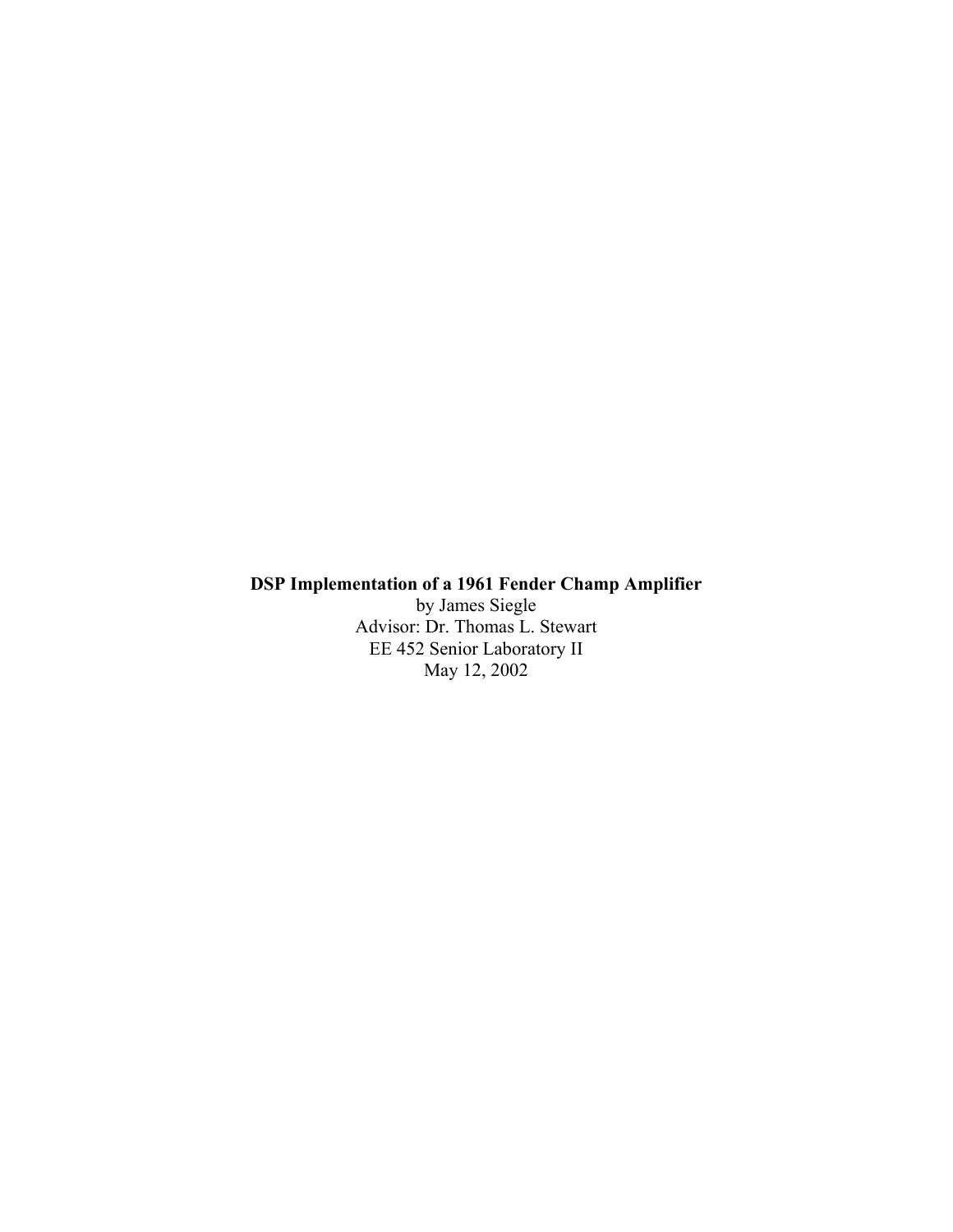# **Table of Contents**

| $\bf{InputStream.} 6$ |  |
|-----------------------|--|
|                       |  |
|                       |  |
|                       |  |
|                       |  |
|                       |  |
|                       |  |
|                       |  |
|                       |  |
|                       |  |
|                       |  |
|                       |  |
|                       |  |
|                       |  |
|                       |  |
|                       |  |
|                       |  |
|                       |  |
|                       |  |
|                       |  |
|                       |  |
|                       |  |
|                       |  |
|                       |  |
|                       |  |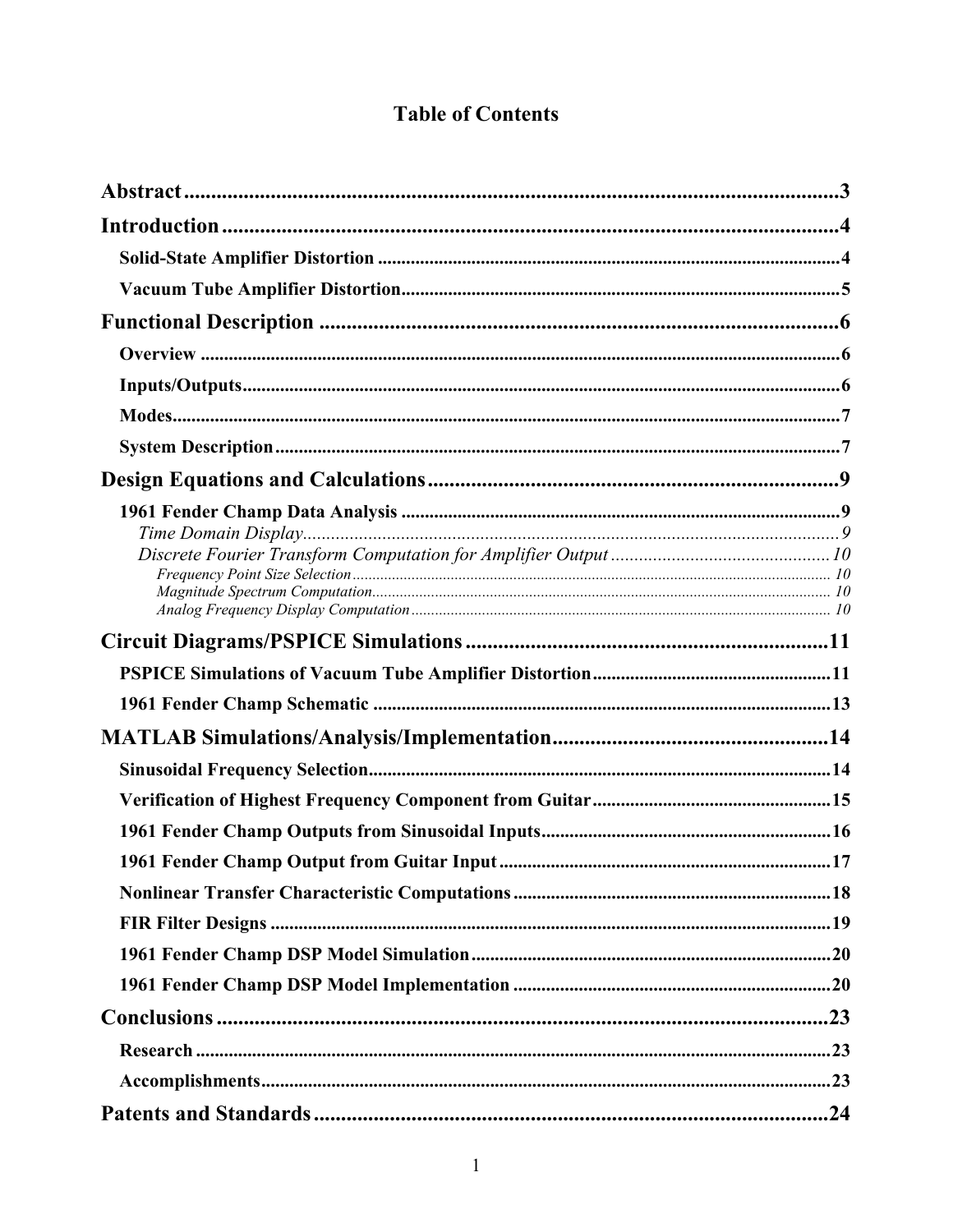|                                                                                             | .24 |
|---------------------------------------------------------------------------------------------|-----|
|                                                                                             |     |
|                                                                                             | .25 |
|                                                                                             | .26 |
| Texas Instruments Embedded Target for TI C6000 <sup>TM</sup> DSP Block and Code Build       |     |
|                                                                                             |     |
|                                                                                             |     |
|                                                                                             |     |
|                                                                                             |     |
| Champread.m - reads in 1961 Fender Champ Data from Sinusoidal Inputs30                      |     |
| Champtransfer.m – plots $X$ -Y relationship between sinusoidal input and Champ output 31    |     |
|                                                                                             |     |
| Table.m – sorts X-Y relationship between sinusoidal inputs and Champ outputs 38             |     |
| 1961 Fender Champ Model Executable Code from Embedded Target for TI C6000 <sup>TM</sup> DSP |     |
|                                                                                             |     |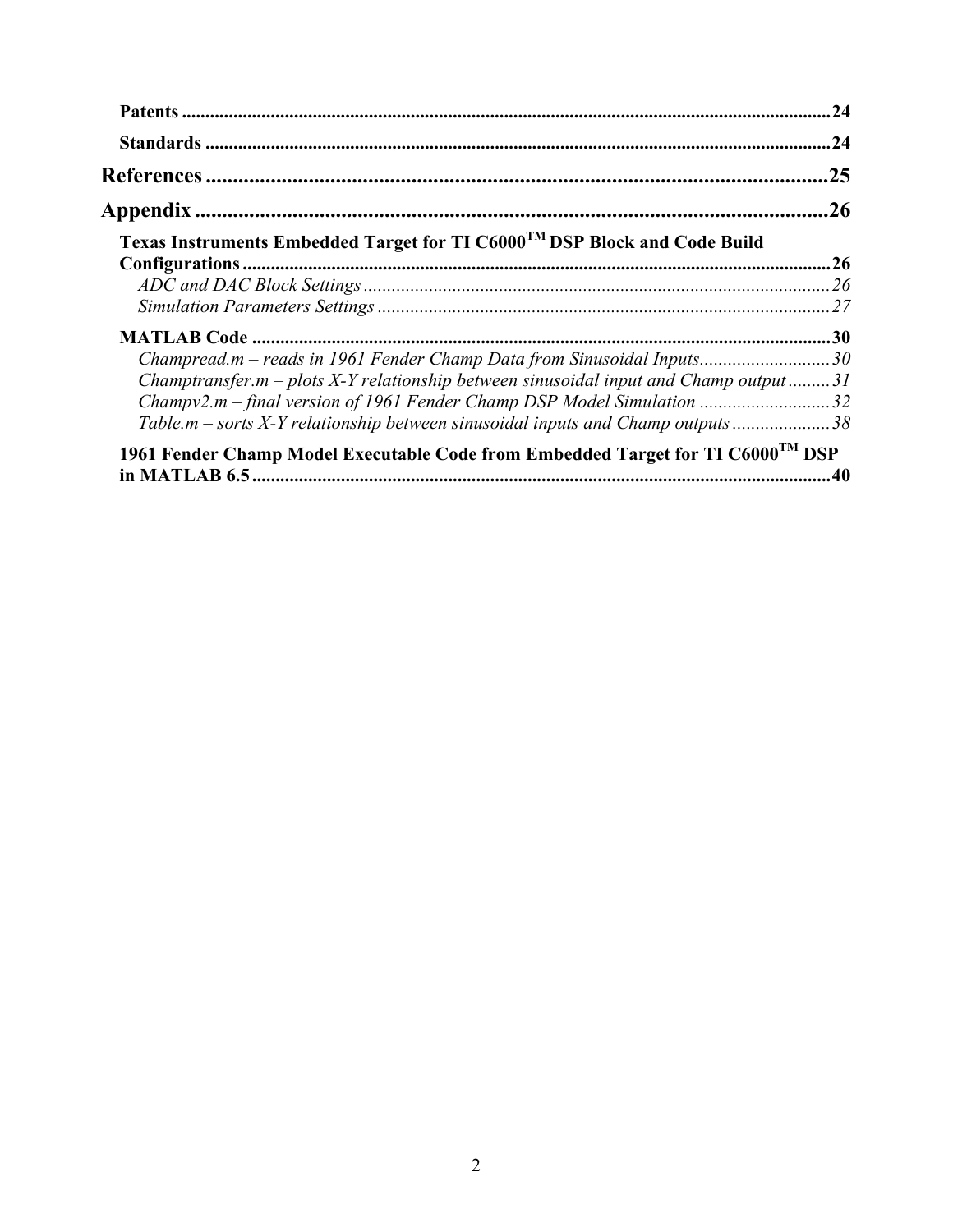# **Abstract**

Solid-state technology may dominate the present electronics world, but vacuum tubes continue to hold influence in the guitar amplifier industry. The sound of a guitar playing through a vintage vacuum tube amplifier has become a standard for most guitarists. Unlike solid-state guitar amplifiers, vacuum tube amplifiers produce specific, distorted guitar sounds. The quality and amount of harmonic distortion in overdriven vacuum tube guitar amplifiers has been found to be pleasing to several musicians. This desirable effect has been termed "tube distortion." Even though vacuum tube designs for guitar amplifiers are characterized by their superior sound, their disadvantages include high cost, fragility, limited availability of components, high waste heat generation, and manufacturing inconsistencies in the tubes. The objective of this project is to reproduce the distinct harmonic distortion of a 1961 Fender Champ with a low-cost DSP and thus implement a guitar amplifier with tube distortion without the bulky and awkward features of a tube amplifier. Once the DSP-based design is completed for this small amplifier, the algorithm can be reconfigured for other vintage vacuum tube amplifiers.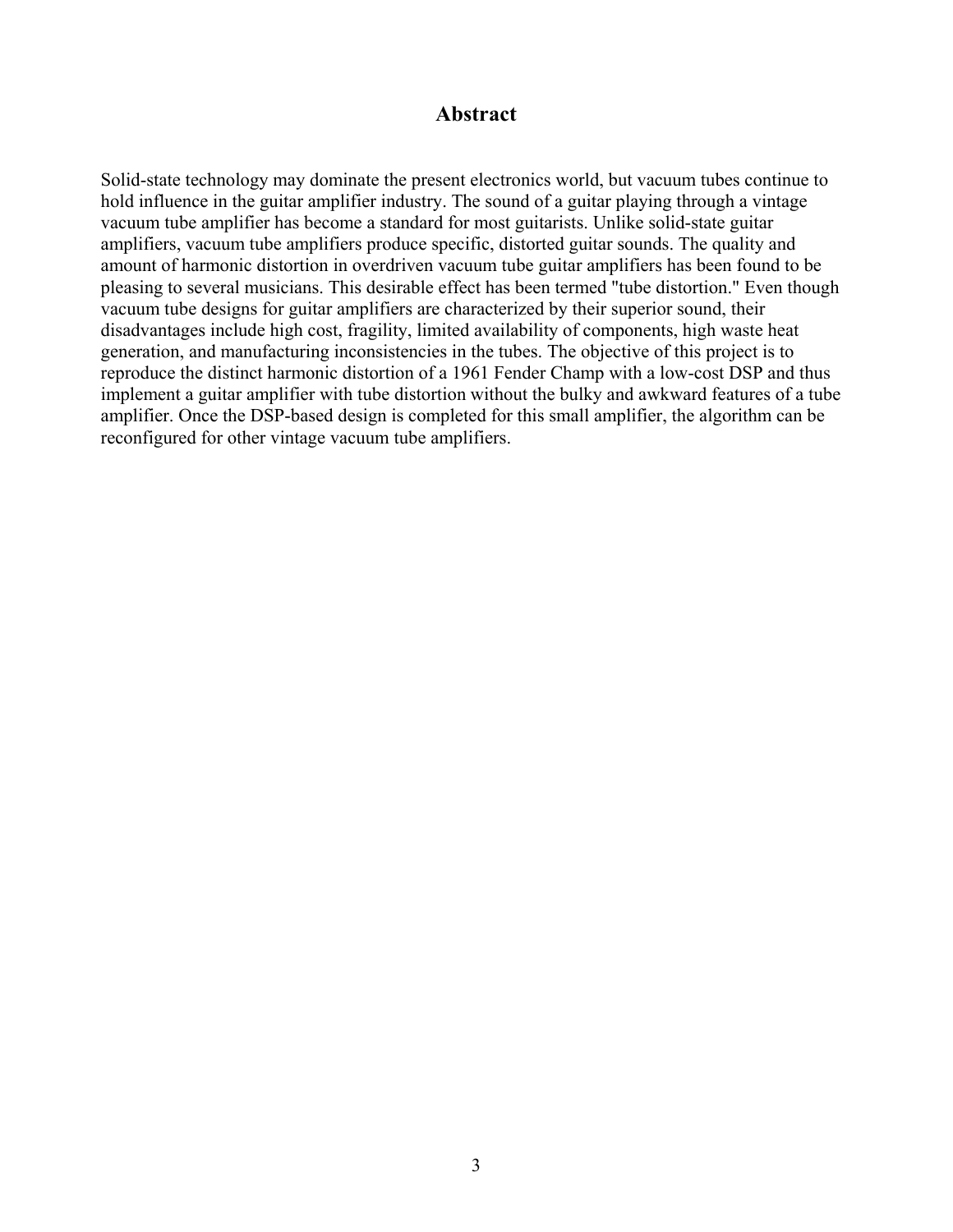# **Introduction**

#### **Solid-State Amplifier Distortion**

As solid-state technology has become more advanced in recent years, devices, such as transistors and ICs, are increasingly available to be used to design inexpensive guitar amplifiers. However, these analog solid-state designs require much feedback to improve their linear transfer characteristic. This heavy feedback results in a sharp clipping characteristic that produces successive harmonics with high amplitudes when the configuration is driven at a high volume. This typical nonlinear transfer characteristic for solid-state amplifiers has been plotted below followed by the harmonic distortion performance for two basic solid-state circuit designs.



**Figure 1: Typical Nonlinear Transfer Characteristic for Solid-State Amplifier Configuration** 



**Figure 2: Solid-State Distortion for Basic Transistor Amplifier Configurations [1]**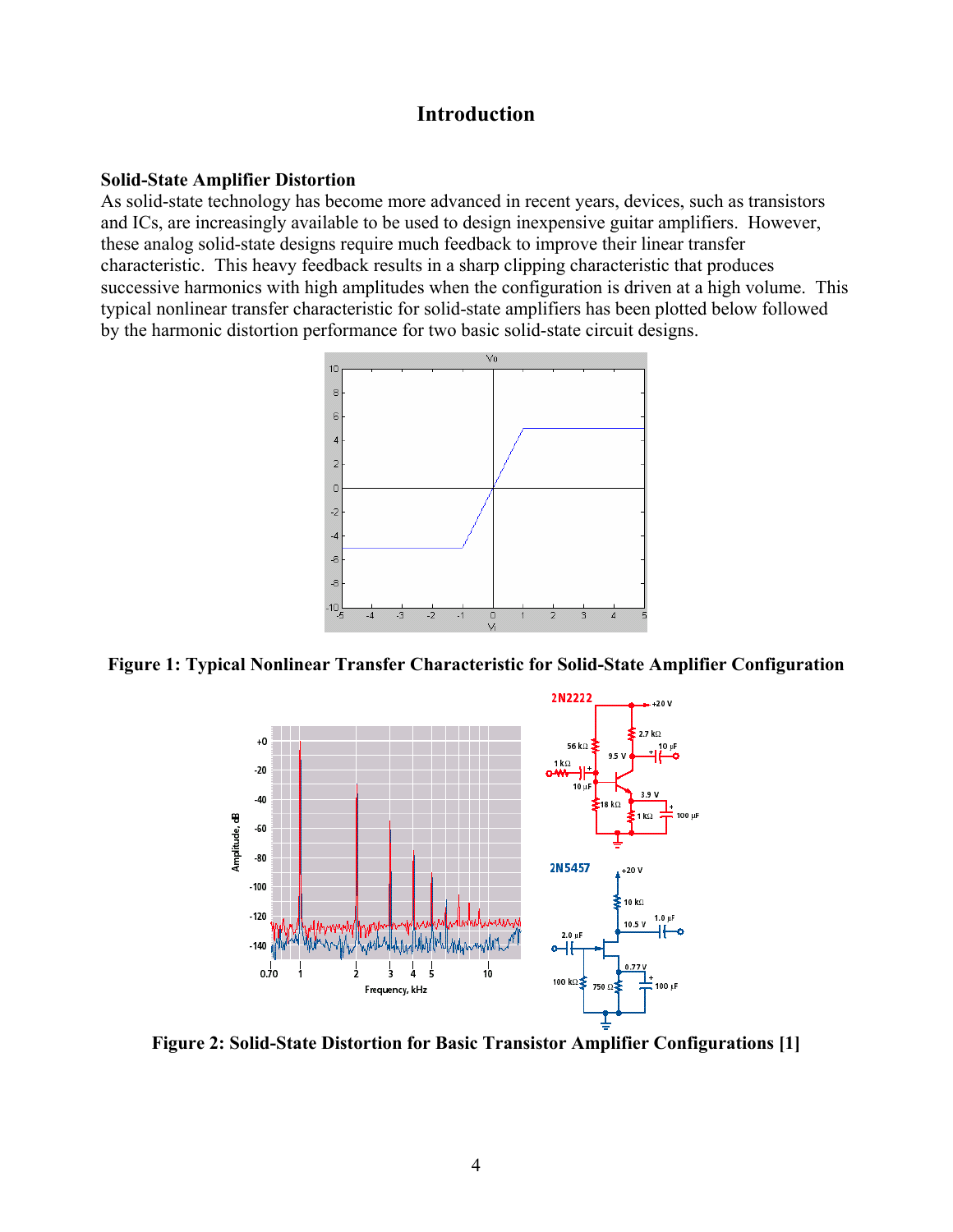As seen in **Figure 2**, one design contains a 2N2222 low-voltage bipolar transistor, and the other configuration uses a 2N5457 low-voltage junction JFET. Measurements were made with an Audio Precision System 2 with the analog oscillator set to an output level of 2.00 Vrms at 1 kHz [1].

# **Vacuum Tube Amplifier Distortion**

Guitar amplifiers based on vacuum tube designs have been known to produce a superior sound to solid-state amplifiers. There are several theories to explain the tube amplifier's specific, distorted guitar sounds as compared to the solid-state amplifier's sound. Overall, the tube amplifier configurations result in a frequency response with a dominant 1st harmonic component, followed by a 2nd harmonic component that is around half the magnitude of the 1st harmonic, and higher harmonics with decreasing amplitudes. Lower harmonics have the most presence and thus produce a louder sound than solid-state amplifiers at high volumes as seen below for the same Audio Precision System 2 input as described above.



**Figure 3: Vacuum Tube Distortion for Basic Amplifier Configurations [1]** 

From **Figure 3**, one can see that the higher harmonics have amplitudes that are down by a factor of 100 as compared to the results in **Figure 2** for solid-state amplifier configurations. As a result, the quality and amount of harmonic distortion in overdriven vacuum tube guitar amplifiers has been found to be pleasing to many musicians because of the "warmth" perceived in the amplified output. Even though vacuum tubes produce high quality sound, there are disadvantages however, including high cost, fragility, limited availability of components, high waste heat generation, and manufacturing inconsistencies in the tubes. The project objective is to reproduce the distinct harmonic distortion of a 1961 Fender Champ, a popular tube amplifier, using a low-cost DSP, thus creating tube distortion sound without the drawbacks of a tube amplifier.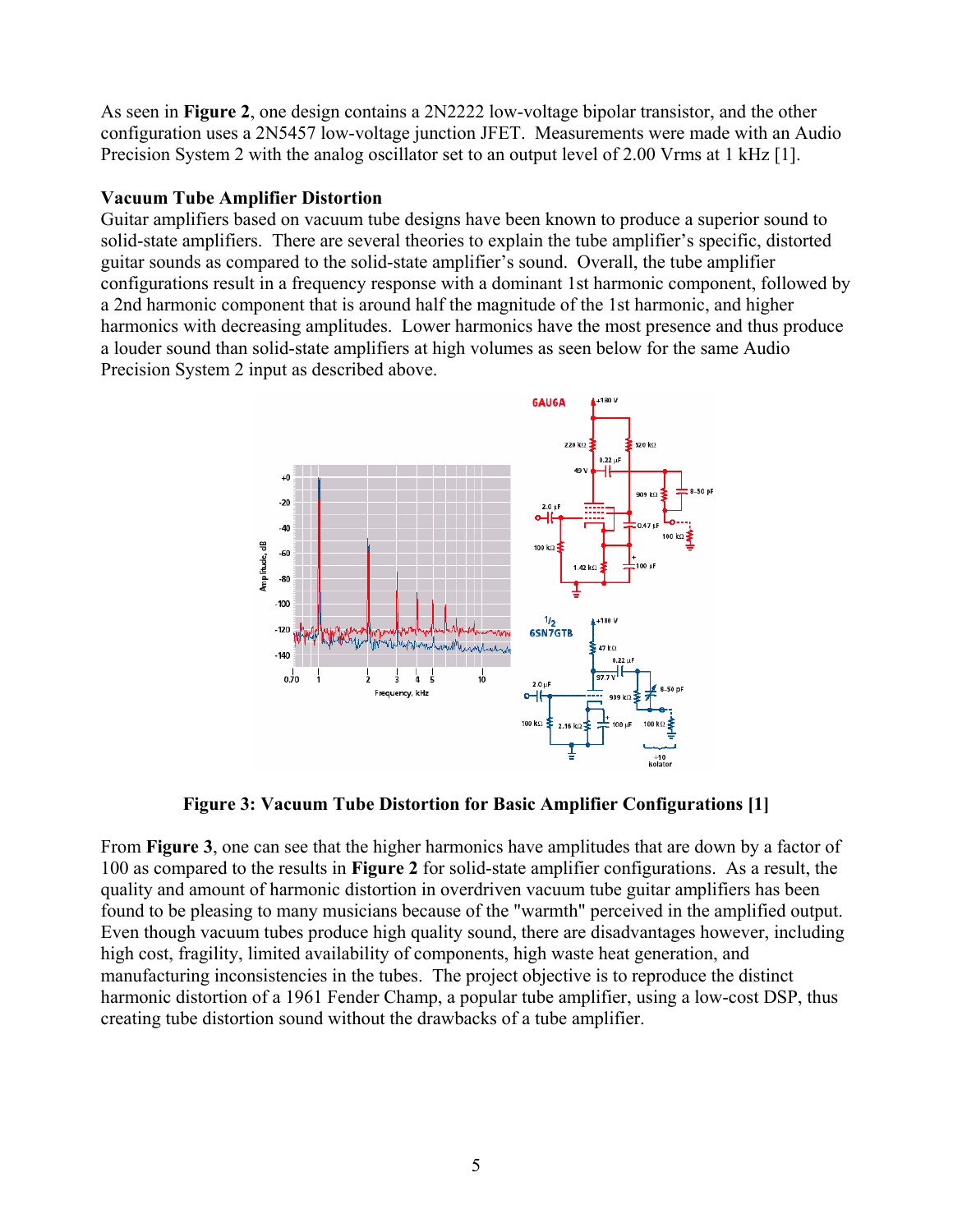# **Functional Description**

# **Overview**

This project uses the Texas Instruments TMS320C6711, a 32-bit floating-point DSP seen below, to generate the transfer and distortion characteristics of a 1961 Fender Champ Amplifier at its 12 different volume settings. Audio signals generated by a guitar via an A/D interface to the DSP are passed through C/C++ digital filters with different gains. The averaged nonlinear transfer characteristic for each filter's frequency range will reproduce the frequency response of the tube amplifier. Nonlinearities produced from this configuration are thought to be the primary reason for the improved quality of sound. The intention is to produce a vintage tube amplifier's sound with a low-cost DSP as opposed to paying \$1000 and up for a rare amplifier with limited replacement components.



**Figure 4: Texas Instruments TMS320C6711 Evaluation DSP Board Layout [5]** 

# **Inputs/Outputs**

The system inputs are an analog audio signal from a guitar A/D interface, and a software based volume selection regulates the filters' behavior. The output is an audio signal with similar effects to a tube amplifier. This signal is sounded with the D/A converter output that is interfaced to a set of 4"x 5" speakers equipped with a headphone connector. Both A/D and D/A converters are interfaced to standard headphone plug connectors. Therefore, only a 1/4" to 1/8" headphone plug was needed to interface the guitar to the board.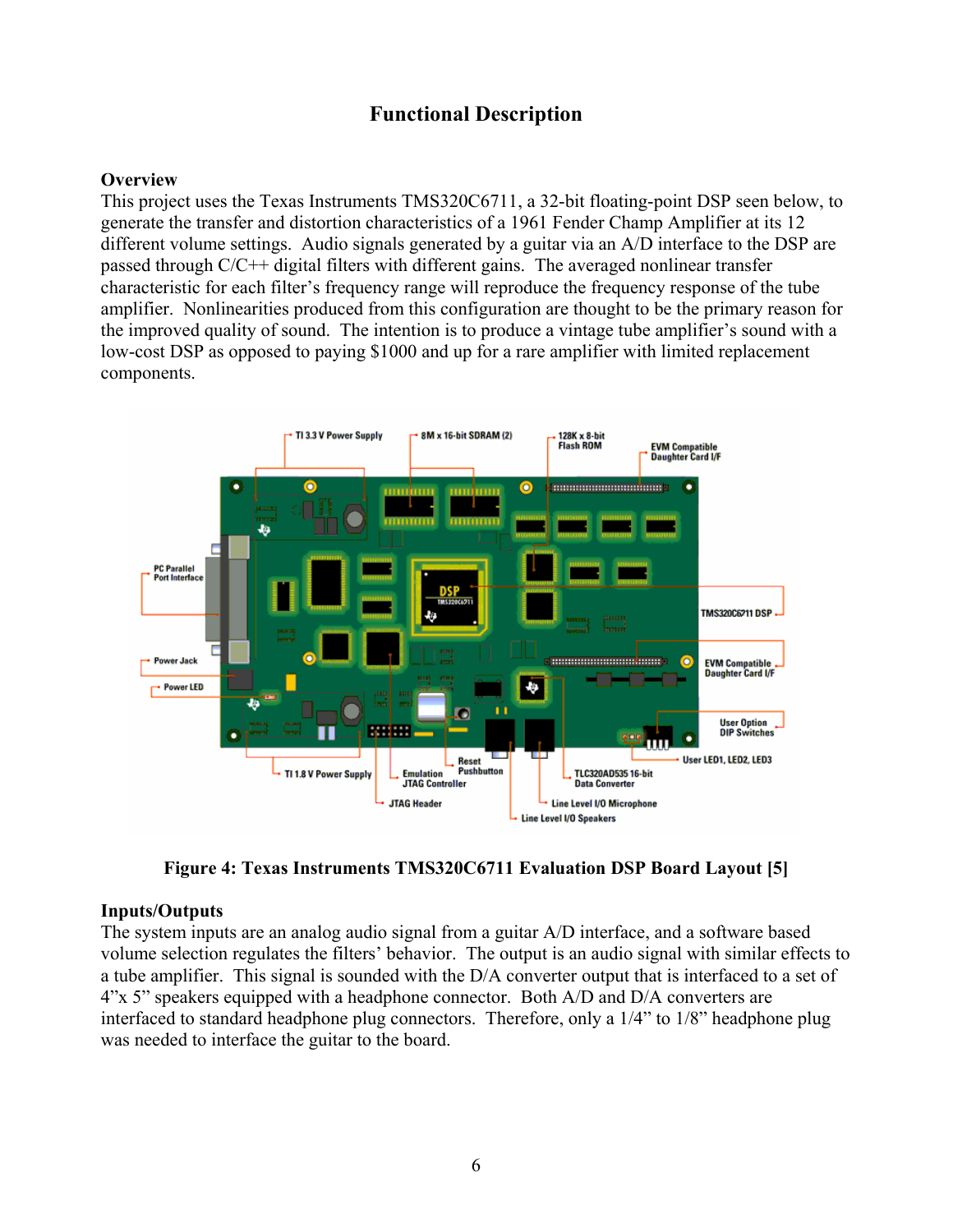# **Modes**

The system modes consist of the volume settings similar to those provided with the 12-volume switch on the 1961 Fender Champ. The volume modeled for the amplifier was '6' – the middle volume.



**Figure 5: Overall Block Diagram** 

#### **System Description**

The model consists of eight digital filters each cascaded with their own nonlinear transfer characteristic that was representative of the filters' frequency ranges from the collected amplifier data. The output of each nonlinear model is filtered again to reduce any high frequency components that are not present from the 1961 Fender Champ data. The eight filtered results are then summed together and filtered once more by a bandpass filter with a wide passband to reduce any further high frequency terms from the summation operation and any DC offset. Each input sample is placed in memory after being collected on a frame basis and is processed on a sample-by-sample basis as each input becomes available from the external buffer. The result is a real-time filter with infinite duration once the DSP is initialized as shown in the software flow chart below.



**Figure 6: Software Flowchart for DSP Model of 1961 Fender Champ**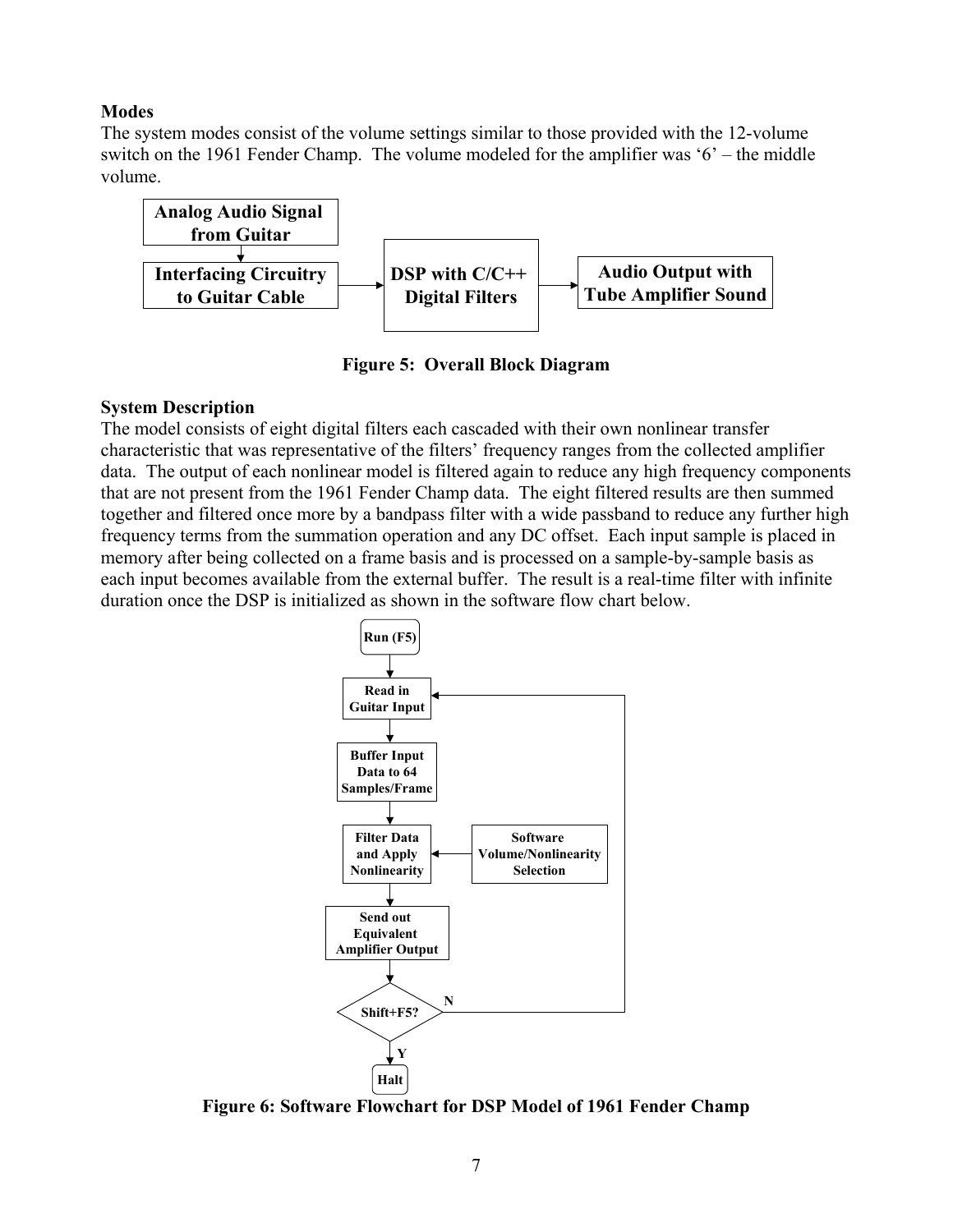The digital filter banks were implemented with a 150-order FIR filter designs. If the algorithm's noise floor is greater than the 16-bit input's noise floor, the FIR model provides the best response. The figures below show the basic FIR filtering algorithm model, and the system block diagram respectively. Finally, all executable code for Texas Instruments eXpressDSP<sup>TM</sup> software was developed with MATLAB 6.5's Embedded Target for the TI C6000<sup>TM</sup> DSP feature in Simulink<sup>®</sup>.







**Figure 8: Parallel FIR Filter Bank Approach to 1961 Fender Champ DSP Model**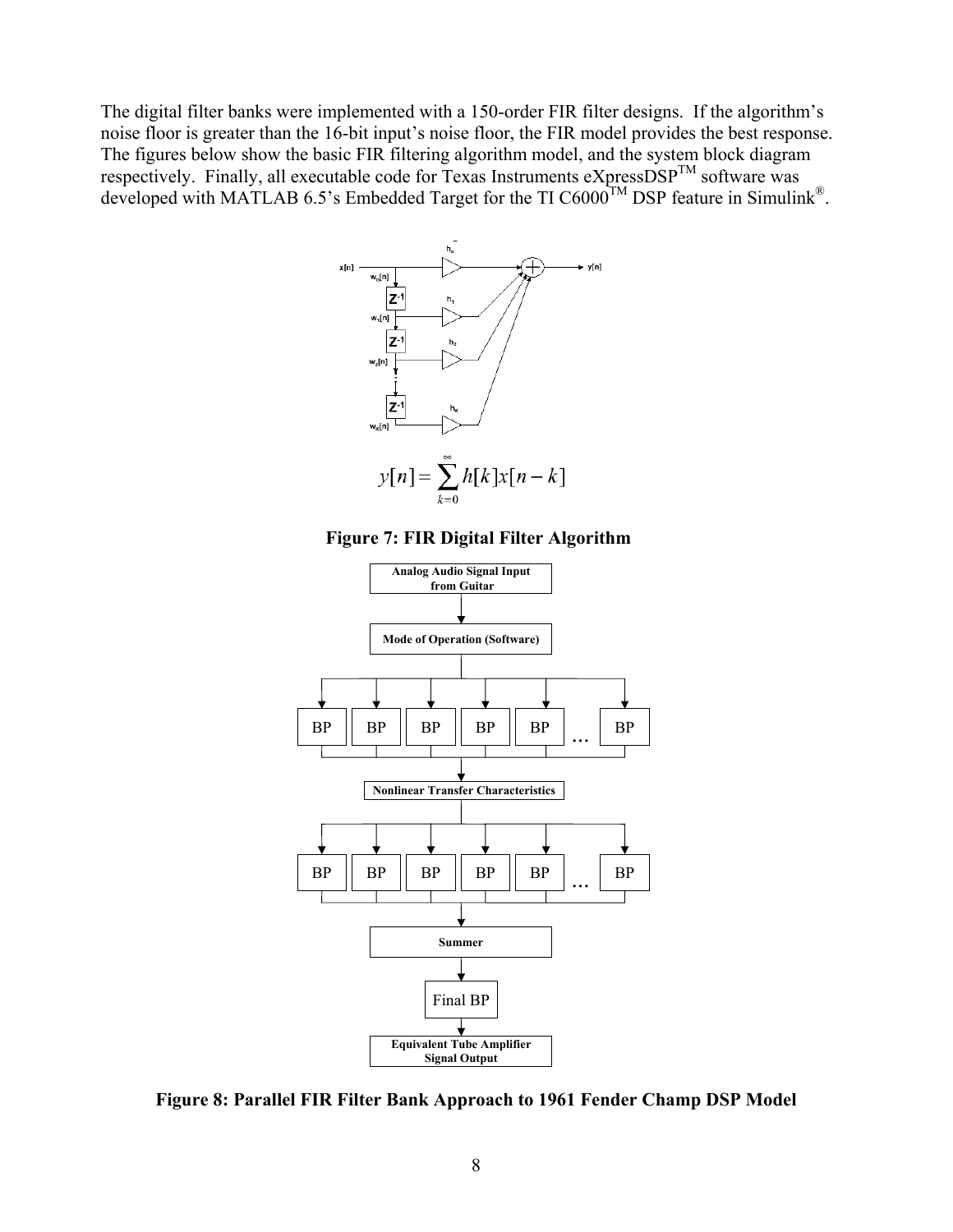# **Design Equations and Calculations**

# **1961 Fender Champ Data Analysis**

#### *Time Domain Display*

For the amplifier data analysis in MATLAB, the 1961 Fender Champ outputs were plotted in both the time and frequency domains. In order to view 4 periods of each output in the time domain the following relation was used

N (Samples / period) = sampling frequency (Fs) (samples / sec)  $*(1/$  output frequency (F)) (sec / period)

Four times the resulting product was then entered into the right Limits text field under the X tab in the property editor window of MATLAB as shown below.

|                          | <b>Property Editor - Axes</b> |                                                |               |
|--------------------------|-------------------------------|------------------------------------------------|---------------|
|                          | Edit Properties for: axes:    |                                                |               |
|                          | $X \mid Y \mid Z \mid$ Style  | Aspect   Lights   Viewpoint                    | Info          |
|                          |                               |                                                |               |
| Label:                   |                               |                                                | Properties    |
| Color:                   | ∥Black                        |                                                | Custom color. |
| Location:                | <b>Bottom</b>                 |                                                |               |
| Grid:                    | $\Gamma$ Show                 |                                                |               |
|                          | Limits:   Auto                | 123<br>0.00                                    |               |
|                          | Ticks: $\nabla$ Auto          | [0.0 1000.0 2000.0 3000.0 4000.0 5000.0 6000.0 |               |
| Labels: $\nabla$ Auto    |                               |                                                |               |
|                          |                               | 1000<br>2000                                   |               |
|                          |                               |                                                |               |
|                          | Scale: C Linear C Normal      |                                                |               |
|                          | $C$ Log                       | <b>C</b> Reverse                               |               |
|                          |                               |                                                |               |
|                          |                               | Set axes auto shape   Set tight limits         |               |
|                          |                               |                                                |               |
| 0K                       | Cancel                        | Apply                                          | Help          |
| $\nabla$ Immediate apply |                               |                                                |               |

**Figure 9: Samples/Period Entry in MATLAB for 1961 Fender Champ Data Plots**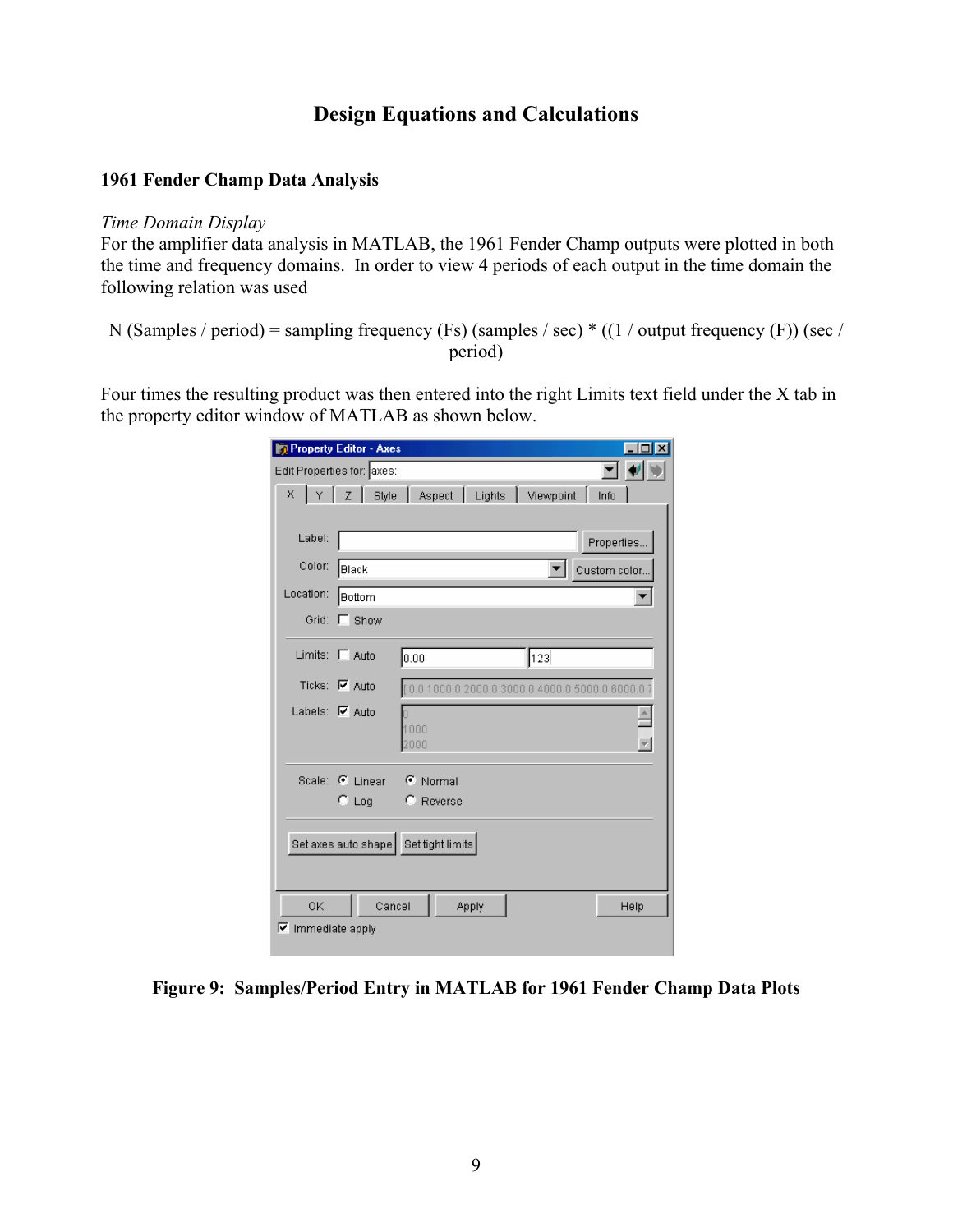#### *Discrete Fourier Transform Computation for Amplifier Output*

In order to display the magnitude spectrum for each of the 1961 Fender Champ outputs, the **fft** command in MATLAB was used to compute the Discrete Fourier Transform based on the following relation:

N-1  

$$
X(k) = \text{sum } x(n)^* e(-j^* 2^* pi^*(k)^*(n)/N), \quad 0 \le k \le N-1
$$
  
n=0

The **fft** command in MATLAB is passed the variable storing the signal in the time domain and the number of frequency points to compute the Fourier Transform. This second parameter results in the computation of the Fast Fourier Transform.

#### *Frequency Point Size Selection*

For data with over 1 million points collected from the amplifier from a guitar input, the Fast Fourier Transform computation was preferred for its efficient results. The Fast Fourier Transform works most efficiently when the number of frequency points is a power of 2. For the amplifier outputs produced by sinusoidal inputs, the number of data points was between 80000 and 140000 thus calling for  $2^{\wedge}17$  (131072) or  $2^{\wedge}18$  (262144) frequency points in the second argument of the  $fft$ command. When amplifier data from a guitar input was plotted in the frequency domain, a power of 21 was used (2097152 frequency points). These frequency points were chosen to be the least power of two that resulted in the number of discrete frequency terms being greater than the number of time domain points. This way the **fft** computation was as efficient as possible while accounting for the periodic nature of the Discrete Fourier Transform and providing a higher resolution in the frequency component magnitudes. If later in the data analysis, the frequency components were shifted, the result would have zeros throughout the delay with the previous data appearing after the delay.

#### *Magnitude Spectrum Computation*

In order to plot the magnitude spectrum from the **fft** results, the absolute value was computed followed by a scaling factor of 2 divided by the number of data points in the time domain. When the data was recorded with the CoolEdit Software in the Acoustics Laboratory, the amplifier output was effectively turned on and then off as with a rectangular windowing function in the frequency domain. The frequency components' amplitudes are each multiplied by M (the number of data points) divided by 2 when this type of windowing is performed. This division is present to represent that the spectrum is double-sided. In order to view a single-sided magnitude spectrum with amplitudes representative of the amplifier data's dynamic range, the absolute value of the **fft** results were properly scaled.

#### *Analog Frequency Display Computation*

Finally, to display the magnitude response data correctly versus continuous frequency values, each of the digital frequency terms, k, were scaled by the sampling frequency, Fs, divided by the number of frequency points, N. Since each frequency sample is (1/N) spaces apart from the **fft** computation, the analog frequency spacing from the computation is easily found by scaling the frequency samples by Fs/N. The MATLAB code to perform the computations discussed above and display the time domain and frequency domain content of the amplifier outputs can be found in the **Appendix** section under Champread.m.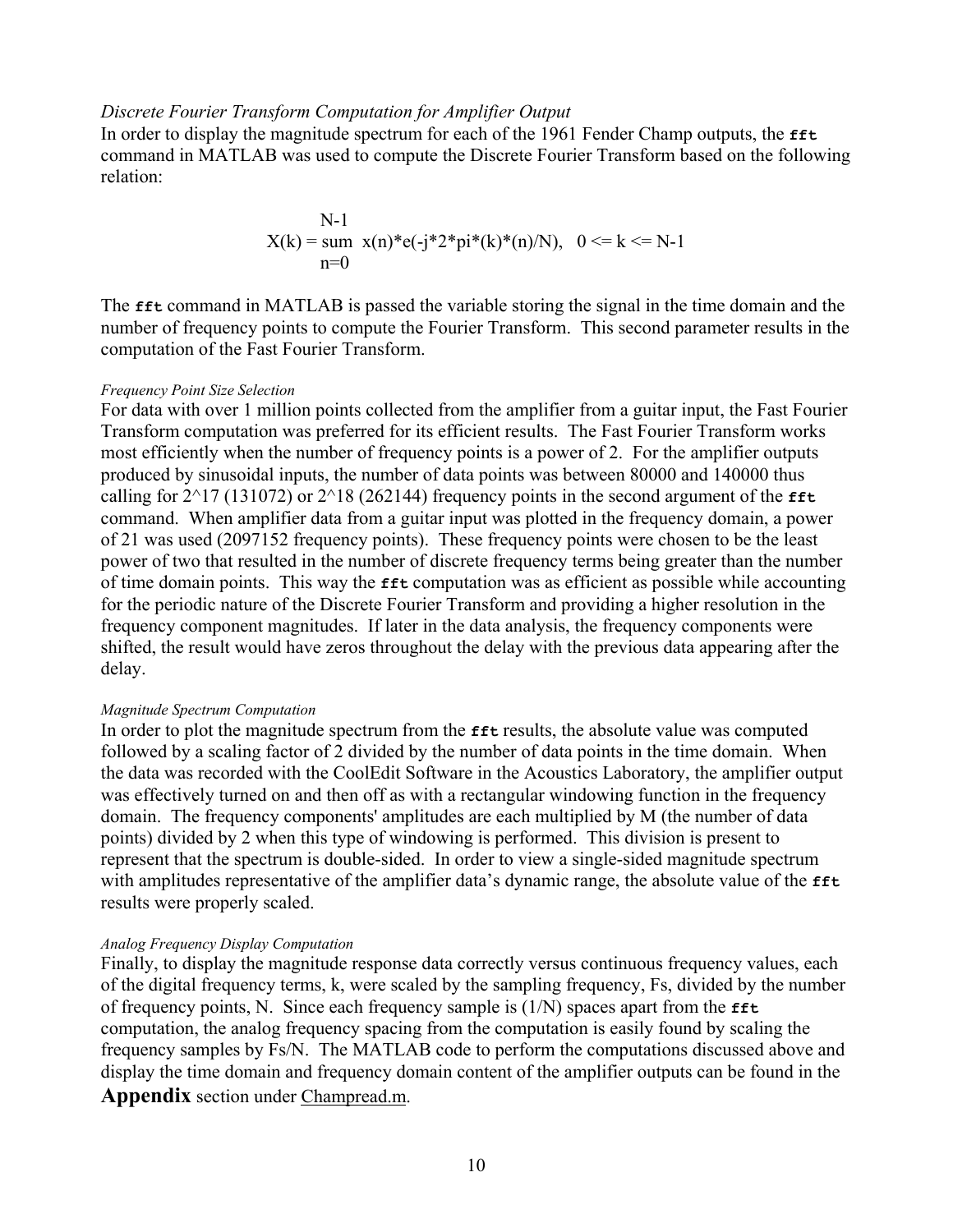# **Circuit Diagrams/PSPICE Simulations**

# **PSPICE Simulations of Vacuum Tube Amplifier Distortion**

Before beginning the development of the DSP model for the 1961 Fender Champ, some simulations of basic vacuum tube amplifier configurations were performed to verify the findings in **Figure 3**, to test the located vacuum tube PSPICE models, and to gain some insight into the source of vacuum tube amplifier's unique distortion.

First, PSPICE Transient Analysis simulations were completed for –20V to 60V sinusoidal inputs at 1 (kHz) for the 12AX7 triode. The schematic and simulation results can be seen below.



 **Figure 10: 12AX7 Triode PSPICE Transient Analysis Simulation Results**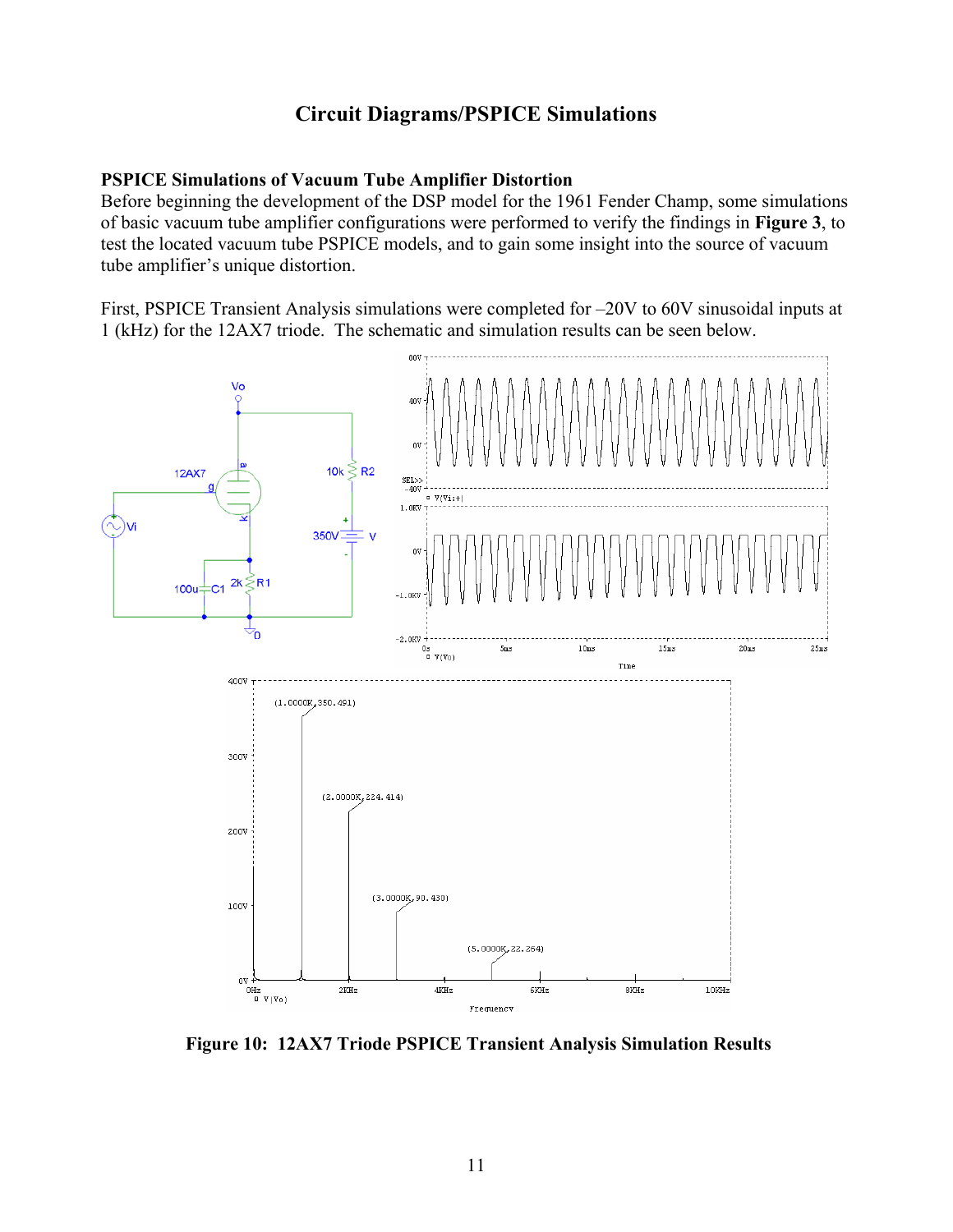From the **Figure 10** results, one can see that the first frequency component is dominant and all successive harmonics are much smaller when the amplifier is overdriven by the size of the input as in **Figure 3**. Overall, there is not much frequency content beyond the fifth harmonic component.

The schematic and simulation results can be seen below for the 6V6GT amplifier and the same input specifications for the 12AX7 configuration were used as described on the previous page.



**Figure 11: 6V6GT Pentode PSPICE Transient Analysis Simulation Results** 

From the results above, the output of the 6V6GT amplifier configuration consists of a dominant first harmonic component followed by higher frequency components with much smaller magnitudes. Again, there is not much frequency content beyond the fifth frequency component. However, the high harmonic amplitudes are much smaller than seen in **Figure 3**. This result is from the circuit configurations being different. Overall, both simulations show that the higher harmonics do not exhibit the behavior seen in **Figure 2**.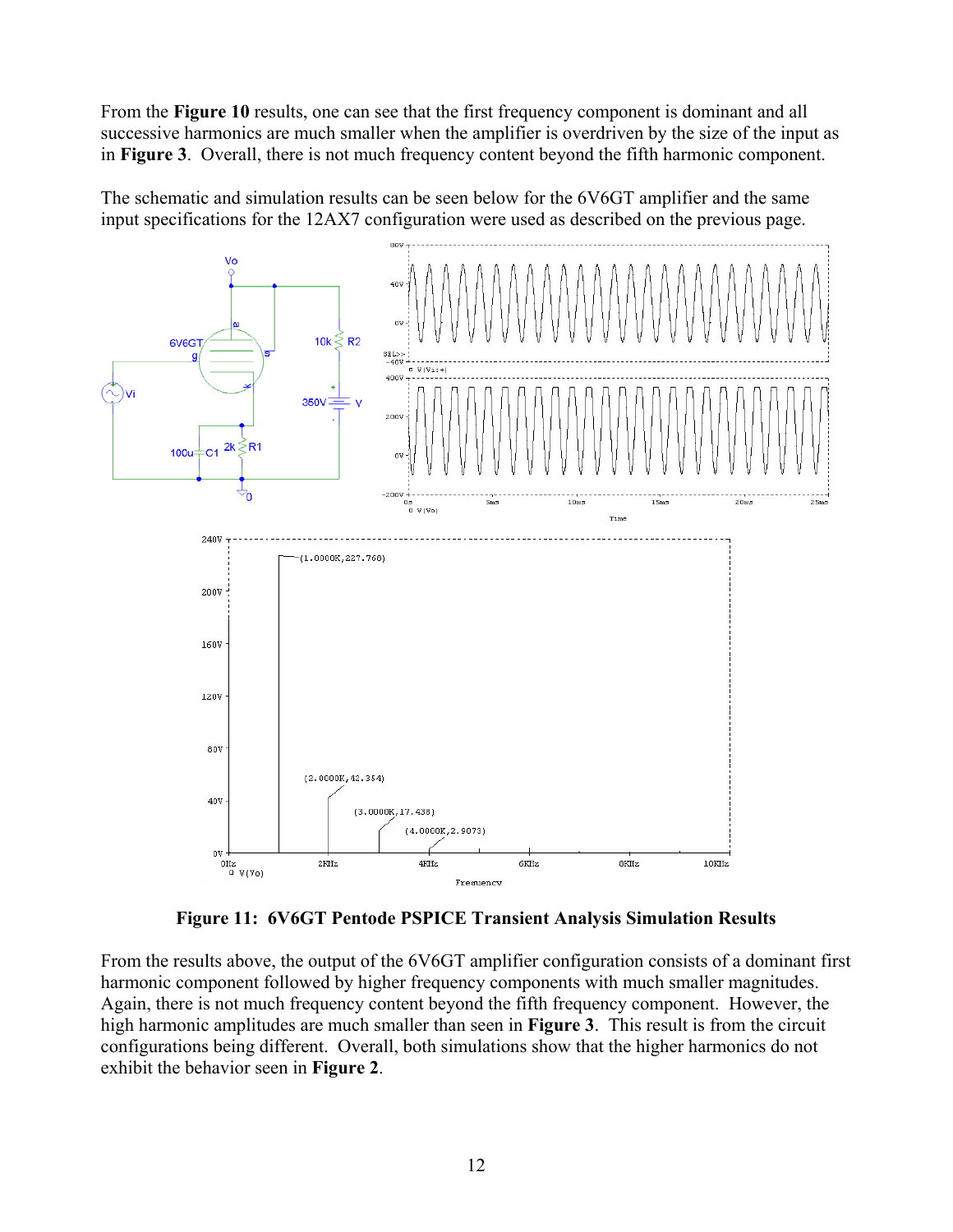# **1961 Fender Champ Schematic**

The 1961 Fender Champ schematic drawn in PSPICE can be seen below. The 12AX7 and 6V6GT tube models were drawn and completed for this schematic and for **Figure 10** and **Figure 11** from the Duncan's Amp Pages tutorial [2]. The original 1961 Fender Champ schematic was obtained from this site as well [4]. There was no data to be found on the 125A3A output transformer. All vacuum tube amplifier websites simply had vacuum tube data sheets and PSPICE '.inc' files for a variety of vacuum tubes. Until the final component values can be found for the output transformer, the 1961 Fender Champ cannot be simulated, but is shown here since inputs were applied to this circuit to examine the amplifier output and model its nonlinear distortion.



**Figure 12: 1961 Fender Champ (PSPICE) Schematic**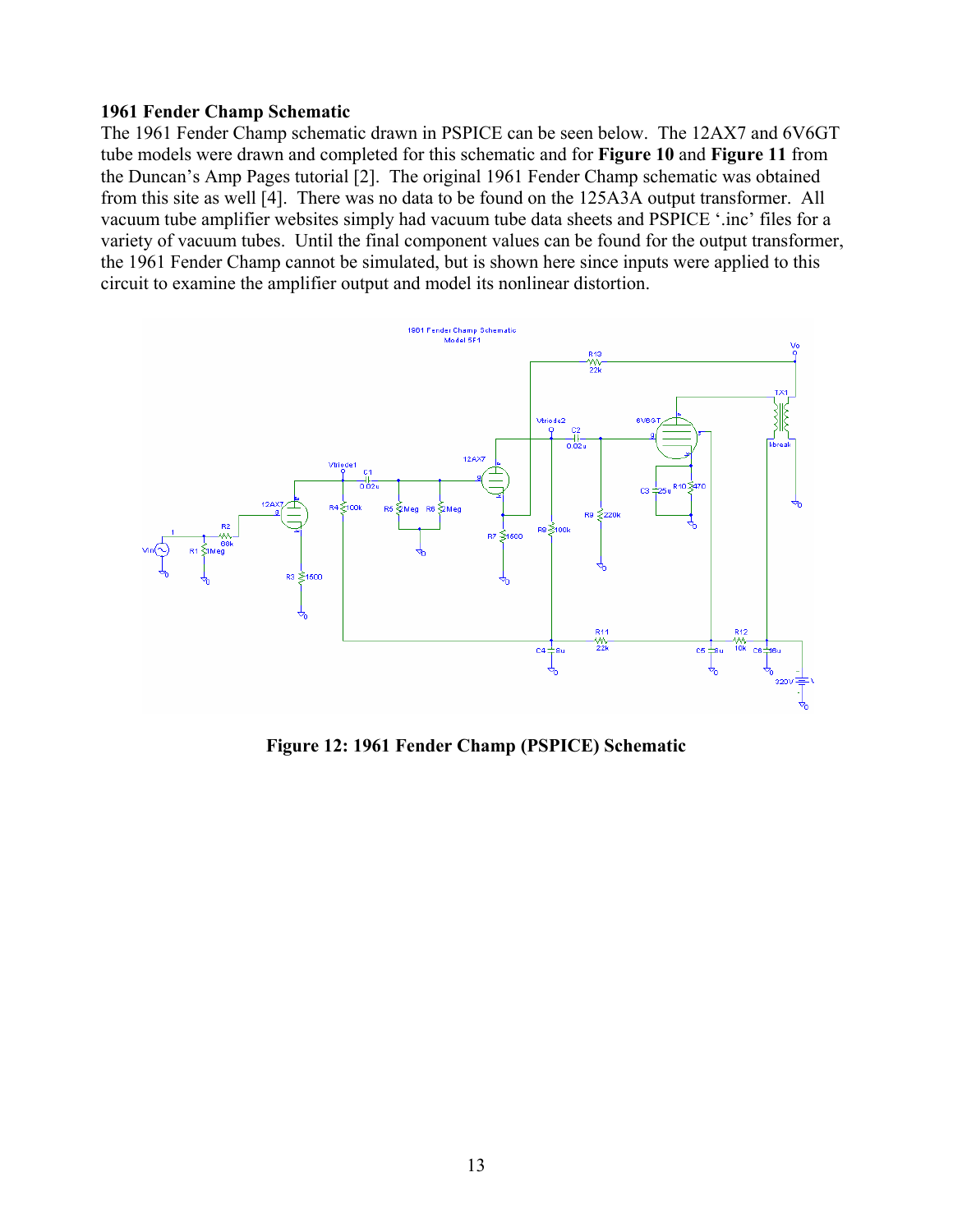# **MATLAB Simulations/Analysis/Implementation**

#### **Sinusoidal Frequency Selection**

In order to develop the most accurate DSP model of the 1961 Fender Champ's sound, several experiments had to be performed in the laboratory to gain a thorough understanding the amplifier's behavior for various inputs. Most test inputs to the Champ were sinusoidal with the exception of one set of data taken from a 1952 Fender Telecaster. This data was later recorded directly from the guitar so that the DSP Model could be simulated with a MATLAB program. Frequencies chosen for the sinusoids were available from the guitar note frequency chart seen below [4].

|                                             |         |                 |                    |                 |                                                 | <b>Guitar Note Frequencies</b> |                  |        |                      |                        |
|---------------------------------------------|---------|-----------------|--------------------|-----------------|-------------------------------------------------|--------------------------------|------------------|--------|----------------------|------------------------|
|                                             |         |                 |                    |                 |                                                 |                                |                  |        | Frequency            | 2.000000128            |
| Chromatic Scale<br>12 half-notes per octave |         |                 |                    |                 | Diatonic Scales (Major)<br>(7 notes per octave) |                                |                  |        |                      | 12th Root<br>of 2      |
| Plano                                       | Gultar  | Note #          | Guitar             | Key of          | Kay of                                          | Key of                         | <b>Kev of</b>    | Key of | Hz<br>A              | Ä                      |
| octaves                                     | octaves | <b>Key of E</b> | String             | Е               | G                                               | А                              | c                | D      | octaves              | octaves                |
| Ε                                           | Ε       |                 | I 6                | do(1)           |                                                 |                                |                  |        | 329.63               | 1.0594631              |
| F                                           | F       | 2               |                    |                 |                                                 |                                |                  |        | 349.23               | 1.0594631              |
| F#                                          | F#      | 3               |                    | re (2)          |                                                 |                                |                  |        | 369.99               | 1.0594631              |
| G                                           | G       | 4               |                    | mi(3)           | do(1)                                           |                                |                  |        | 392.00               | 1.0594631              |
| G#<br>А                                     | G#<br>A | 5<br>6          | <b>#5</b>          | fa (4)          | re (2)                                          |                                |                  |        | 415.30<br>44U        | 1.0594631<br>1.0594631 |
| A#                                          | A#      | 7               |                    |                 | mi (3)                                          | do (1)                         |                  |        | 466.16               | 1.0594631              |
| B                                           | B       | 8               |                    | so (5)          |                                                 | re (2)                         |                  |        | 493.88               | 1.0594631              |
| С                                           | Ċ       | 9               |                    | la (6)          | fa (4)                                          | mi (3)                         | do (1)           |        | 523.25               | 1.0594631              |
| С#                                          | C#      | 10              |                    |                 |                                                 |                                |                  |        | 554.37               | 1.0594631              |
| D                                           | D       | 11              | ü d                | ti(7)           | so (5)                                          | ta (4)                         | re (2)           | 00 (1) | 587.33               | 1.0594631              |
| Dø                                          | D#      | 12              |                    |                 | $\ln(6)$                                        |                                | mi (3)           |        | 622.25               | 1.0594631              |
| E                                           | Ε       | 1               |                    | do (1)          |                                                 | so (5)                         |                  | re (2) | 659.26               | 1.0594631              |
| F<br>F#                                     | F<br>F# | 2<br>3          |                    | re (2)          | ti (7)                                          | la (6)                         | fa (4)           | mi (3) | 698.46<br>739.99     | 1.0594631<br>1.0594631 |
| Ğ                                           | G       | $\ddot{4}$      | ñ 3                | mi (3)          | do(1)                                           | ti (7)                         | so (5)           | fa (4) | 783.99               | 1.0594631              |
| G#                                          | G#      |                 |                    |                 |                                                 |                                | la (6)           |        | 830.61               | 1.0594631              |
| Α                                           | А       | 5<br>6          |                    | fa (4)          | re (2)                                          | do (1)                         |                  | so (5) | 880.00               | 1.0594631              |
| A#                                          | A#      | 7               |                    |                 | mi(3)                                           |                                | ti (7)           | a(6)   | 932.33               | 1.0594631              |
| в                                           | в       | 8               | <b>#2</b>          | so (5)          |                                                 | re (2)                         |                  |        | 987.77               | 1.0594631              |
| C                                           | Ċ       | 9               |                    | la (6)          | fa (4)                                          | mi (3)                         | do (1)           | ti (7) | 1,046.50             | 1.0594631              |
| Ċ#                                          | С#      | 10              |                    |                 |                                                 |                                |                  |        | 1.108.73             | 1.0594631              |
| D<br>Dø                                     | D<br>D# | 11<br>12        |                    | $t$ i $(T)$     | so (5)<br>$\ln(6)$                              | fa (4)                         | re (2)<br>mi (3) | do (1) | 1.174.66<br>1,244.51 | 1.0594631<br>1.0594631 |
| E                                           | E       | T               | ü 1                | do (1)          |                                                 | so (5)                         |                  | re (2) | 1,318.51             | 1.0594631              |
| F                                           | F       | 2               |                    |                 | ti (7)                                          | la (6)                         | fa (4)           | mi (3) | 1.396.91             | 1.0594631              |
| F#                                          | F#      | 3               |                    | re $(2)$        |                                                 |                                |                  |        | 1,479.98             | 1.0594631              |
| G                                           | G       | $\ddot{4}$      |                    | mi(3)           | do (1)                                          | ti (7)                         | so (5)           | fa (4) | 1.567.98             | 1.0594631              |
| G#                                          | G#      | 5               |                    |                 |                                                 |                                | la (6)           |        | 1,661.22             | 1.0594631              |
| А                                           | А       | 6               |                    | fa $(4)$        | re (2)                                          | do (1)                         |                  | so (5) | 1.760.00             | 1.0594631              |
| A#<br>B                                     | A#<br>B | 7<br>8          |                    |                 | mi(3)                                           | re (2)                         | $t$ i $(7)$      | la(6)  | 1,864.66             | 1.0594631<br>1.0594631 |
| С                                           | C       | 9               |                    | so (5)<br>(a(6) | fa (4)                                          | mi (3)                         | do (1)           | ti (7) | 1,975.53<br>2,093.00 | 1.0594631              |
| С#                                          | С#      | 10              |                    |                 |                                                 |                                |                  |        | 2.217.46             | 1.0594631              |
| D                                           | D       | 11              |                    | ti(T)           | so (5)                                          | fa (4)                         | re (2)           | do (1) | 2.349.32             | 1.0594631              |
| D#                                          | D#      | 12              | (fret#)            |                 | la(6)                                           |                                | mi (3)           |        | 2,489.02             | 1.0594631              |
| Ε                                           | E       | T               | 1(12th)            | do(1)           |                                                 | so (5)                         |                  | re (2) | 2,637.02             | 1.0594631              |
| F                                           | F       | 2               | 1(13th)            |                 | ti (7)                                          | la (6)                         | fa (4)           | mi (3) | 2,793.83             | 1.0594631              |
| F#<br>Ğ                                     | F#      | 3<br>4          | 1(14th)            | re $(2)$        |                                                 |                                |                  |        | 2.959.96             | 1.0594631<br>1.0594631 |
| G#                                          | G<br>G# | 5               | 1(15th)<br>1(16th) | mi(3)           | do (1)                                          | ti (7)                         | so (5)<br>la (6) | fa (4) | 3,135.96<br>3,322.44 | 1.0594631              |
| А                                           | А       | 6               | 1(17th)            | fa $(4)$        | re (2)                                          | do (1)                         |                  | SO(5)  | 3,520.00             | 1.0594631              |
| A#                                          | A#      | 7               | 1(18th)            |                 | mi (3)                                          |                                | $t$ i $(7)$      | la(6)  | 3,729.31             | 1.0594631              |
| B                                           | B       | 8               | 1(19th)            | so (5)          |                                                 | (2)<br>re                      |                  |        | 3,951.07             | 1.0594631              |
| C                                           | Ċ       | 9               | 1(20th)            | (a(6)           | fa (4)                                          | mi (3)                         | do (1)           | ti (7) | 4.186.01             | 1.0594631              |
|                                             | ĊБ      | 10              | 1(21th)            |                 |                                                 |                                |                  |        | 4.434.92             | 1.0594631              |
|                                             | D       | 11              | 1(22th)            | ti(T)           | so (5)                                          | ta (4)                         | re (2)           | do(1)  | 4,698.64             | 1.0594631              |
|                                             |         |                 |                    | (1)=Tonic       |                                                 |                                | (5)=Dominant     |        |                      |                        |
|                                             |         |                 |                    |                 | (4)≡Sub-dominant                                |                                | (7)=Seventh      |        |                      |                        |

Each horizontal line = 1 half-note = 1 fret Chromatic Scale = Each half-note is 5.95% higher in trequency than the previous note.

**Figure 13: Guitar Note Frequencies [3]**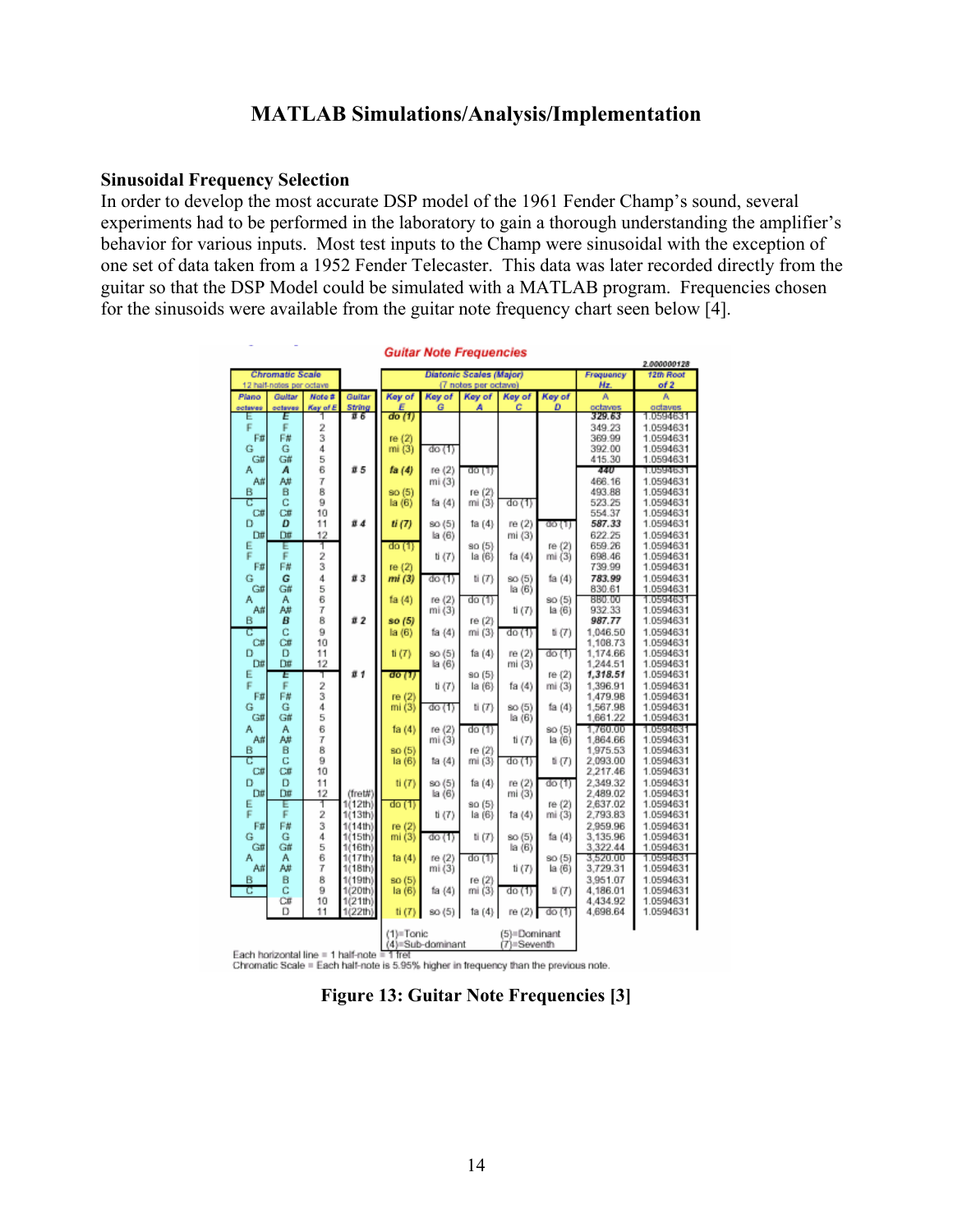# **Verification of Highest Frequency Component from Guitar**

After collecting amplifier data from sinusoidal and guitar inputs, it was discovered that the Texas Instruments TMS320C6711 DSK board DSK uses a fixed clock rate of 150 MHz and has a fixed sampling frequency of 8 kHz on the A/D converter. This particular processor has been intended more for speech applications that only require around 4 kHz of bandwidth. Based on the data provided by **Figure 13**, it appeared that the last two notes on a standard 21-fret guitar would not be sounded properly due to aliasing. Therefore, the highest frequency from a guitar was verified by plugging the instrument into a 16-bit A/D converter configured for a 44.1 kHz sampling frequency and 16-bit stereo data collection. The sounds played through the guitar are then recorded in '.wav' format with CoodEdit software. The first E string was plucked at the  $21<sup>st</sup>$  fret of my guitar, and the time and frequency domain data were plotted below as discussed in the **Design Equations** section.



**Figure 14: Highest Frequency Note from a 21-Fret Guitar**

From the right plot above, one can see that there is a frequency component around 4434.92 (Hz) as indicated by **Figure 13**. However, the magnitude of this component is insignificant as compared to the other magnitudes produced by this note. Therefore, the conclusion was that not much information would be lost by prefiltering the guitar input within the 4 kHz range.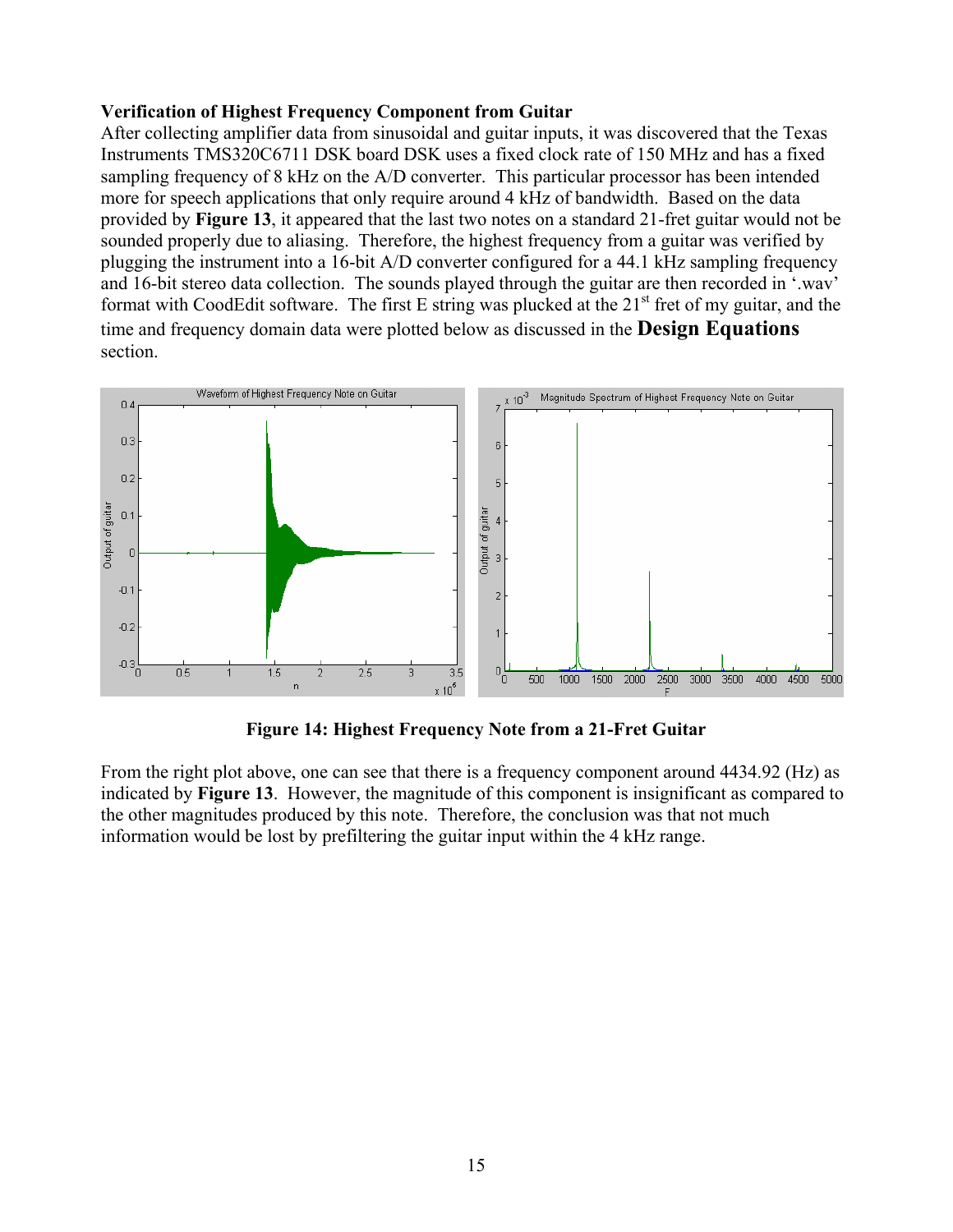# **1961 Fender Champ Outputs from Sinusoidal Inputs**

Using the **Figure 13** table as a reference, sinusoids at several frequencies were produced by a function generator and applied to the amplifier at volumes 3, 6, and 12. These volumes were picked to model since '3' is the first audible volume, '6' is the middle volume, and '12' is the overdriven volume input where the amplifier exhibits its best distortion characteristics. The sound was recorded with a microphone connected to the 16-bit A/D converter configured for the settings discussed above. With this setup, all of the data in the recording takes into account all the components of the amplifier including the speaker and the transformer. The outputs were plotted in the format shown below based on the **Design Equations** discussion and the MATLAB code attached in the **Appendix** in Champread.m.



**Figure 15: 523.25 (Hz) Sinusoidal Input (Top), 1961 Fender Champ Output and Magnitude Response (Bottom)**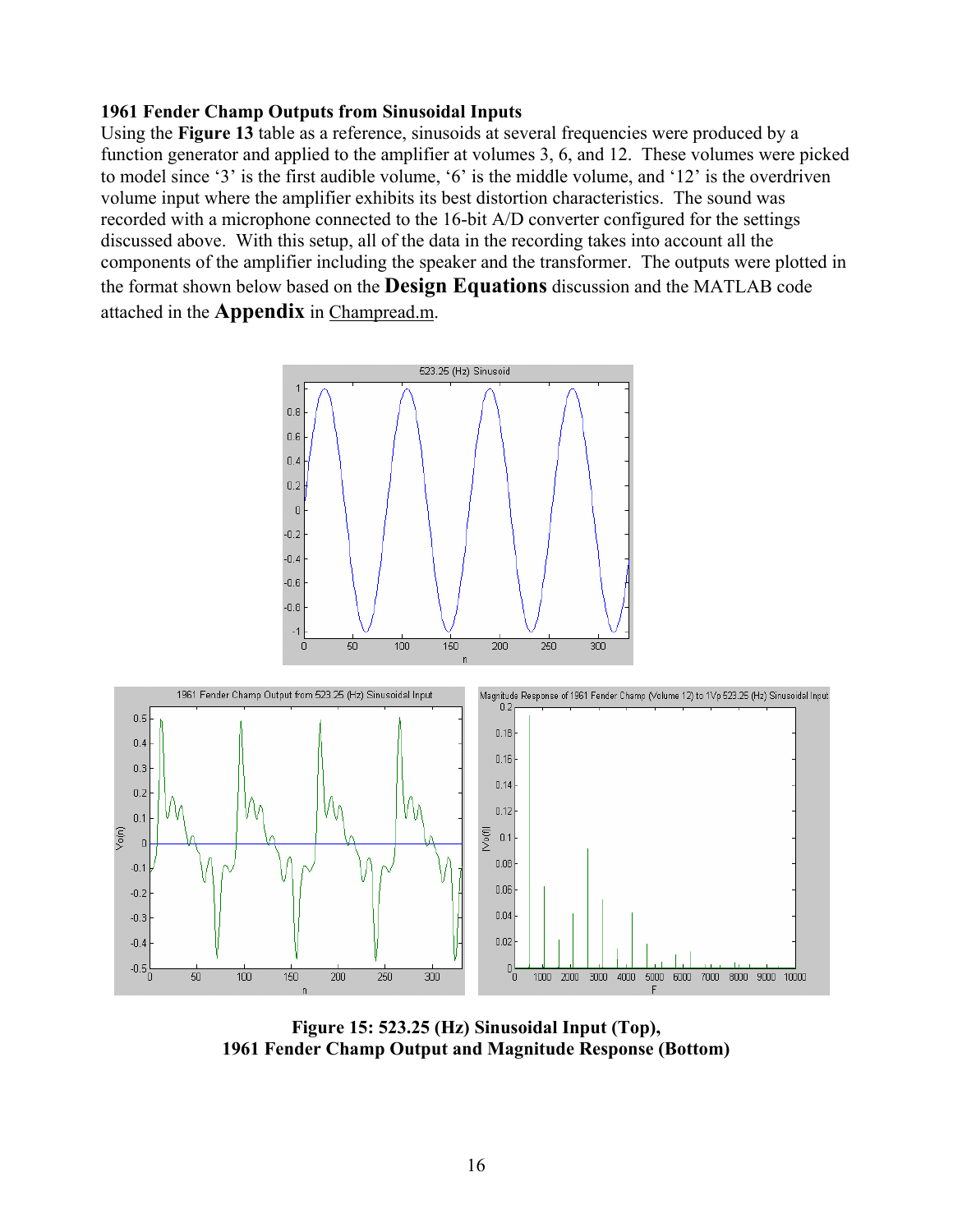# **1961 Fender Champ Output from Guitar Input**

After all sinusoidal data was collected, a guitar input containing high and low frequency components was applied to the amplifier set at volume 6 and recorded in a similar procedure discussed in the previous section. The note sequence was played again with the guitar connected directly to A/D converter. Below are the MATLAB plots of the response in the time domain and the frequency domain.



**Figure 16: Input to 1961 Fender Champ at Volume '6' (Output of Guitar – 1952 Fender Telecaster)** 



**Figure 17: Fender Champ Response at Volume '6' to Figure 16** 

The results in **Figure 16** were then applied to the MATLAB simulation of the DSP amplifier model. The output of this model could be compared to **Figure 17**, in addition to sounding the result, in order to verify the model's accuracy in matching the Champ's unique distortion.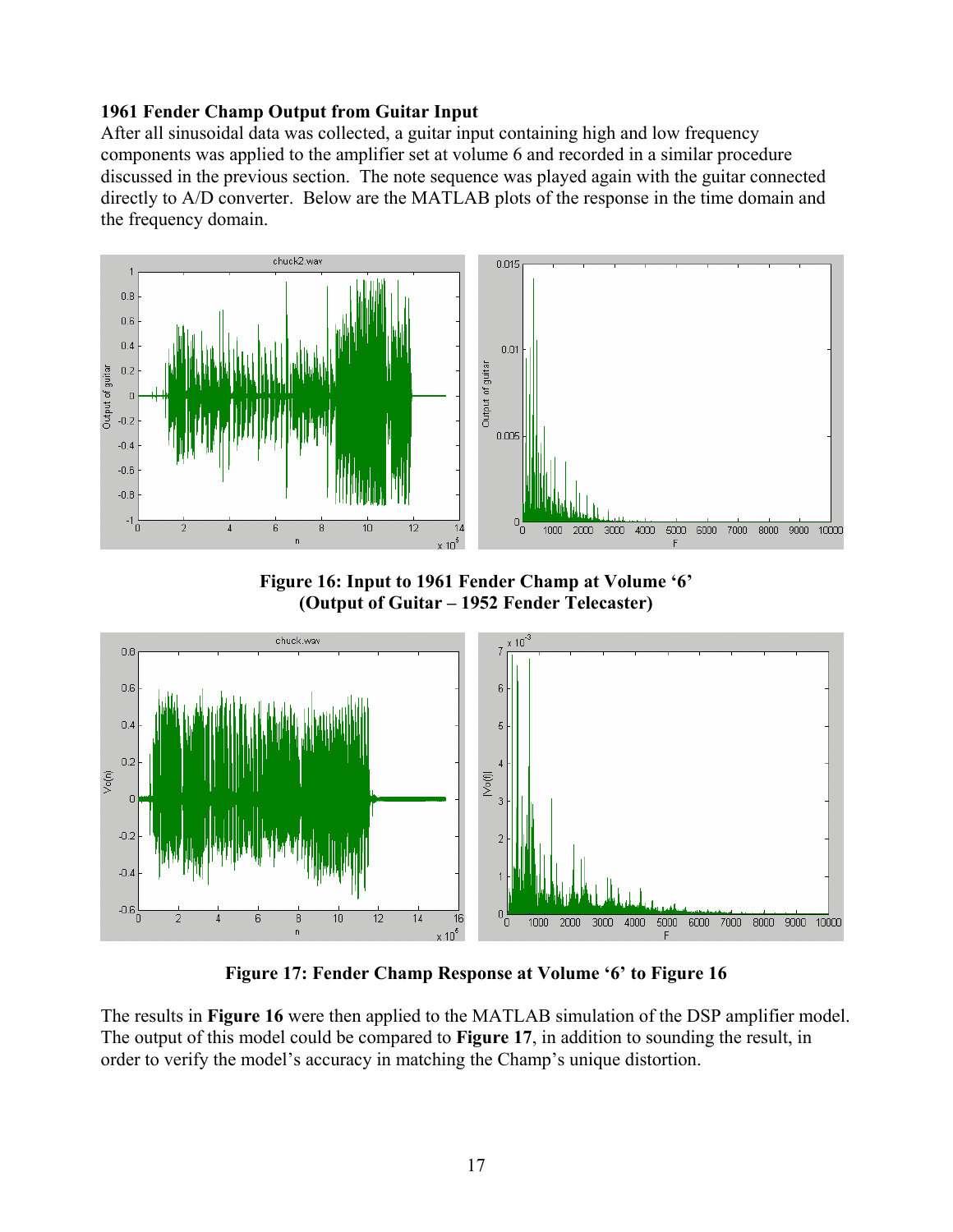# **Nonlinear Transfer Characteristic Computations**

To model the nonlinear distortion of the 1961 Fender Champ at different frequencies, an X-Y relationship needed to be established between the sinusoidal inputs and their corresponding outputs. In order to conserve the DSP board's memory, equation fits for the nonlinear transfer characteristics were performed iteratively with the **polyfit** command in MATLAB. Also, the nonlinearity for each sinusoidal frequency was broken up into two parts since the output differed on the decreasing side of the input as compared to the increasing portion of the input. The points were grouped by first matching their zero crossing point. Two separate plots were produced for the increasing side of the sinusoid and the decreasing side of the sinusoid. The MATLAB code to generate these plots is included in the **Appendix** in Champtransfer.m. Polynomial fits of orders 3, 4, and 5 were performed on the curves at random increments of the sinusoidal points on the command line. The resulting polynomials for the eight selected frequencies in **Figure 8** can be found in the final MATLAB simulation code for the DSP amplifier model in the **Appendix** in Champv2.m. Below are the nonlinear transfer characteristic curves for **Figure 15**.



**Figure 18: Nonlinear Transfer Characteristics for Figure 15** 

From the similarities and differences between these nonlinear transfer characteristic curves, certain nonlinearities were selected to be representative of certain frequency ranges as listed in the table below.

| Frequency Range (Hz) | Nonlinear Transfer Characteristic Frequency (Hz) |
|----------------------|--------------------------------------------------|
| 250-450              | 329.63                                           |
| 450-700              | 523.25                                           |
| 700-900              | 783.99                                           |
| 900-1200             | 1046.50                                          |
| 1200-1500            | 1318.51                                          |
| 1500-2000            | 1760.00                                          |
| 2000-3000            | 2637.02                                          |
| 3000-4000            | 4434.92                                          |

**Table 1: Nonlinear Transfer Characteristic Curve Definitions for DSP Amplifier Model**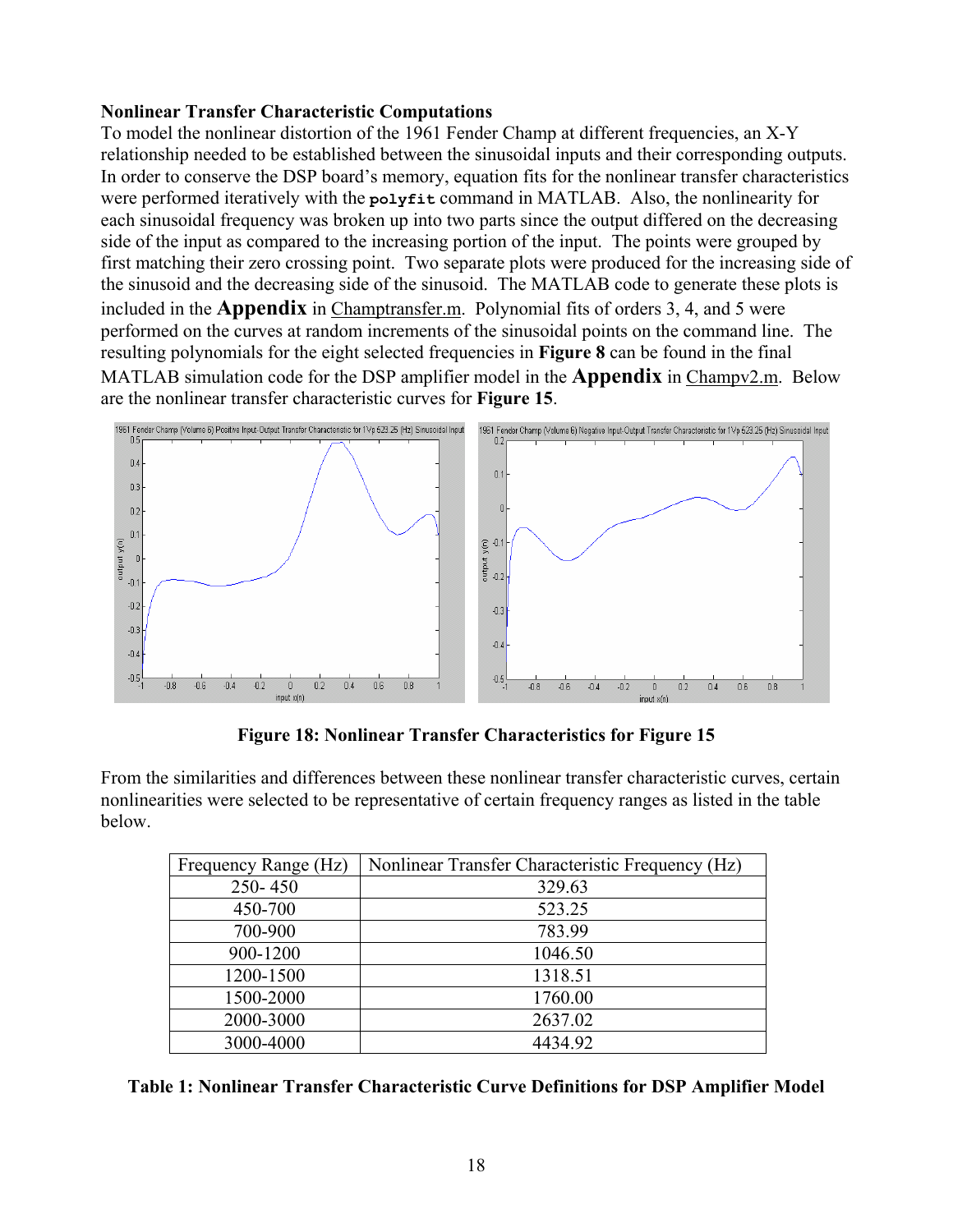# **FIR Filter Designs**

Since a significant amount of time was spent fitting the nonlinear transfer characteristic curves for all the sinusoidal frequencies applied to the 1961 Fender Champ, the Filter Design and Analysis Tool (FDATool), under the Signal Processing Toolbox in MATLAB, was used to design the FIR filters used in the DSP amplifier model as shown below.

|          | Filter Design & Analysis Tool - [untitled.fda *]         |                                                 |                           | $ \Box$ $\times$             |
|----------|----------------------------------------------------------|-------------------------------------------------|---------------------------|------------------------------|
| File     | Edit Analysis Targets Window Help                        |                                                 |                           |                              |
|          |                                                          | ▌▙▏▏▛▐▌ <del>▓</del> ▐▊▐▊▏▊▎▏░▏▏▏▏▏▏▏▏▏▏▏▏▏▏▏▏▏ |                           | $\sqrt{2}$                   |
|          | Eurrent Filter Information _________ Hagnitude Response_ |                                                 |                           |                              |
|          |                                                          |                                                 | Magnitude Response        |                              |
|          |                                                          | 1.5                                             |                           |                              |
|          |                                                          |                                                 |                           |                              |
|          | Structure: Direct form FIR<br>2000<br>Order:             |                                                 |                           |                              |
|          | Sections: 1                                              | Magnitude                                       |                           |                              |
|          | Stable:<br>Yes                                           | 0.5                                             |                           |                              |
|          | Designed<br>Source:                                      |                                                 |                           |                              |
|          |                                                          | 0                                               |                           |                              |
|          |                                                          | $\Box$<br>5                                     | 10 <sup>10</sup><br>15    | 20                           |
|          |                                                          |                                                 | Frequency (kHz)           |                              |
|          | Filter Type                                              | Filter Order <sub>__________</sub>              | Frequency Specifications. | Magnitude Specifications.    |
|          | C Lowpass                                                | Specify order: 2000                             | Units: $Hz$               |                              |
|          | C Highpass                                               | O Minimum order                                 | 44100<br>Fs:              | The attenuation at cutoff    |
|          | C Bandpass                                               |                                                 |                           |                              |
| ø        | C Bandstop                                               | Options<br>Scale passband                       | Fc:<br>5000               | frequencies is fixed at 6 dB |
|          | C Differentiator<br>▾                                    |                                                 |                           | (half the passband gain)     |
|          | Design Method_                                           | Window:<br>Hamming                              |                           |                              |
| 智磁团      | C IIR Butterworth<br>$\overline{\phantom{0}}$            | Function name:                                  |                           |                              |
|          | C FIR Window<br>$\overline{\phantom{0}}$                 | Parameter<br>View                               |                           |                              |
| ੈਸ਼<br>ਔ |                                                          | Design Filter                                   |                           |                              |
|          |                                                          |                                                 |                           |                              |
|          | Computing Response  done.                                |                                                 |                           |                              |

# **Figure 19: Filter Design and Analysis Tool (FDATool) in MATLAB**

From the figure above, a filter design's magnitude and phase response can be viewed after specifying the cutoff frequency, sampling frequency, windowing function, filter order, and filter type in the appropriate text fields. FIR filter orders were 2000 for the MATLAB code simulation of the DSP amplifier model due to the 44.1 kHz sampling frequency that was used to collect the Champ output data and the sharp cutoffs required by the filters in order to prevent amplifying the signal out of the –1 to 1 range for the nonlinear transfer characteristic equations. When the design would later be implemented on the TMS320C6711 DSK board with an 8 kHz sampling frequency, the FIR filter orders could be reduced to an order below 200.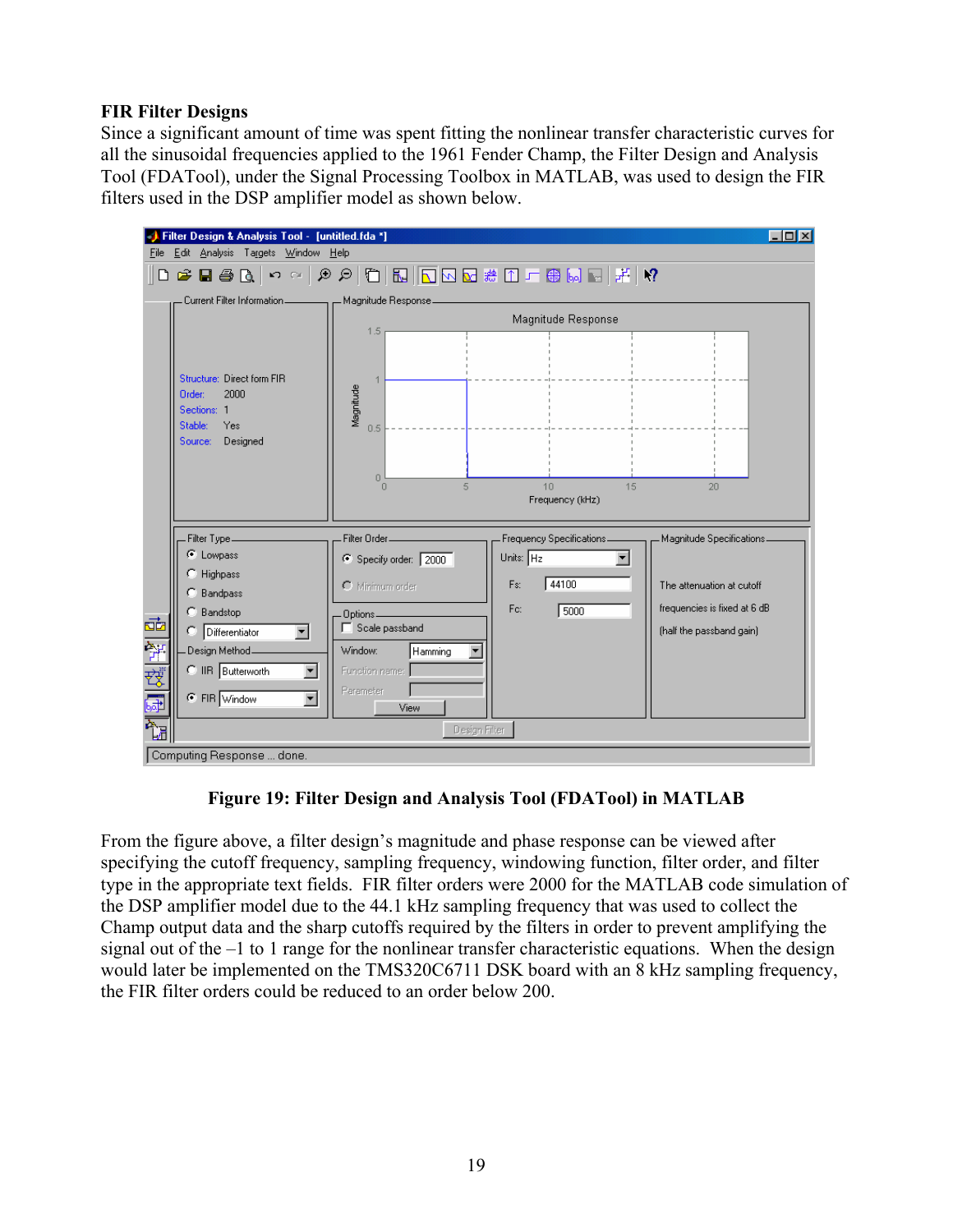# **1961 Fender Champ DSP Model Simulation**

After correcting several nonlinear transfer characteristic curve fits and correcting several decision case statements in the MATLAB code simulation of the amplifier's DSP model in **Figure 8**, the final result was produced below.



**Figure 20: MATLAB Code Simulation of DSP Model for Volume 6 of 1961 Fender Champ** 

From the results above, the output is bounded within the –0.6 to 0.6 amplitude range as in **Figure 17**. Differences between the waves, noticeable around the 60000<sup>th</sup> sample, are partially due to the fact that both sets of data were not played exactly the same. The frequency spectrum matches the response in **Figure 17** with the exception of the removal of the frequency components in the DC range of 0-250 Hz and the range beyond 4500 (Hz). When the DC range was included in the model, a significant amount of noise was produced in this range that in turn masked out the sound. The **Figure 8** model generated high frequency components greater than 10 kHz since the nonlinear transfer characteristic curves were defined for single frequency inputs, and not a range of frequencies. To alleviate this problem, the output from each of the eight nonlinear transfer characteristic curves was filtered again to reduce high frequency content. Using the **sound** command in MATLAB, the output still did not quite match the output of **Figure 17**, but there were several similarities leaving the model to be implemented on the Texas Instruments DSP board.

# **1961 Fender Champ DSP Model Implementation**

In order to implement the DSP amplifier model on the Texas Instruments DSP board, there is a feature in MATLAB 6.5 that allows a DSP-based Simulink model to be translated to ANSI C standard code to be executable in the Texas Instruments Code Composer Studio (CCS) development software for a selection of Texas Instruments DSP developer boards. This feature is the Embedded Target for the Texas Instruments  $C6000^{TM}$  DSP. This embedded target supports the TMS320C6711 DSK board available for the project as shown by the blockset figure on the next page.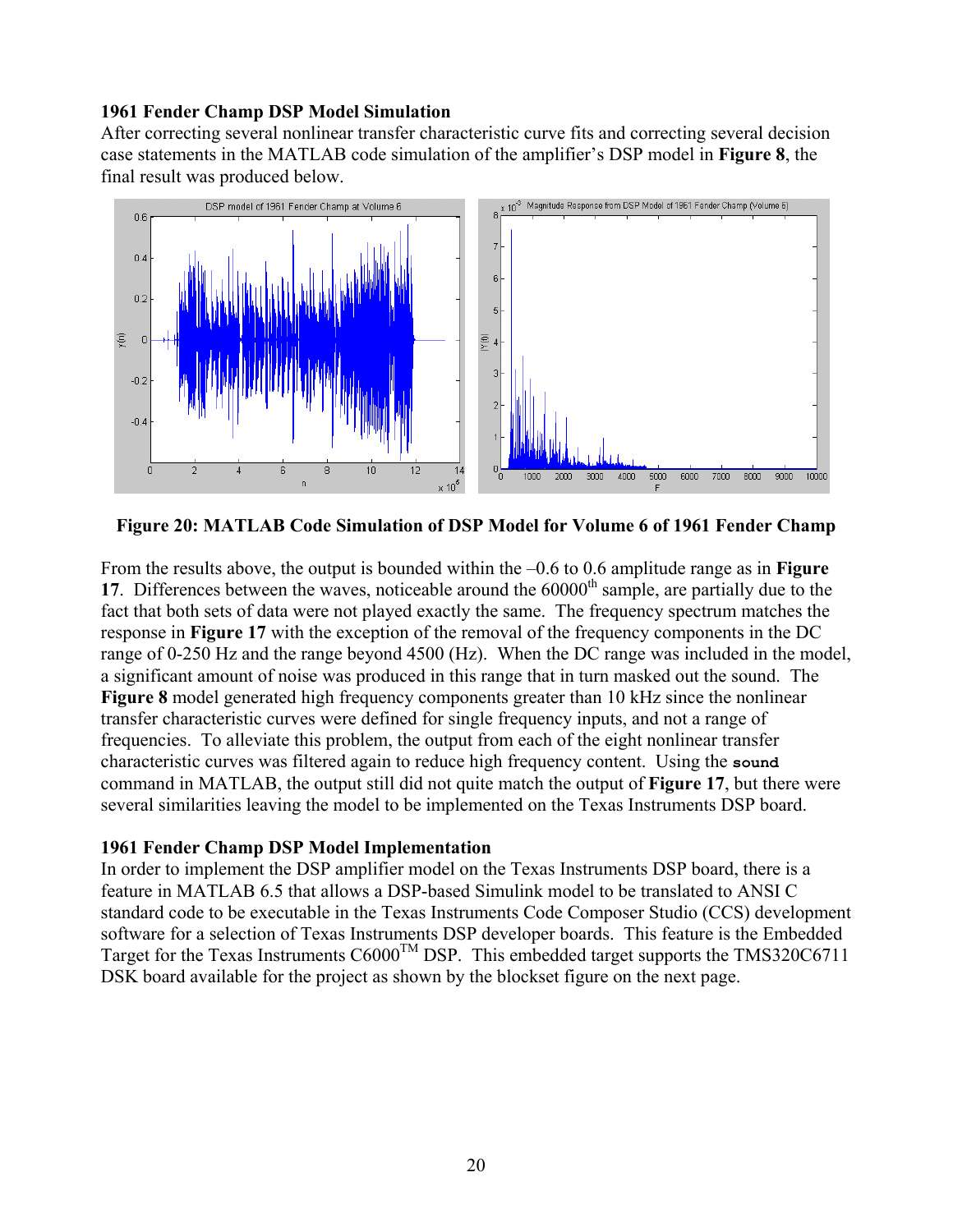

**Figure 21: Texas Instruments TMS320C6711 Blockset Support from MATLAB 6.5's Embedded Target for TI C6000TM DSP**

The blocks of interest above to implement the **Figure 8** design are the ADC, DAC, and the Reset Blocks. Reset simply allows the user to reset the board to the original register and memory settings from the Simulink model window. ADC and DAC enable the board to accept external signals from the A/D converter and send signals out through the D/A converter respectively. The Embedded Target settings for these blocks and code generation and execution are more thoroughly explained on pages 26-29 of the **Appendix**. The Simulink block diagram of **Figure 8** can be seen below.



**Figure 22: Simulink Implementation of 1961 Fender Champ DSP Model**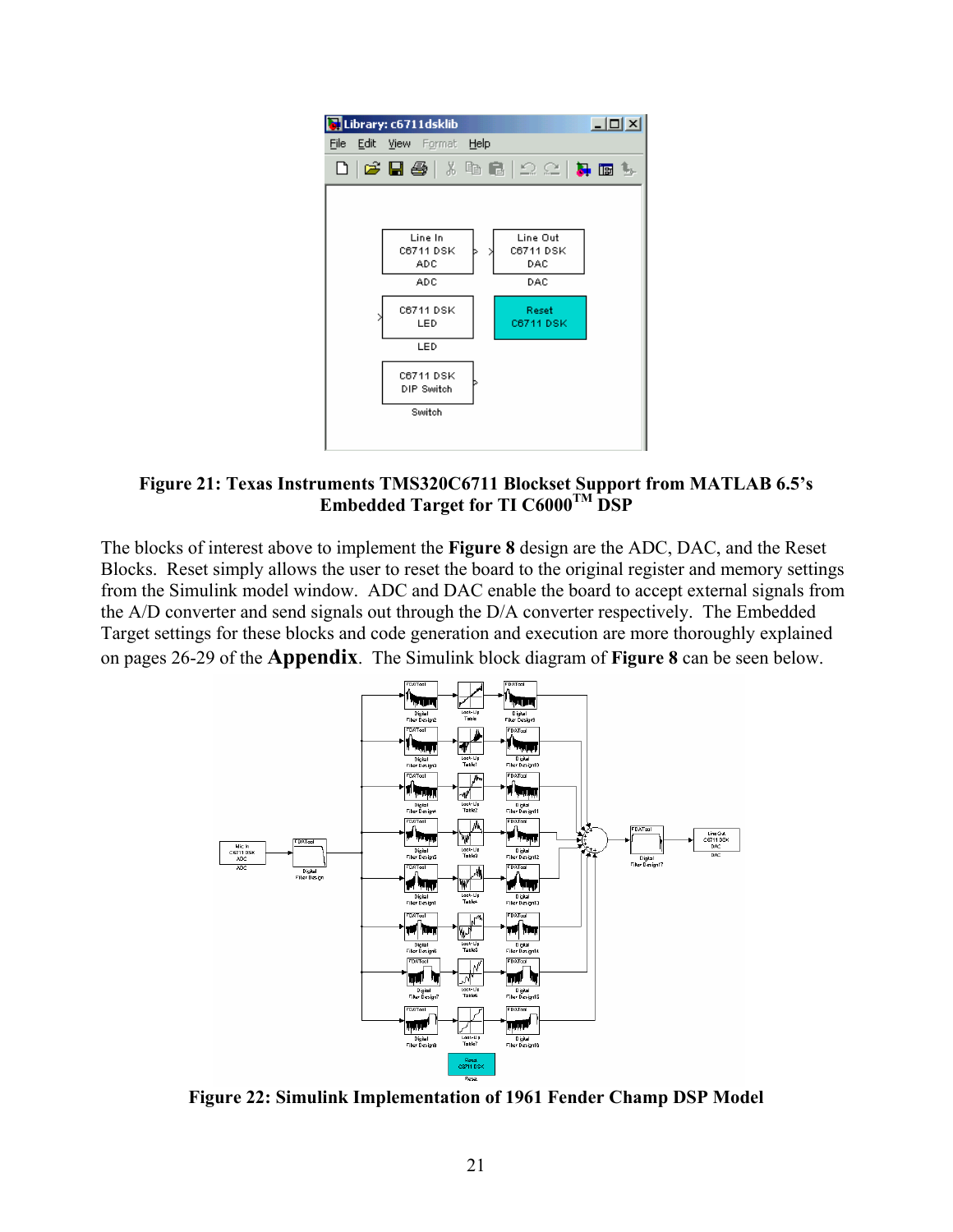From **Figure 22**, the nonlinear transfer characteristic equations have been replaced with lookup tables since the S-function blocks in MATLAB 6.5 resulted in a build failure for the DSP board. These blocks allow piecewise polynomial formula entries needed for the nonlinear transfer characteristics listed in **Table 1**. The MATLAB help files indicated that the Embedded Target feature is only defined for the DSP Blockset in Simulink and a few other blocks including the Look-Up Table block. These look-up tables were generated by sorting the sinusoidal values in monotonically increasing fashion for the nonlinear transfer characteristic curves. The corresponding amplifier outputs were also sorted. MATLAB code to perform this sorting procedure can be found in Table.m in the **Appendix**. The sorted version of **Figure 18** can be seen below.



**Figure 23: Sorted Nonlinear Transfer Characteristic for Figure 18** 

The above curve is similar to the preview curves generated **Figure 22**'s Look-Up Table blocks. Once the FIR filter orders from the FDATool were reduced to 150 for the parallel filter bank, and the input and output filter orders were reduced to 50, the TMS320C6711 was effectively programmed and 1961 Fender Champ DSP model was ready for demonstration.

The output of the speakers was clean and loud for lower frequency notes on the guitar. For higher frequency notes, a harsh sound was generated when the gain from the guitar was set to its highest position. The source of this harsh sound may be the equivalent high frequency sound heard in the MATLAB simulations from **Figure 20**. The real-time DSP Blockset sink scopes have not been enabled correctly to obtain any real-time data from the board to be analyzed later in the time and frequency domains. However, the overall sound was similar to the 1961 Fender Champ's sound in **Figure 17**.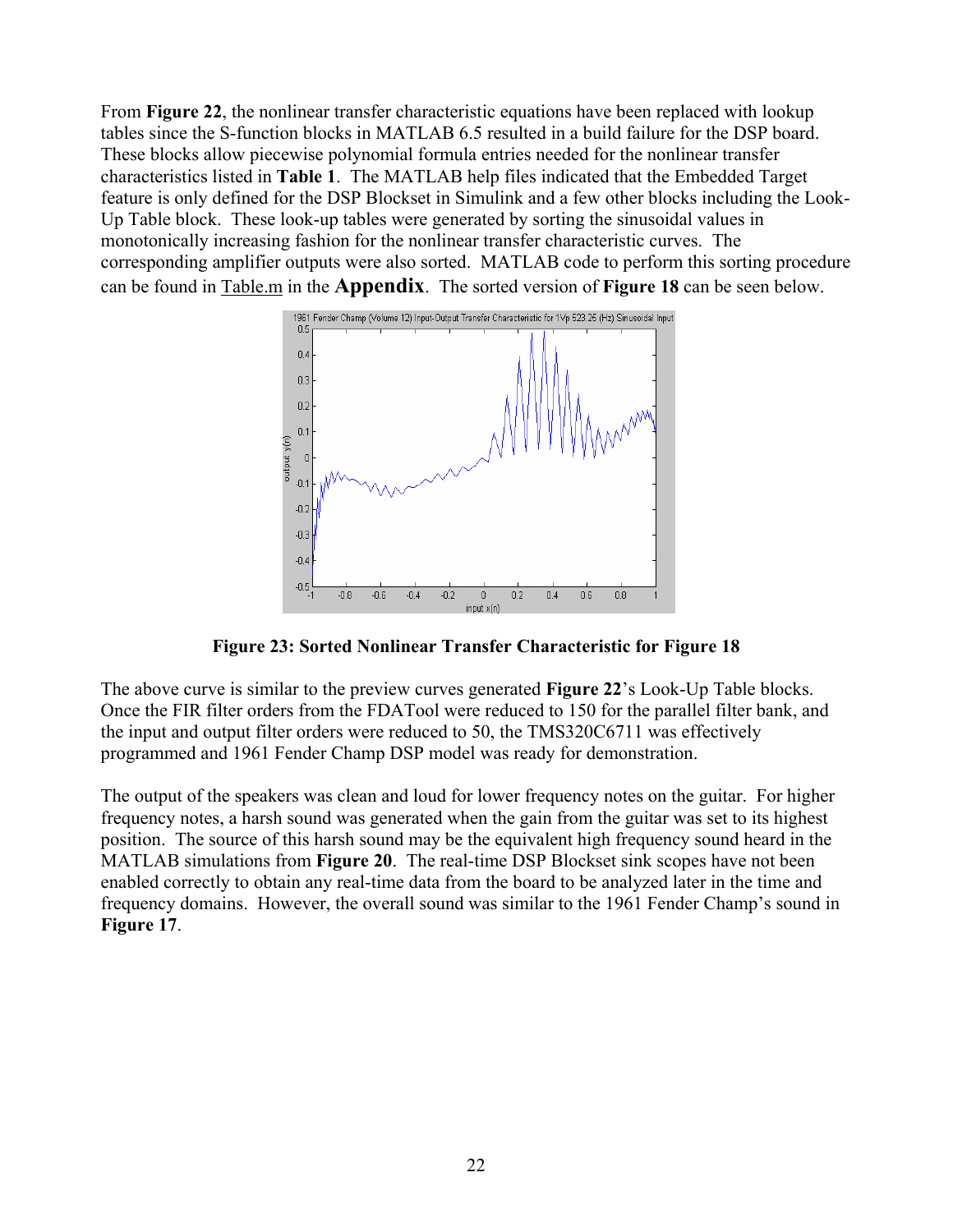# **Conclusions**

# **Research**

Further research or improvements in the design that have been considered are locating the 1961 Fender Champ's transformer data so that the circuit in **Figure 12** can be simulated in PSPICE. The simulation results can then be used to establish an X-Y relationship between the input and output of the amplifier for a wider frequency range and for all 12 volumes. This approach would result in simpler design. Also, the design can be implemented with a 12-state subband coding structure that would divide the 4 kHz bandwidth input from the guitar into  $\sim$ 1 Hz frequency ranges. Each nonlinearity can then be applied to single frequencies resulting in an improved sound. This design will be more efficient since all the lowpass and highpass filters in the subband coding structure are the same. Finally, an investigation into the source of the Embedded Target's code generation capabilities should be completed to have an appreciation of MATLAB 6.5's new powerful feature.

# **Accomplishments**

Overall, the project was successful in implementing the DSP-based 1961 Fender Champ amplifier on the Texas Instruments TMS320C6711 DSK board for one volume setting. Only designs with little complexity have been produced for past DSP boards. In general, DSP boards are difficult to program as a result of poor accompanying documentation and unclear external peripheral layouts. This project's model was complex and implemented on a DSP evaluation board in less than a week. MATLAB 6.5's Embedded Target for the TI  $C6000^{TM}$  feature is a powerful tool for implementing DSP-based designs without the time-consuming programming task.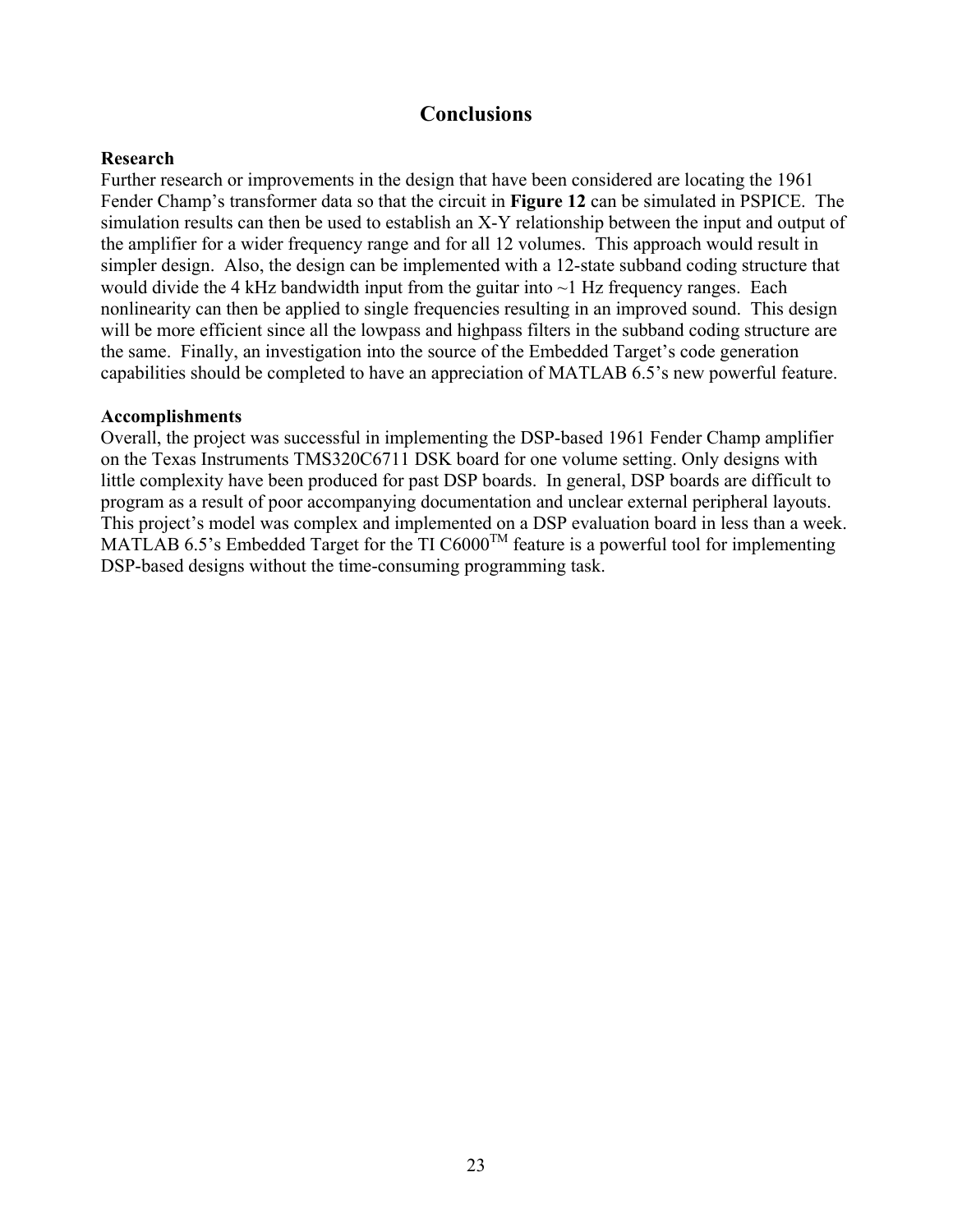# **Patents and Standards**

# **Patents**

Two patents have the same objective as this project, but both DSP algorithms do not involve any of the approaches discussed in the **Functional Description** section. Also, neither patent intends to specifically model the 1961 Fender Champ. The patents are listed below.

- Tube Modeling Programmable Digital Guitar Amplification System
- U.S. Patent 5,789,689 August 4, 1998
- Employs a sampling rate conversion algorithm to model the nonlinear transfer function of the tube circuitry.
- Electric instrument amplifier
- U.S. Patent 6,350,943 February 26, 2002
- Employs a sampling rate conversion algorithm to model the nonlinear transfer function of the tube circuitry.
- Includes a tube configuration and a solid-state power circuit on the D/A output of the DSP board.



# **Figure 24: Patent Vacuum Tube Amplifier DSP Modeling Algorithm**

# **Standards**

 $N/A$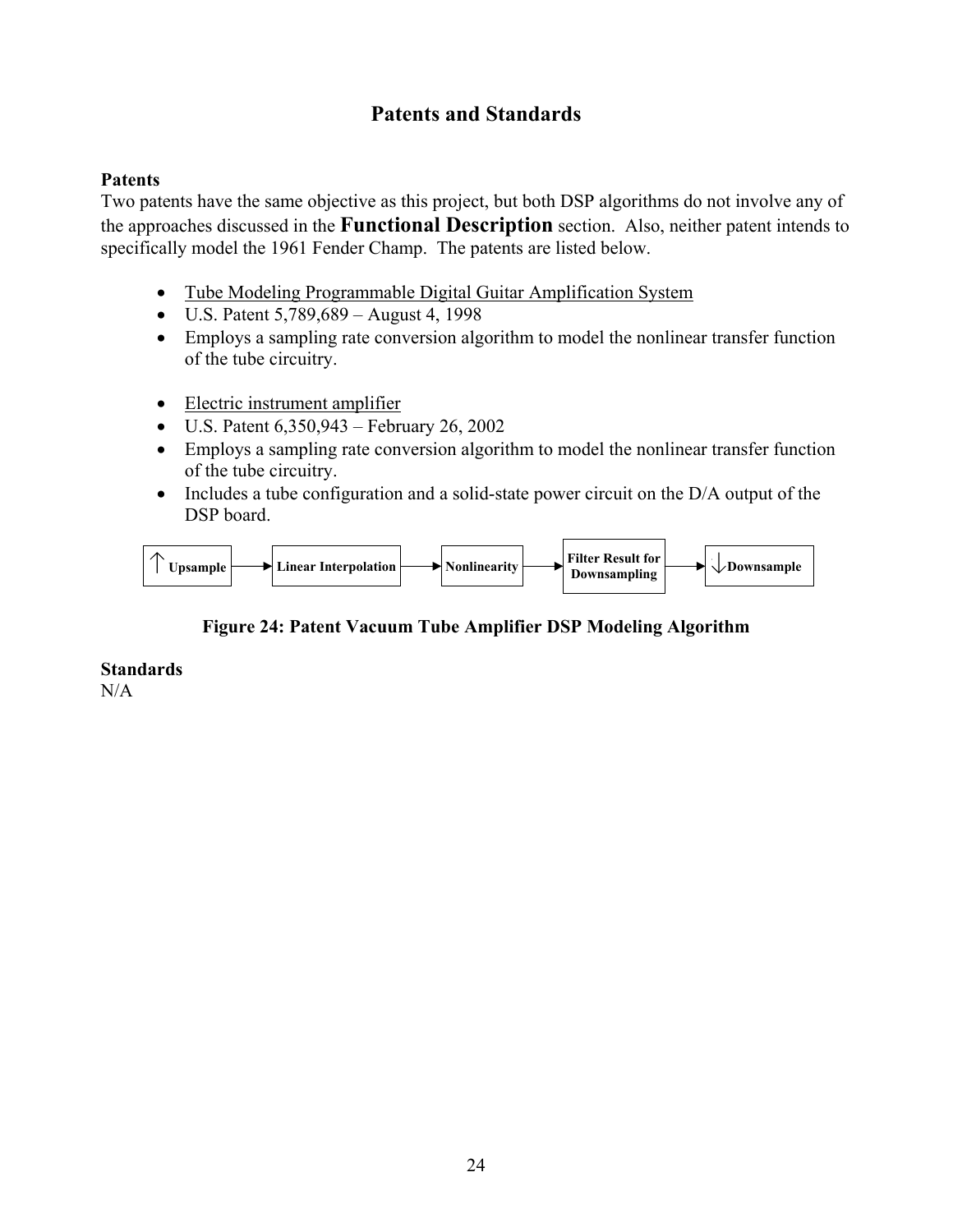# **References**

- [1] Barbour, Eric. "The Cool Sound of Tubes." Ed., Michael J. Riezenman. IEEE Spectrum August 1998. 1998. Google. IEEE. 12 pp. Google. 11 Oct 2002. <http://www.spectrum.ieee.org/select/0898/tube.html>.
- [2] Generic Triode. 11 Nov 2002. <http://www.duncanamps.com/spicevalvesgt.html>.
- [3] Guitar Note Frequencies. Google. 11 Nov 2002. <http://home.pacbell.net/vaughn44/m3.music.notes.6.pdf>
- [4] <http://www1.korksoft.com/~schem/fenderamps/champ\_5f1\_schem.pdf> 12 Oct 2002.
- [5] Tool Folder: C6711 DSP Starter Kit (DSK). 25 April 2003. <http://focus.ti.com/docs/tool/toolfolder.jhtml?PartNumber=TMDS320006711>.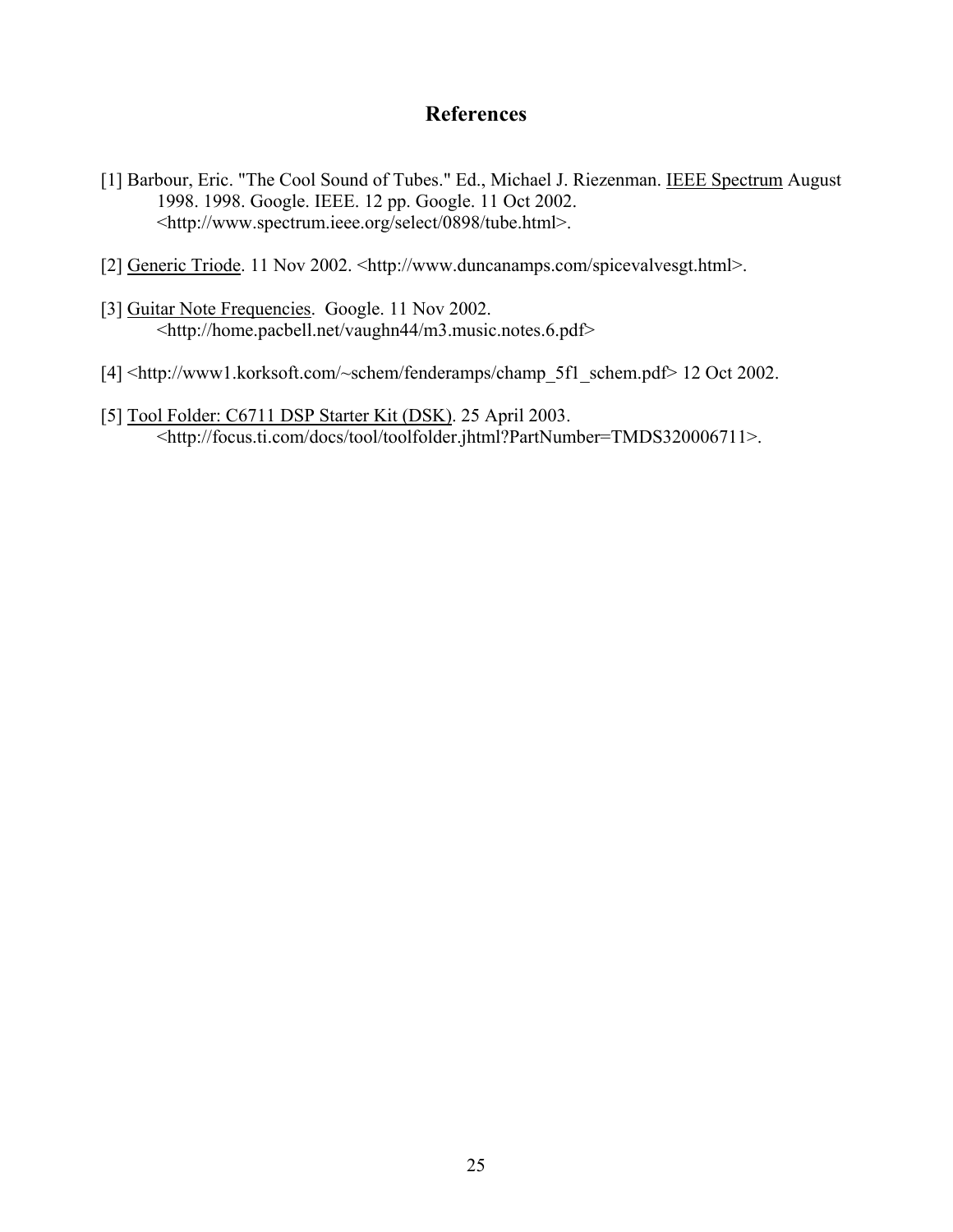# **Appendix**

# **Texas Instruments Embedded Target for TI C6000TM DSP Block and Code Build Configurations**

# *ADC and DAC Block Settings*

The ADC block in Simulink for the Texas Instruments Embedded Target was configured as shown below to successfully produce the equivalent amplifier sound from the guitar.

| <b>Block Parameters: ADC</b>                                                                                                                                                                                                                                                                        |
|-----------------------------------------------------------------------------------------------------------------------------------------------------------------------------------------------------------------------------------------------------------------------------------------------------|
| C6711DSK ADC (mask) (link)                                                                                                                                                                                                                                                                          |
| Configures the codec and the TMS320C6711 peripherals to output a<br>constant stream of data collected from the analog jacks on the C6711<br>DSK board. The following codec characteristics cannot be changed:<br>sampling rate - 8 KHz<br>data format - linear 16 bit<br>no. of channels - 1 (mono) |
| Parameters                                                                                                                                                                                                                                                                                          |
| ADC source: Mic In                                                                                                                                                                                                                                                                                  |
| V +20 dB Mic gain boost                                                                                                                                                                                                                                                                             |
| Output data type: Double                                                                                                                                                                                                                                                                            |
| Scaling: Normalize                                                                                                                                                                                                                                                                                  |
| Source gain (dB): 0.0                                                                                                                                                                                                                                                                               |
| Samples per frame:                                                                                                                                                                                                                                                                                  |
| 64                                                                                                                                                                                                                                                                                                  |
| 0K<br>Cancel<br>Help<br>Apply                                                                                                                                                                                                                                                                       |

**Figure 25: C6711 DSK ADC Block Settings for 1961 Fender Champ DSP Model** 

As seen above, in order to process data from a microphone or guitar input, the 'ADC source' text field must be set to "Mic In," and the +20dB Mic gain boost must be enable to pick up the small amplitude signals from the guitar. All other settings are default values.

The DAC block for the Texas Instruments Embedded Target was configured as shown below to its default settings.

| <b>Block Parameters: DAC</b>                                                                                                                                                                                                                                                |
|-----------------------------------------------------------------------------------------------------------------------------------------------------------------------------------------------------------------------------------------------------------------------------|
| C6711DSK DAC (mask) (link)                                                                                                                                                                                                                                                  |
| Configures the codec and the TMS320C6711 peripherals to send a<br>stream of data to the output jack on the C6711 DSK board. The following<br>codec characteristics cannot be changed:<br>sampling rate - 8 KHz<br>data format - linear 16 bit<br>no. of channels - 1 [mono] |
| Parameters                                                                                                                                                                                                                                                                  |
| Scaling: Normalize                                                                                                                                                                                                                                                          |
| DAC attenuation (dB): $ 0.0$                                                                                                                                                                                                                                                |
| Overflow mode: Saturate                                                                                                                                                                                                                                                     |
| Cancel<br>Help                                                                                                                                                                                                                                                              |

**Figure 26: C6711 DSK DAC Block Settings for 1961 Fender Champ DSP Model**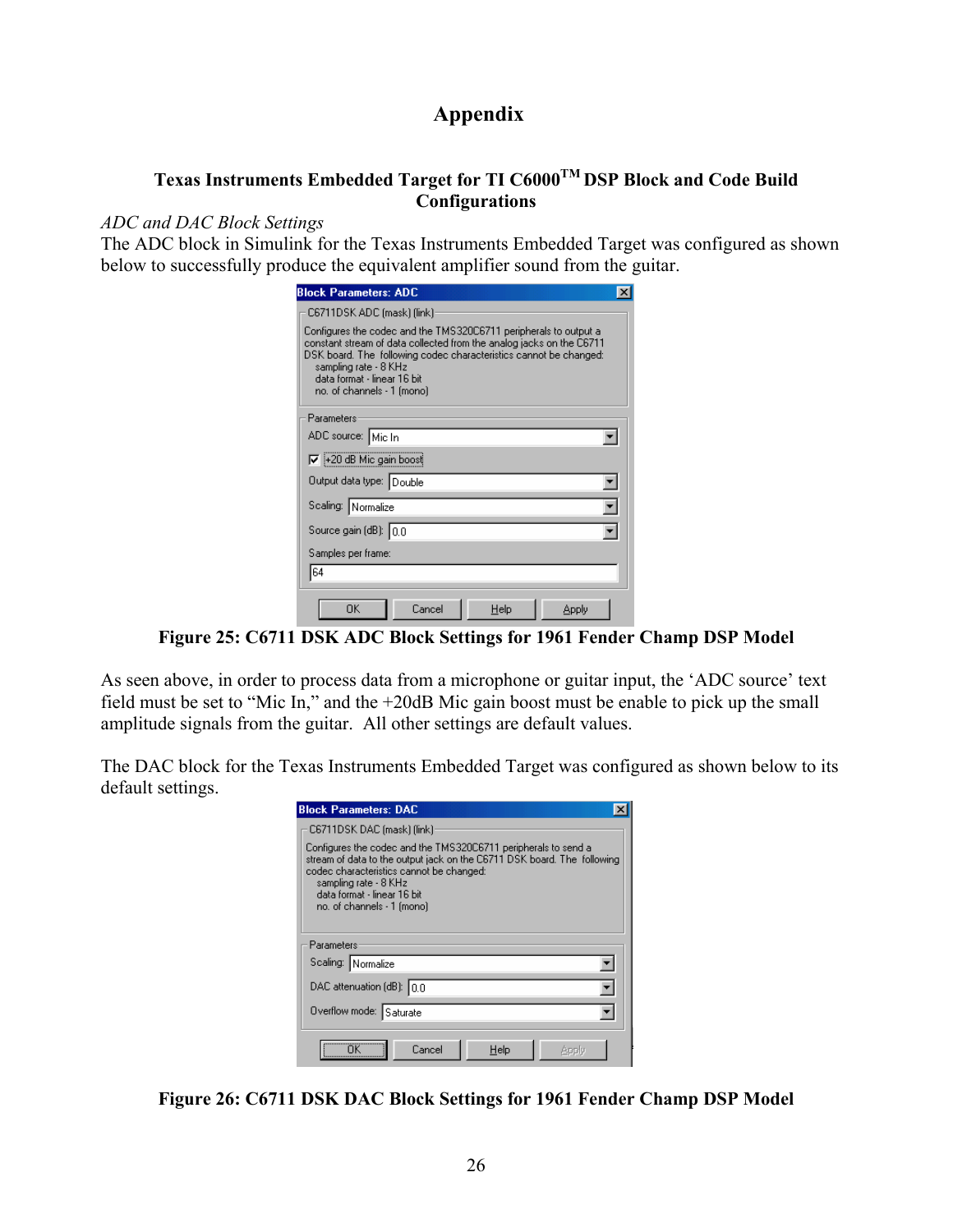#### Simulation Parameters: untitled  $\Box \Box X$ Simulation Parameters: untitled  $\Box$ o $\mathbf{X}$ Solver | Workspace I/O | Diagnostics | Advanced | Real-Time Workshop | Solver Workspace 1/0 | Diagnostics | Advanced | Real-Time Workshop Simulation time Build & Run Category: Target configuration Start time: 0.0 Stop time: inf Configuration Solver options System target file: ti\_c6000.tlc Browse... Type: Fixed-step  $\blacktriangledown$ discrete (no continuous states) 회 Template makefile: ti\_c6000.tmf Fixed step size: auto Mode: Auto 회 Make command: make\_rtw Stateflow options... Generate code only Output options Refine output  $\overline{\nabla}$ Refine factor: 1 OK. Cancel Help Apply 0K Cancel Help **Apply** Simulation Parameters: untitled  $\Box$ o $\boxtimes$ Simulation Parameters: untitled  $\Box$ o $\Box$ Solver | Workspace I/O | Diagnostics | Advanced | Real-Time Workshop | Solver | Workspace I/O | Diagnostics | Advanced | Real-Time Workshop |  $\boxed{\bullet}$  Build & Run  $\boxed{\bullet}$  Build & Run Category: TLC debugging Category: General code appearance options Options Options  $\Box$  Retain .rtw file Maximum identifier length: 31  $\Box$  Profile TLC Include data type acronym in identifier  $\Box$  Start TLC debugger when generating code □ Include system hierarchy number in identifiers Start TLC coverage when generating code  $\nabla$  Prefix model name to global identifiers F Enable TLC assertions Generate scalar inlined parameters as: Literals  $\blacktriangledown$  $\nabla$  Generate comments  $\mathsf{OK}$ Cancel Help Apply 0K Cancel Help Apply Simulation Parameters: untitled  $\Box$ o $\Box$ Simulation Parameters: untitled  $\Box$ Solver | Workspace I/O | Diagnostics | Advanced | Real-Time Workshop | Solver | Workspace I/O | Diagnostics | Advanced | Real-Time Workshop | Category: General code generation options  $\blacktriangledown$ Build & Run Category: General code generation options (cont.)  $\blacktriangledown$ Build & Run Options Options  $\nabla$  Buffer reuse  $\nabla$  Show eliminated statements  $\nabla$  Expression folding Loop rolling threshold: 2  $\nabla$  Fold unrolled vectors  $\nabla$  Verbose builds **▽** Enforce integer downcast Generate HTML report  $\overline{\mathbf{w}}$  Inline invariant signals **▽** Local block outputs F Force generation of parameter comments 0K Help Cancel Apply 0K Cancel Help Apply

# *Simulation Parameters Settings*

**Figure 27: C6711 DSK Simulation Parameters Settings for 1961 Fender Champ DSP Model**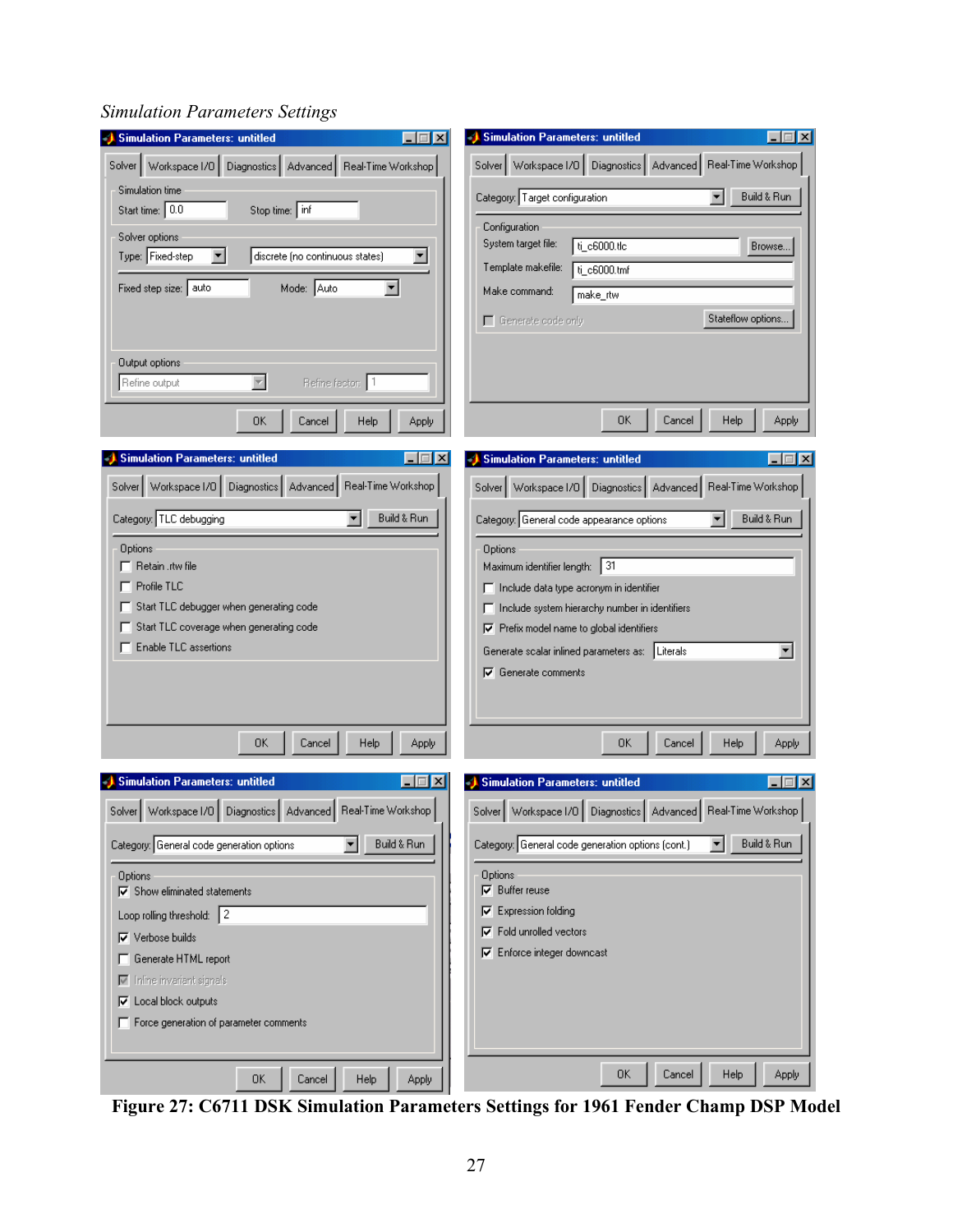| Simulation Parameters: champagain                                                                              | Simulation Parameters: champagain<br>$\Box$ $\Box$ $\times$<br>$\Box$ $\Box$ $\times$ |
|----------------------------------------------------------------------------------------------------------------|---------------------------------------------------------------------------------------|
| Solver   Workspace I/O   Diagnostics   Advanced   Real-Time Workshop                                           | Solver   Workspace I/O   Diagnostics   Advanced   Real-Time Workshop                  |
| Category: 11 C6000 target selection<br>Code Only<br>$\blacktriangledown$                                       | Category: TTC6000 compiler<br>$\blacktriangledown$<br>Code Only                       |
| Options                                                                                                        | Options                                                                               |
| Code generation target type: C6711DSK<br>Board and processor selection method: Automatic                       | Optimization level: Function(-o2)<br>Byte order: Little_endian                        |
| Board name: [Code_Composer_Studio_not_installed]                                                               | Compiler verbosity: Quiet                                                             |
| Processor number: 0                                                                                            | Symbolic debugging<br>Fletain Lasm files                                              |
| Export CCS handle to MATLAB base workspace<br>CCS handle name: CCS_Obj                                         |                                                                                       |
|                                                                                                                |                                                                                       |
| 0K<br>Cancel<br>Help                                                                                           | Apply<br>OΚ<br>Cancel<br>Help<br>Apply                                                |
| <b>Simulation Parameters: champagain</b>                                                                       | – I⊡I ×                                                                               |
|                                                                                                                | Solver   Workspace I/O   Diagnostics   Advanced   Real-Time Workshop                  |
| Category: TE6000 linker                                                                                        | Code Only                                                                             |
| <b>Options</b><br>Fletain .obj files                                                                           |                                                                                       |
| Create .map file                                                                                               |                                                                                       |
| Linker command file: Full_memory_map<br>User linker command file:   my_file.cmd                                |                                                                                       |
|                                                                                                                |                                                                                       |
|                                                                                                                |                                                                                       |
|                                                                                                                |                                                                                       |
|                                                                                                                | Cancel<br>Help<br>0K<br>Apply                                                         |
| Simulation Parameters: champagain                                                                              | – ∣⊡  ×<br>Simulation Parameters: champagain<br>$\Box$ $\Box$ $\times$                |
| Solver   Workspace I/O   Diagnostics   Advanced   Real-Time Workshop                                           | Solver   Workspace I/O   Diagnostics   Advanced   Real-Time Workshop                  |
| Category: THE 6000 code generation<br>Code Only                                                                | Category: TI C6000 runtime<br>Build & Run                                             |
| Options<br>□ Incorporate DSP/BIOS                                                                              | <b>Options</b><br>Build action: <b>Build and execute</b>                              |
| Profile performance at atomic subsystem boundaries                                                             | Current C6701EVM CPU clock rate: 100MHz                                               |
| $\nabla$ Inline DSP Blockset functions<br>□ Use target specific optimization for speed (allow LSB differences) | $\overline{\phantom{0}}$<br>Overrun action: None                                      |
|                                                                                                                |                                                                                       |
|                                                                                                                |                                                                                       |
|                                                                                                                |                                                                                       |
| 0K<br>Cancel<br>Help                                                                                           | Apply<br>0K<br>Cancel<br>Help<br>Apply                                                |

**Figure 28: Figure 27, contd.**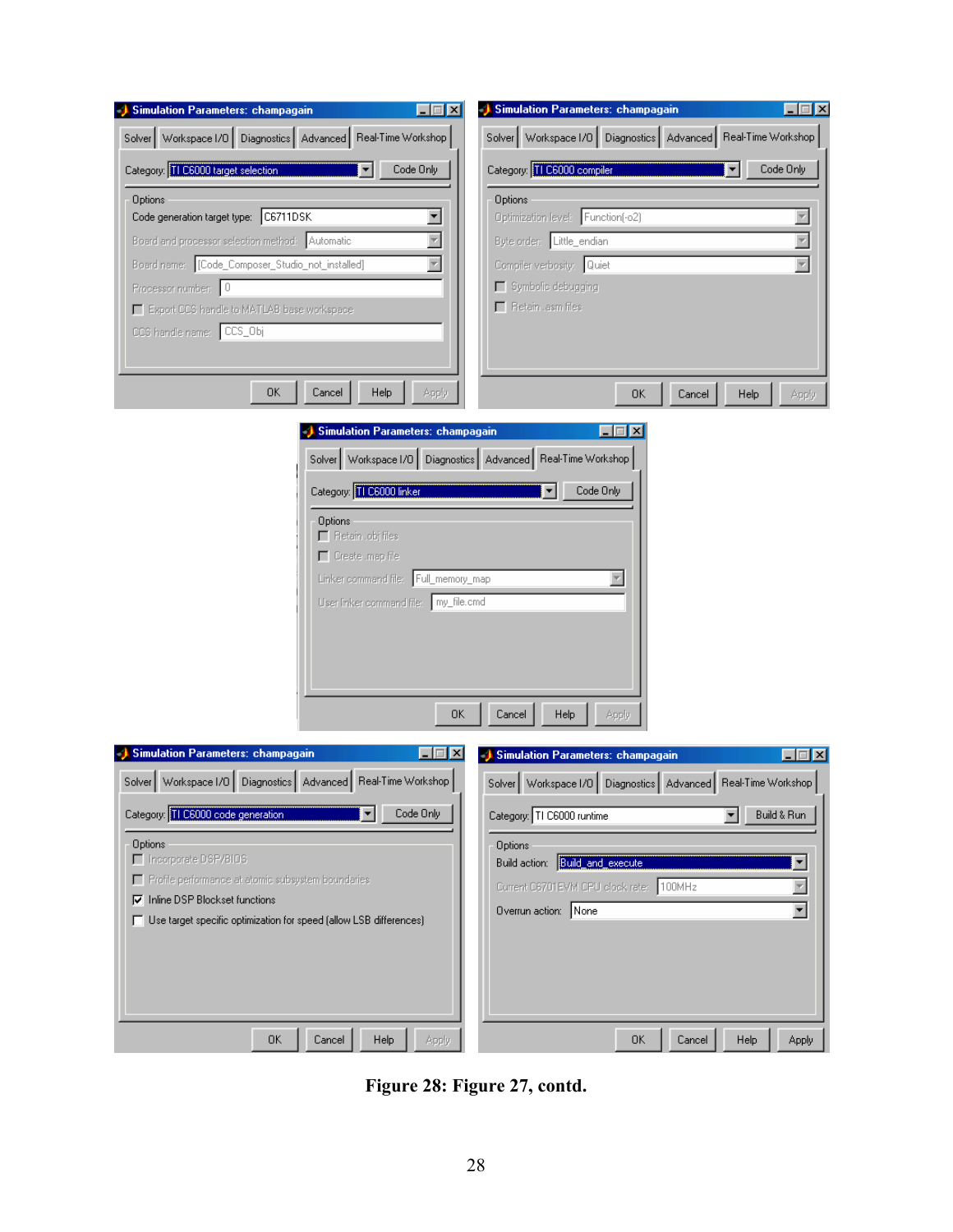As seen in **Figure 27** and **Figure 28**, most of the settings are disabled once the C6711 is selected in the 'Target Selection' window. The most important windows are at the bottom of **Figure 28**. The 'TI C6000 code generation' options allow the user's code to have a high speed of execution by regenerating code for repeating blocks in their design, or generating code once for the repeating structure. The default setting is 'Inline DSP Blockset functions' that generates the repetitive code. For applications where conserving memory is an issue, the 'target specific optimization' option may need to be enabled. However, this alternative option does result in computation errors (LSB differences) as indicated in **Figure 28**. The 'TI C6000 runtime' options allow the user to only generate code, build the project, create a project, or build and execute the project. In the "Overrun action" field, the user can be warned that a board overrun has occurred by lighting an LED on the board with the 'Continue' selection; the program can be stopped at a board overrun with the 'Halt' selection; or the program can continue running despite the overrun with 'None' selection. As seen in **Figure 28**, 'None' was selected for the project implementation and no problems occurred, but future users of the Embedded Target feature in MATLAB 6.5 may want to consider a different setting. All other settings are self-explanatory from their description, and documentation on these settings can be easily found in the Embedded Target for Texas Instruments C6000 DSP's help branch in the MATLAB 6.5 help files.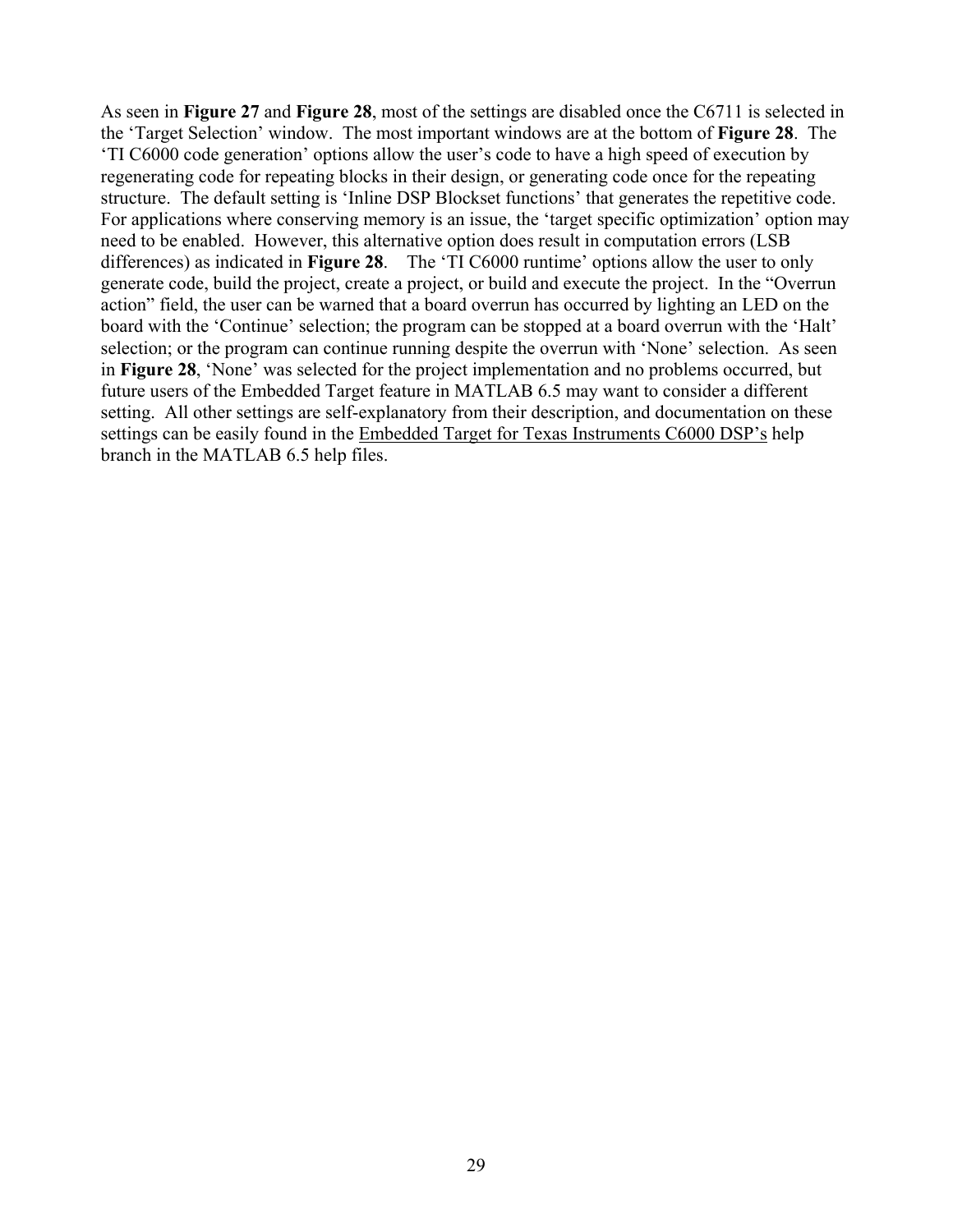### **MATLAB Code**

# Champread.m — reads in 1961 Fender Champ Data from Sinusoidal Inputs<br>% MATLAB '.wav' Reading Code to Plot Frequency Response Data<br>% from Sinusoidal Inputs to the 1961 Fender Champ

| clear all;                                        |                                                                                                                                                                                                                                                                           |
|---------------------------------------------------|---------------------------------------------------------------------------------------------------------------------------------------------------------------------------------------------------------------------------------------------------------------------------|
| $Fs = 44100:$                                     | % sampling frequency of recorded 16-bit precision data from amplifier                                                                                                                                                                                                     |
|                                                   | $[m]$ = wavread ('james12.wav'); $\frac{1}{2}$ load 16-bit 44.1 (kHz) Fender Champ output samples in time domain                                                                                                                                                          |
| $N = 2^17$ ;                                      | % determine power of two frequency samples to take to avoid aliasing and ensure high frequency resolution<br>% initially set number of frequency samples to 131072 since<br>% most of the data has 105986 or less elements                                                |
| if ((size $(m, 1) > N$ ))<br>$N = 2^18$ ;<br>else | % if power of 2 is less than size of Fender Champ output data<br>% N must be increased by a factor of 2                                                                                                                                                                   |
| $N = 2^17$ ;<br>end                               | $% N = # of frequency samples in FFT$                                                                                                                                                                                                                                     |
| % from DFT dependent variable 'k'                 | % compute FFT of input wave data from Fender Champ and equivalent analog frequency terms                                                                                                                                                                                  |
| $mf = fft(m, N);$                                 | % take the FFT of the sampled Fender Champ output<br>$m$ fmaq = 2/(size (m, 1))*abs (mf); % calculate magnitude frequency response, $ Y(F) $ , of Fender Champ output<br>mfmaqdB = 20*loq10(mfmaq); 8 compute magnitude frequency response of Fender Champ output in 'dB' |
| $k = 1:1:N$ ;<br>$F = (Fs / N) * k;$              | % array of frequency sample integer points<br>% conversion from array of frequency sample point, 'k', to analog frequency, 'F'                                                                                                                                            |

% plot Fender Champ output vs. 'n' figure(2), plot(m), xlabel('n'), ylabel('Vo(n)'), title ('1961 Fender Champ Output from 523.25 (Hz) Sinusoidal Input')

% plot magnitude response of Fender Champ output vs. frequency<br>figure (3), plot (F, mfmag),<br>title ('Magnitude Response of 1961 Fender Champ (Volume 12) to 1Vp 523.25 (Hz) Sinusoidal Input'),<br>xlabel ('F'), ylabel ('|Vo(f)|'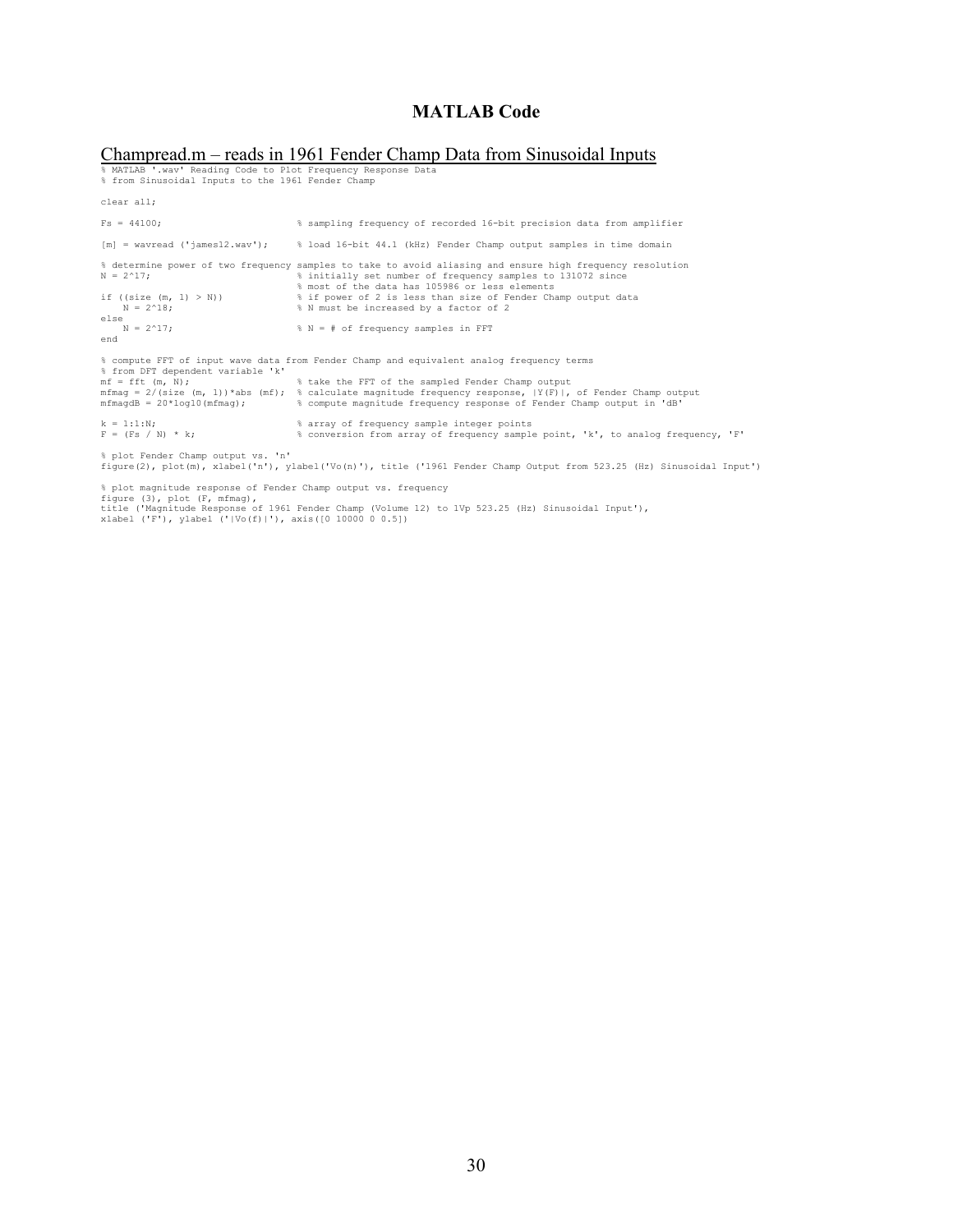#### Champtransfer.m – plots X-Y relationship between sinusoidal input and Champ output

% MATLAB code to generate the input-output transfer characteristic % of the 1961 Fender Champ for both the decreasing and increasing % portions of the sinusoidal input and corresponding output clear all; % load 16-bit 44.1 (kHz) Fender Champ output samples in time domain  $[m]$  = wavread ('james12.wav'); % sinusoidal input to 1961 Fender Champ<br>  $A = 1$ ;<br>  $F = 523.25$ ;<br>
% input frequency A = 1;<br>  $F = 523.25$ ;<br>  $\frac{1}{2}$  & input frequency Fs = 44100; % sampling frequency n = 1:1:(size(m,1)); % number of samples in the output x = A\*cos (2\*pi\*n\*F/Fs); % sinusoidal input to the amplifier n = Fs / F; % number of samples per period in the input and output n = round(round (n) / 2); % round the above computation and divide by 2 (samples in negative to positive swing)  $x = x(n:(2*n))$ ;  $\frac{1}{3}$  limit input value range to negative and positive peaks of the wave % initialize negative and positive peak indexes from amplifier output M = size (m, 1); % recalculate number of samples from amplifier output indexlower = 0; % set index of negative output peak to 0 indexhigher =  $0$ ; % set index of positive output peak to 0 % loop to find negative and positive peaks of amplifier output<br>i = 1;<br> % initialize loop count to 1 i = 1; % initialize loop count to 1 while (i <= M & indexlower == 0 & indexhigher == 0), % while loop count is less than output size and no range % has been found for output negative to positive peaks »<br>if (m(i,2) < 0 & m(i+1,2) >= 0 & (i-(n/2)) > 0 & m(i+4,2) > 0.4) % if the current output is less than zero, later sample % output values are greater than or equal to 0, and there are % '(1/4)\*output period' values for the negative output portion indexhigher = round (i + (n/2)); % store location of rising portion of output to positive peak indexhigher = round (i +  $(n/2)$ );<br>  $\frac{1}{3}$  store location of rising portion following negative peak<br>  $\frac{1}{3}$  store location of rising portion following negative peak else end<br> $i = i + 1;$ % increment loop count end % increment 'indexlower' index if 'indexlower' to 'indexhigher' will result in % the output array ('y1') being one element larger than the sinusoidal input ('x')<br>if ((indexhigher - indexlower) == size (x,2))<br>indexlower = indexlower + 1; else end % transfer half the period of the output of the amplifier to 'y1' y1 = m (indexlower:indexhigher, 2); % the amplifier output containing the negative and positive peaks y1 = transpose (y1); % transpose 'y1' so it has the same dimensions as the input 'x % determine transfer characteristic on decreasing wave portion before negative and after positive peaks indexlower = round (indexhigher + n); % set 'indexlower' to higher sample value than 'indexhigher' for % transfer characteristic determination of the output's decreasing side % (other half of one period of the output) if ((indexlower - indexhigher) == size  $(x, 2)$ ) & decrement 'indexlower' index if 'indexlower' to 'indexhigher' will result in<br>indexlower = indexlower - 1; <br>the output array ('yl') being one element larger than the sinuso else end i = indexlower; % set 'i' index to 'indexlower' (higher index for special case) j = 1; % set 'j' index variable to 1 while (i <= indexlower & i >= indexhigher), <br>  $y(j) = m(i, 2)$ ; <br>  $j = j + 1$ ; <br>  $j = j + 1$ ; <br>  $k = 1 - 1$ ; <br>  $k = i - 1$ ; <br>  $k = i - 1$ ; <br>  $k = 1 - 1$ ; <br>  $k = 1 - 1$ ; <br>  $k = 1 - 1$ ; <br>  $k = 1 - 1$ ; <br>  $k = 1 - 1$ ; <br>
Accrement 'm' assignment index % and assign the appropriate values of the amplifier output j = j + 1; % increment 'y' assignment index i = i - 1; % decrement 'm' assignment index end

% plot input(x)-output(yl) transfer characteristic for increasing negative peak to positive peak of the output<br>figure (3), plot(x,yl), title ('1961 Fender Champ (Volume 6) Positive Input-Output Transfer Characteristic for xlabel ('input x(n)'), ylabel ('output y(n)')

% plot input(x)-output(y1) transfer characteristic for decreasing negative peak to positive peak of the output<br>figure (4), plot(x,y), title ('1961 Fender Champ (Volume 6) Negative Input-Output Transfer Characteristic for 1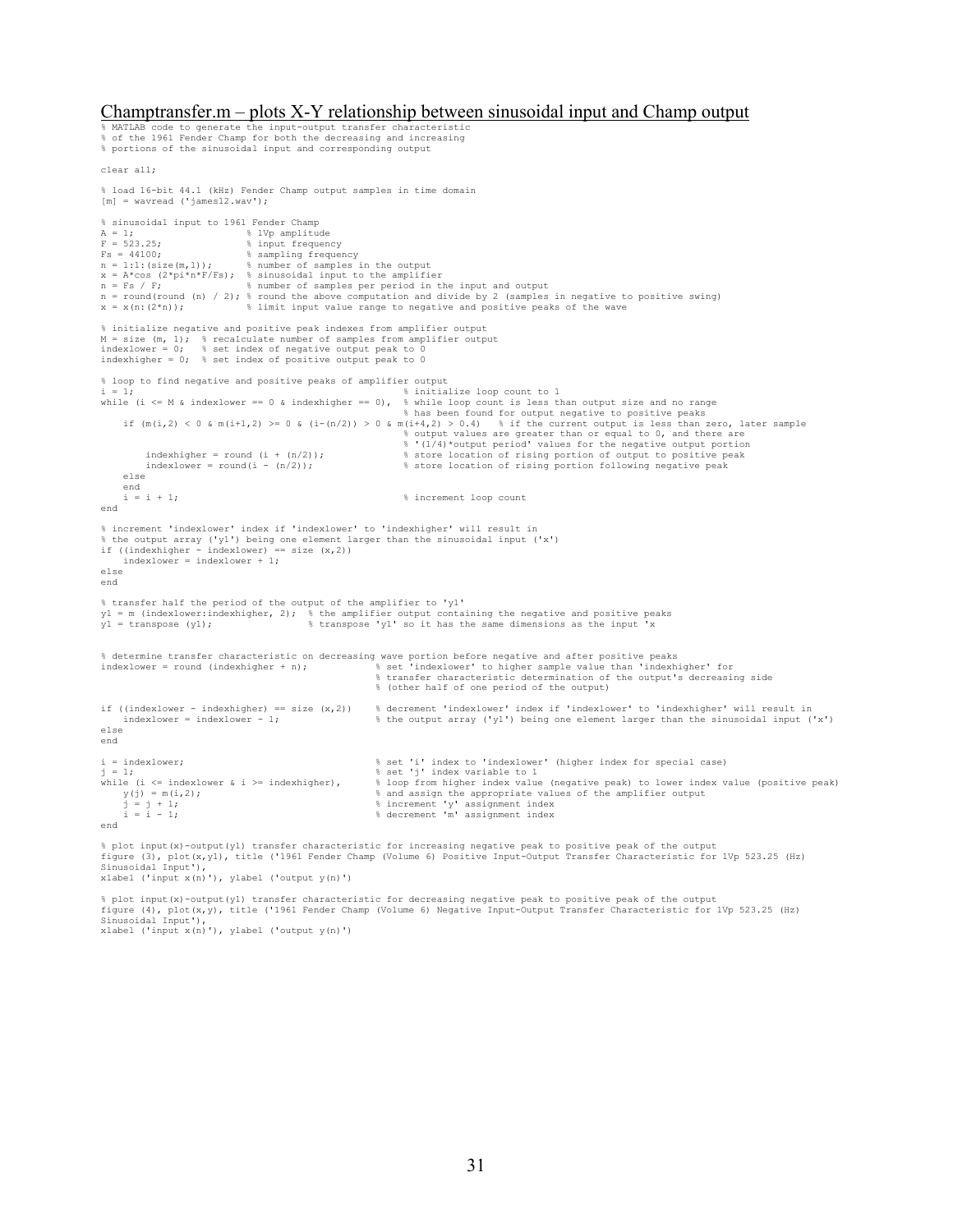#### Champv2.m – final version of 1961 Fender Champ DSP Model Simulation

% MATLAB code to test 1961 Fender Champ DSP Model % utilizing 'filter' command

clear all; Fs = 44100; % sampling frequency of recorded 16-bit precision data from amplifier % load guitar output data from Fender Telecaster that should be processed to match the % frequency response seen in 'chuck.wav' [m] = wavread ('chuck2.wav'); % load 16-bit 44.1 (kHz) Fender Telecaster output samples in time domain  $M = size (m, 1);$  % number of guitar output samples % load only the actual sound data from 'chuck2.wav' since the recording is 2-D from the 'Stereo' setting % on the Cool Edit software  $x = m(:,2);$ % second column of 'chuck2.wav' matrix contains sound information clear m; % clear the 'm' variable for the original stereo recording is no longer % needed for the simulation<br>x = transpose (x);<br>% transpose copied 'chuck2.w  $x =$  transpose (x);  $\frac{1}{2}$  transpose copied 'chuck2.wav' information into a 1xM matrix for filtering the data<br>M = size (x, 2) - 3000;  $\frac{1}{2}$  eveluate the number of data points in the quitar output data if only M = size (x, 2) - 3000; % reevaluate the number of data points in the guitar output data if only % a section of the total number of points is analyzed % initialize DSP model of 1961 Fender Champ output to a vector of zeros  $y = zeros (1, M);$ % load FIR filter coefficients generated by Signal Processing Toolbox's Filter Design and Analysis Tool (FDATool), % apply each filter to the guitar output data, and apply the nonlinear transfer characteristic of the  $\frac{1}{2}$  1961 Fender Champ<br>h2 = load('coeffs2.mat'):  $\frac{1}{2}$  FIR filter coefficients for 250-450 (Hz) range of guitar input y2 = filter (h2.Num, 1, x); % apply above filter to guitar output data y2 = transpose (y2); % transpose the filtered data to one column %clear h2; % clear filter bank 2 FIR filter coefficients ynew = y2(3001:(M+3000),1); clear y2;  $y2 = ynew;$ clear ynew; % loop to apply nonlinear transfer characteristics of 1961 Fender Champ to guitar input for (250 - 450 (Hz)) range for  $i = 1:1:M$ , % filter bank 2 -- (250 - 450 (Hz)) if  $(abs(y2(i,1)) \le 0.004)$ <br>  $y2(i,1) = 0;$  $y2(i,1)$  elseif (i==M) if  $(y2(i,1) \leq -0.88944828257914)$  y2(i,1) = (-68719.176757675\*(y2(i,1)^5)) + (-321439.992203615\*(y2(i,1)^4)) + (-601385.461757832\*(y2(i,1)^3)) + (- 562529.277963019\*(y2(i,1)^2)) + (-263071.235742067\*y2(i,1)) - 49206.728315590; elseif (y2(i,1) > -0.88944828257914 & y2(i,1) <= -0.75869986216017) y2(i,1) = (16.98587396263879\*(y2(i,1)^3)) + (41.09913525621555\*(y2(i,1)^2)) + (33.10072652875094\*y2(i,1)) + 8.75967605810567; elseif (y2(i,1) > -0.75869986216017 & y2(i,1) <= 0.03100205252333)<br>
y2(i,1) = (-0.14701551325883\*(y2(i,1)^5)) + (0.03615492635897\*(y2(i,1)^4)) + (0.14880292411304\*(y2(i,1)^3)) + (- $\begin{array}{lllllllll} y2(i,1)& = (-0.14701551325883*(y2(i,1)^5)) + (0.03615492635897^*(y2(i,1)^4)) + (0.14880292411304^*(y2(i,1)^3)) + (-0.03615492635897^*(y2(i,1)^4)) & 0.03615492632881507^*(y2(i,1)^4)) & 0.031002052528338507^*(y2(i,1)^5) & 0.031002052523338 & 0.011 & 0$ end<br>
elseif (y2(i,1) <= y2(i+1,1) & y2(i,1) <= y2(i+16,1))<br>
if (y2(i,1) <= -0.88944828257914)<br>
y2(i,1) = (-68719.176757675\*(y2(i,1)^5)) + (-321439.992203615\*(y2(i,1)^4)) + (-601385.461757832\*(y2(i,1)^3)) + (-562529.277963019\*(y2(i,1)^2)) + (-263071.235742067\*y2(i,1)) - 49206.728315590;<br>elseif (y2(i,1) > -0.88944828257914 & y2(i,1) <= -0.75869986216017)<br>y2(i,1) = (16.98587396263879\*(y2(i,1)^3)) + (41.09913525621555\*(y2(i,1)^2)) 8.75967605810567; elseif (y2(i,1) > -0.75869986216017 & y2(i,1) <= 0.03100205252333)  $\begin{array}{lllllllll} y2 \ (i,1)& =\ (-0.14701551325883^{*}\ (y2\ (i,1)^{5}) )\ +\ (0.03615492635897^{*}\ (y2\ (i,1)^{4}) )\ +\ (0.14880292411304^{*}\ (y2\ (i,1)^{5}) )\ +\ (-0.001431028928555097^{*}\ (y2\ (i,1)^{2}) )\ +\ (0.001431028928555097^{*}\ (y2\ (i,1)^{2}) )\ +\ (0.00114302$ 0.39180654928700\*(y2(i,1)^2)) + (0.08817524515470\*y2(i,1)) - 0.00105798461333;<br>elseif (y2(i,1) > 0.67093707496)<br>y2(i,1) = (37.824868981907\*(y2(i,1)^4)) + (-121.264356223727 \*(y2(i,1)^3)) + (144.089456829547\*(y2(i,1)^2)) + 75.167464090098\*y2(i,1)) + 14.612924524157; else end elseif  $(y2(i,1) \ge y2(i+1,1)$  &  $y2(i,1) \ge y2(i+110,1)$ )<br>if  $(y2(i,1) \le -0.88944828257914)$  y2(i,1) = (80497.490461401\*(y2(i,1)^5)) + (378336.835142034\*(y2(i,1)^4)) + (711025.161301063\*(y2(i,1)^3)) + (667897.401409708\*(y2(i,1)^2)) + (313582.108419929\*y2(i,1)) + 58870.403132302; elseif (y2(i,1) > -0.88944828257914 & y2(i,1) <= -0.75869986216017) y2(i,1) = (3.14413416173309 \*(y2(i,1)^3)) + (8.99166573734725\*(y2(i,1)^2)) + (8.33382289302432\*y2(i,1)) + 2.40467059490994; elseif  $(y2(i,1) > -0.75869986216017$  &  $y2(i,1) < = 0.03100205252333$  $\begin{array}{lllllll} \texttt{y2} (i,1) & = & (-1.25743859840562^\star \texttt{(y2} (i,1)^\circ5)) + (-3.23903773112466^\star \texttt{(y2} (i,1)^\circ4)) + (-2.72832708238533^\star \texttt{(y2} (i,1)^\circ3)) + (-3.2487892274217^\star \texttt{(y2} (i,1)^\circ2)) + (0.03063229848367^\star \texttt{y2} (i,1)) + 0.003065282244;\\ & & \$ elseif (y2(i,1) > 0.67093705707496)<br>y2(i,1) = (-199.224861301530\*(y2(i,1)^4)) + (661.430283669455\*(y2(i,1)^3)) + (-817.648895898231\*(y2(i,1)^2)) +  $(446.134220093739*y2(i,1)) - 90.550196341759;$  else end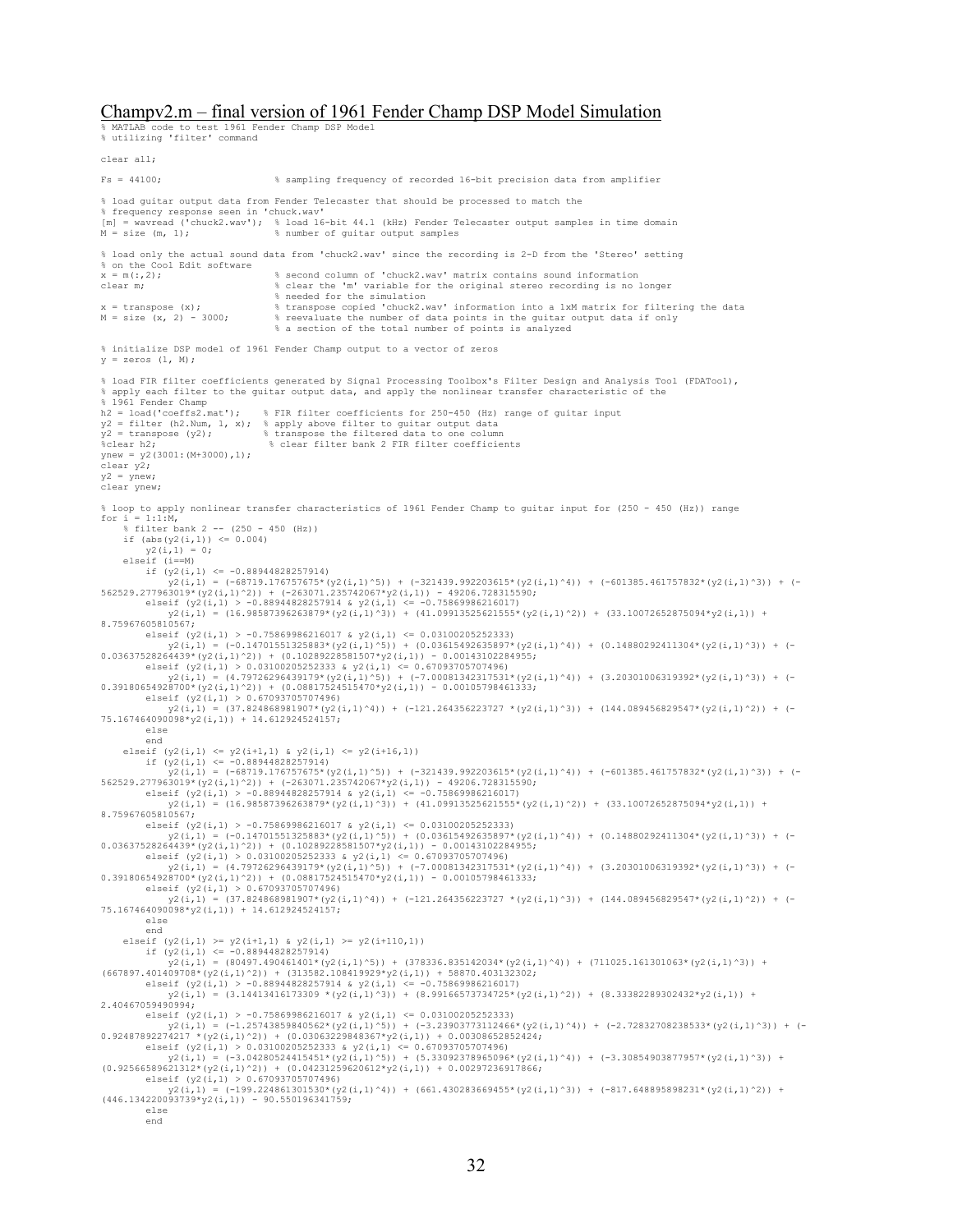```
 end 
end 
% clear filter coefficients for 2nd filter bank, add the result to the final output variable 'y', 
% and clear the immediate output for the current filter bank-nonlinear transfer characteristic cascade 
y2 = transpose (y2);
ynew = filter(h2.Num, 1, y2);
clear h2; 
clear y2; 
v = v + vnew;
clear ynew; 
h3 = load('coeffs3.mat'); % FIR filter coefficients for 450-700 (Hz) range of guitar input 
y3 = filter (h3.Num, 1, x); % apply above filter to guitar output data 
y3 = transpose (y3); % transpose the filtered data to one column 
%clear h3; % clear filter bank 3 FIR filter coefficients
vnew = v3(3001 : (M+3000) .1);
.<br>clear v3:
y3 = vnew;clear ynew; 
% loop to apply nonlinear transfer characteristics of 1961 Fender Champ to guitar input for (450 - 700 (Hz)) range 
for i = 1:1:M,
      % filter bank 3 -- (450 - 700 (Hz)) 
     if (abs(y3(i,1)) \leq 0.004)y3(i,1) = 0; elseif (i==M) 
         if (y3(i,1) \leq -0.37876399818939)y3(i,1) = (-0.56829800182878*(y3(i,1)^3)) + (-1.39700432370723*y3(i,1)*y3(i,1)) + (-0.82034863349647*y3(i,1)) -0.14906816886078; 
         elseif (y3(i,1) > -0.37876399818939 & y3(i,1) <= 0.60935468556281)
               y3(i,1) = (-8.72590467533686*(y3(i,1)^5)) + (2.76960583923815*(y3(i,1)^4)) + (2.54878830047786*(y3(i,1)^3)) + 
(0.31170701431282*(y3(i,1)^2)) + (0.09371195611734*y3(i,1)) - 0.00098794722369; elseif (y3(i,1) > 0.60935468556281)y3(i,1) = (4.41438080207482*(y3(i,1)^3)) + (-9.42200546446084*(y3(i,1)^2)) + (5.88975202896697*y3(i,1)) -0.68983704203876; 
          else 
end<br>elseif (y3(i,1) <= y3(i+1,1) & y3(i,1) <= y3(i+16,1))<br>if (y3(i,1) <= -0.37876399818939)<br>y3(i,1) = (-0.56829800182878*(y3(i,1)^3)) + (-1.39700432370723*y3(i,1)*y3(i,1)) + (-0.82034863349647*y3(i,1)) -
0.14906816886078; 
         elseif (y3(i,1) > -0.37876399818939 & y3(i,1) <= 0.60935468556281)
              y3(i,1) = (-8.72590467533686*(y3(i,1)^5)) + (2.76960583923815*(y3(i,1)^4)) + (2.54878830047786*(y3(i,1)^3)) +(0.31170701431282*(y3(i,1)^2)) + (0.09371195611734*y3(i,1)) - 0.00098794722369; 
 elseif (y3(i,1) > 0.60935468556281) 
 y3(i,1) = (4.41438080207482*(y3(i,1)^3)) + (-9.42200546446084*(y3(i,1)^2)) + (5.88975202896697*y3(i,1)) - 
0.68983704203876; 
          else 
          end 
     elseif (y3(i,1)) >= y3(i+1,1) & y3(i,1) >= y3(i+110,1))
         if (y3(i,1) \le -0.37876399818939) y3(i,1) = (5.18832626964269*(y3(i,1)^3)) + (11.88114529606541*y3(i,1)*y3(i,1)) + (8.47854566859566*y3(i,1)) + 
1.58420993203007; 
         elseif (y3(i,1) > -0.37876399818939 & y3(i,1) <= 0.60935468556281)
y3(i,1) = (0.01696796833807*(y3(i,1)^5)) + (0.51889623557768 *(y3(i,1)^4)) + (0.66348332600826*(y3(i,1)^3)) + (-<br>0.83548461536455*(y3(i,1)^2)) + (0.83542489351244*y3(i,1)) + 0.01128525692314;<br>elseif (y3(i,1) > 0.6093546855
             y3(i,1) = (2.27216355952769*(y3(i,1)^3)) + (-5.56742398139630*(y3(i,1)^2)) + (4.78854451266702*y3(i,1)) -1.32303764340606; 
          else 
          end 
      else 
     end 
end 
% clear filter coefficients for 3rd filter bank, add the result to the final output variable 'y', 
% and clear the immediate output for the current filter bank-nonlinear transfer characteristic cascade 
y3 =transpose (y3);
ynew = filter(h3.Num, 1, y3);
clear y3; clear h3; 
y = y + ynew; 
clear ynew; 
h4 = load('coeffs4.mat'); % FIR filter coefficients for 700-900 (Hz) range of guitar input 
y4 = filter (h4.Num, 1, x); % apply above filter to guitar output data 
y4 = transpose (y4); % transpose the filtered data to one column 
%clear h4; % clear filter bank 4 FIR filter coefficients 
ynew = y4(3001:(M+3000),1); 
.<br>clear y4;
y4 = ynew;clear ynew; 
% loop to apply nonlinear transfer characteristics of 1961 Fender Champ to guitar input for (700 - 900 (Hz)) range 
for i = 1:1:M,<br> % filter bank 4 -- (700 - 900 (Hz))
     if (abs(y4(i,1)) \le 0.004)v4(i,1) = 0; elseif (i==M) 
         if (y4(i,1) \le 0.60454464003276)y4(i,1) = (-0.76301588450210*(y4(i,1)^5)) + (-1.38210529886798*(y4(i,1)^4)) + (-0.32589133502657*(y4(i,1)^3)) +<br>(0.71542261549090*y4(i,1) + (0.0922286191193;<br>elseif (y4(i,1) > 0.60454464003276)
 y4(i,1) = (6.66886369245563*(y4(i,1)^3)) + (-14.51427214179483*(y4(i,1)^2)) + (9.87341313725182*y4(i,1)) - 
1.76179767260799; 
          else
```
else

```
33
```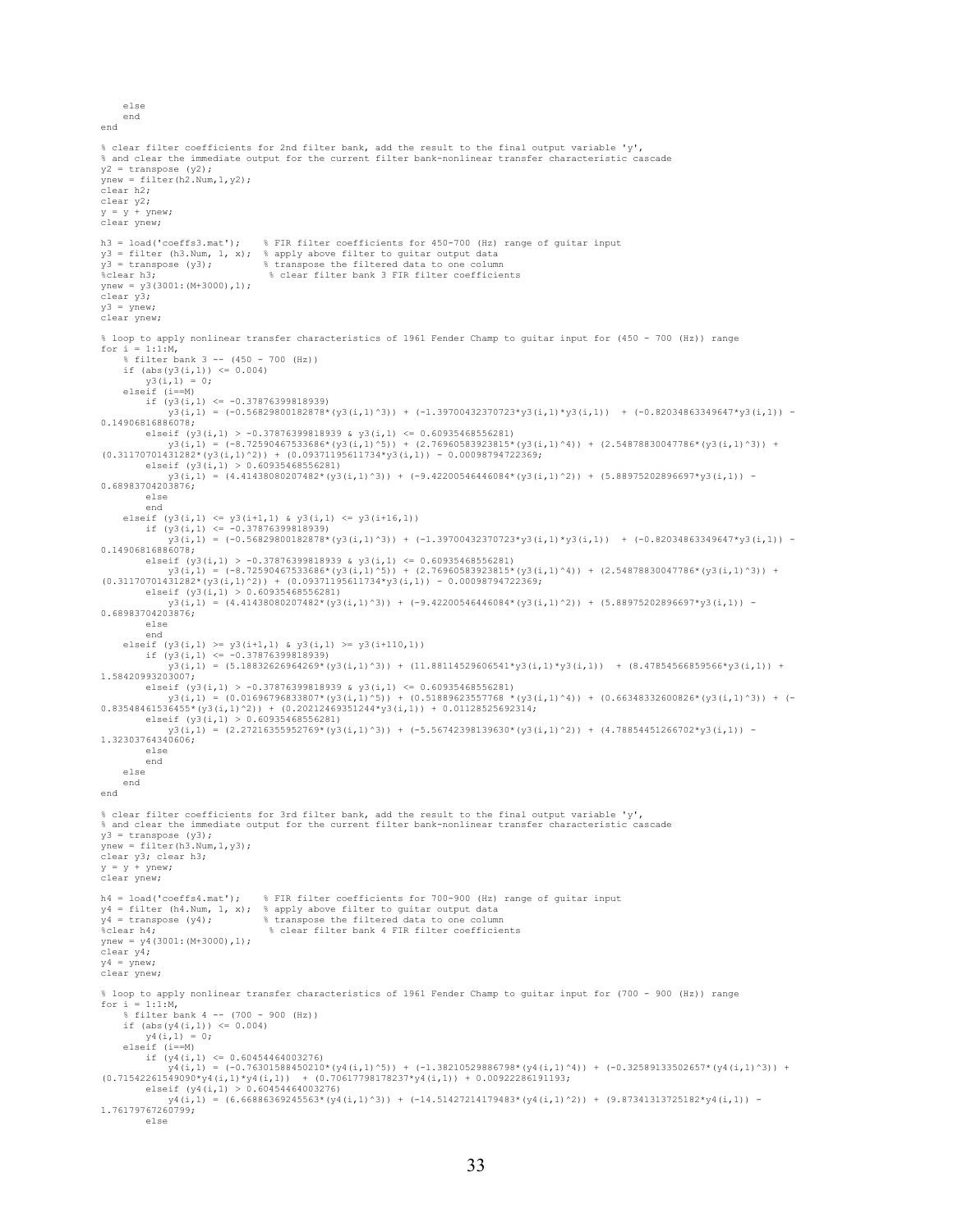```
end<br>elseif (y4(i,1) <= y4(i+1,1) & y4(i,1) <= y4(i+16,1))<br>if (y4(i,1) <= 0.60454464003276)<br>y4(i,1) = (-0.76301588450210*(y4(i,1)^5)) + (-1.38210529886798*(y4(i,1)^4)) + (-0.32589133502657*(y4(i,1)^3)) +
(0.71542261549090*yd(i,1)*y4(i,1)) + (0.70617798178237*yd(i,1)) + 0.00922286191193;elseif (y4(i,1) > 0.60454464003276)y_4(i_1,1) = (6.66886369245563*(y_4(i_1,1)^3)) + (-14.51427214179483*(y_4(i_1,1)^2)) + (9.87341313725182*y4(i,1)) -1.76179767260799; 
           else 
           end 
elseif (y4(i,1) \geq y4(i+1,1) & y4(i,1) \geq y4(i+110,1))<br>if (y4(i,1) \leq 0.60454464003276) y4(i,1) = (2.09304813350076*(y4(i,1)^5)) + (1.74672650135099*(y4(i,1)^4)) + (-1.71563186001010*(y4(i,1)^3)) + ( -
0.77779628688163*y4(i,1)*y4(i,1)) + (0.87156039722568*y4(i,1)) + 0.00530299527817; 
          elseif (y4(i,1) > 0.60454464003276) y4(i,1) = (2.38966467445579*(y4(i,1)^3)) + (-6.29908984515897*(y4(i,1)^2)) + (5.42407435628797*y4(i,1)) - 
1.24896724190801; 
           else 
           end 
      else 
      end 
end 
% clear filter coefficients for 4th filter bank, add the result to the final output variable 'y', 
% and clear the immediate output for the current filter bank-nonlinear transfer characteristic cascade 
y4 = transpose (y4);
vnew = filter(h4.Num, 1, v4);
clear y4; clear h4; 
y = y + ynew;
clear ynew; 
h5 = load('coeffs5.mat'); % FIR filter coefficients for 900-1200 (Hz) range of guitar input 
y5 = \text{filter (h5.Num, 1, x)}; % apply above filter to guitar output data<br>
y5 = \text{transfer (h5.Num, 1, x)}; % apply above filter to guitar output data<br>
y5 = \text{transpose (y5)}; % transpose the filtered data to one column
y5 = transpose (y5); \frac{1}{3} & transpose the filtered data to one column \frac{1}{3} clear filter bank 5 FIR filter coefficients
ynew = y5(3001:(M+3000),1);clear y5; 
y5 = ynew;clear ynew; 
% loop to apply nonlinear transfer characteristics of 1961 Fender Champ to guitar input for (900 - 1200 (Hz)) range 
for i = 1:1:M,
      % filter bank 5 -- (900 - 1200 (Hz)) 
     if (abs(y5(i,1)) \le 0.004)y5(i,1) = 0;<br>elseif (i == M)elseif (i==M)<br>
if (y5(i,1) <= 0.34950665419487)<br>
y5(i,1) = (-0.02418519718077*(y5(i,1)^3)) + (0.44888677671994*y5(i,1)*y5(i,1)) + (0.49166920219708*y5(i,1)) +<br>
0.0162806289809;
           elseif (y5(i,1) > 0.34950665419487) 
 y5(i,1) = (10.49360895104914*(y5(i,1)^4)) + (-25.82368476523019*(y5(i,1)^3)) + (20.82181400941379*(y5(i,1)^2)) + (-
6.40454570897561*y5(i,1)) + 0.88847268188231; 
           else 
 end 
 elseif (y5(i,1) <= y5(i+1,1) & y5(i,1) <= y5(i+16,1)) 
 if (y5(i,1) <= 0.34950665419487) 
                y5(i,1) = (-0.02418519718077*(y5(i,1)^3)) + (0.44888677671994*y5(i,1)*y5(i,1)) + (0.49166920219708*y5(i,1)) +0.01628062898090; 
           elseif (y5(i,1) > 0.34950665419487) 
 y5(i,1) = (10.49360895104914*(y5(i,1)^4)) + (-25.82368476523019*(y5(i,1)^3)) + (20.82181400941379*(y5(i,1)^2)) + (-
6.40454570897561*y5(i,1)) + 0.88847268188231; 
           else 
 end 
 elseif (y5(i,1) >= y5(i+1,1) & y5(i,1) >= y5(i+110,1)) 
 if (y5(i,1) <= 0.34950665419487) 
                 y5(i,1) = (-0.98302598295889*(y5(i,1)^3)) + (-0.18407100389022*y5(i,1)*y5(i,1)) + (0.65197614415727*y5(i,1)) - 
0.05629368368442;<br>elseif (y5(i,1) > 0.34950665419487)
elseif (y5(i,1) > 0.34950665419487)<br>(6.76884737133075*y5(i,1) = (-7.08947312268385248*(y5(i,1)^3)) + (-16.74968454949415*(y5(i,1)^2)) +<br>(6.76884737133075*y5(i,1)) - 0.88442910189754;
           else 
           end 
      else 
      end 
end 
% clear filter coefficients for 5th filter bank, add the result to the final output variable 'y', 
% and clear the immediate output for the current filter bank-nonlinear transfer characteristic cascade 
y5 = transpose (y5); 
ynew = filter(h5.Num,1,y5); 
clear y5; clear h5; 
y = y + ynew;clear ynew; 
h6 = load('coeffs6.mat'); % FIR filter coefficients for 1500-1900 (Hz) range of guitar input 
y6 = filter (h6.Num, 1, x); % apply above filter to guitar output data 
y6 = transpose (y6); % transpose the filtered data to one column 
%clear h6; % clear filter bank 6 FIR filter coefficients 
vnew = v6(3001: (M+3000), 1);
clear y6; 
y6 = ynew; 
clear ynew; 
% loop to apply nonlinear transfer characteristics of 1961 Fender Champ to guitar input for (1500 - 1900 (Hz)) range 
for i = 1:1:M,<br> % filter bank 6 -- (1500 - 2000 (Hz))
     if (abs(y6(i,1)) \leq 0.004)
```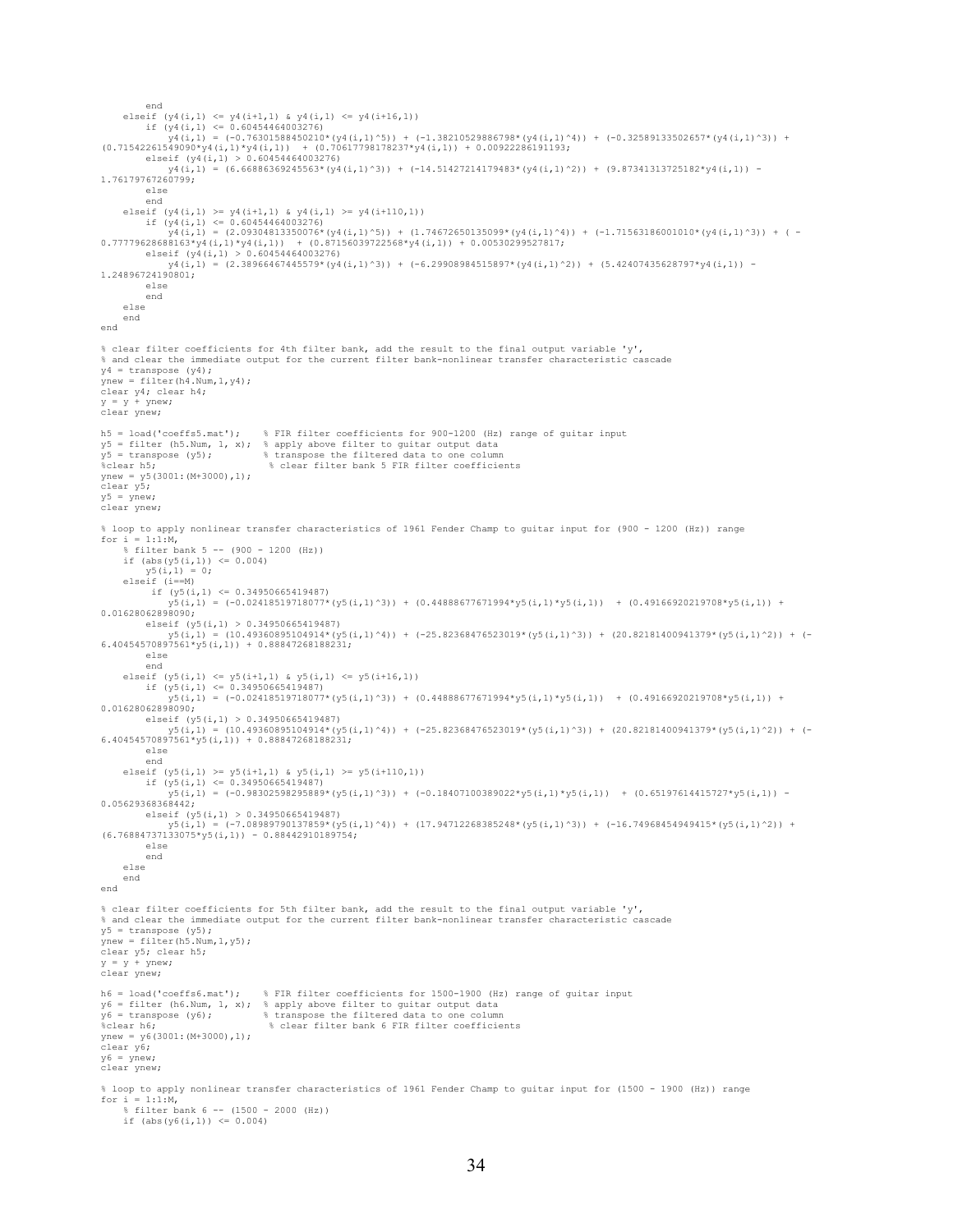$y6(i,1) = 0;$  elseif (i==M) if  $(y6(i,1) \leq -0.43452546052800)$  y6(i,1) = (0.99455095743274\*(y6(i,1)^3)) + (2.06388674424519\*y6(i,1)\*y6(i,1)) + (1.22835632079628\*y6(i,1)) + 0.14028398745250; elseif (y6(i,1) > -0.43452546052800 & y6(i,1) < 0.52568376981050)<br>y6(i,1) = (-0.18829656824388\*(y6(i,1)^3)) + (0.26554116918217\*y6(i,1)\*y6(i,1)) + (0.19154984309742\*y6(i,1)) -0.06748799219195; elseif (y6(i,1) > 0.52568376981050) y6(i,1) = (-1.05277282816339\*(y6(i,1)^3)) + (1.53158295096551\*(y6(i,1)^2)) + (-0.47277823343648\*y6(i,1)) + 0.05690955278783; else end<br>elseif (y6(i,1) <= y6(i+1,1) & y6(i,1) <= y6(i+16,1))<br>if (y6(i,1) <= -0.43452546052800)<br>y6(i,1) = (0.99455095743274\*(y6(i,1)^3)) + (2.06388674424519\*y6(i,1)\*y6(i,1)) + (1.22835632079628\*y6(i,1)) + 0.14028398745250; elseif (y6(i,1) > -0.43452546052800 & y6(i,1) < 0.52568376981050)<br>y6(i,1) = (-0.18829656824388\*(y6(i,1)^3)) + (0.26554116918217\*y6(i,1)\*y6(i,1)) + (0.19154984309742\*y6(i,1)) -0.06748799219195; elseif (y6(i,1) > 0.52568376981050)  $y6(i,1) = (-1.05277282816339*(y6(i,1)^3)) + (1.53158295096551*(y6(i,1)^2)) + (-0.47277823343648*y6(i,1)) +$ 0.05690955278783; else end<br>elseif (y6(i,1) >= y6(i+1,1) & y6(i,1) >= y6(i+110,1))<br>if (y6(i,1) <= -0.43452546052800)<br>y6(i,1) = (0.89061643255058\*(y6(i,1)^3)) + (1.98219795426592\*y6(i,1)\*y6(i,1)) + (1.17643507848724\*y6(i,1)) + 0.07272390053118; elseif (y6(i,1) > -0.43452546052800 & y6(i,1) < 0.52568376981050)<br>y6(i,1) = (-0.24311393184001\*(y6(i,1)^3)) + (0.26089532014697\*y6(i,1)\*y6(i,1)) + (0.22949751684937\*y6(i,1)) - $0.10670258817371;$ <br>elseif (y6(i,1) > 0.52568376981050) elseif (y6(i,1) > 0.52568376981050)<br>y6(i,1) = (-0.56703346907528\*(y6(i,1)^3)) + (0.63563544969577\*(y6(i,1)^2)) + (0.07646239911448\*y6(i,1)) -<br>0.08298649140525; else end else end end % clear filter coefficients for 6th filter bank, add the result to the final output variable 'y', % and clear the immediate output for the current filter bank-nonlinear transfer characteristic cascade y6 = transpose (y6); ynew = filter(h6.Num,1,y6); clear y6; clear h6;  $y = y + y$ new; clear ynew; h7 = load('coeffs7.mat'); % FIR filter coefficients for 2500-3000 (Hz) range of guitar input y7 = filter (h7.Num, 1, x); % apply above filter to guitar output data y7 = transpose (y7); % transpose the filtered data to one column %clear h7; % clear filter bank 7 FIR filter coefficients  $ynew = y7(3001:(M+3000),1);$ .<br>clear y<sup>7</sup>; y7 = ynew;<br>clear ynew; % loop to apply nonlinear transfer characteristics of 1961 Fender Champ to guitar input for (2500 - 3000 (Hz)) range for  $i = 1:1:M$ ,  $\frac{1}{2}$  filter bank 7 -- (2000 - 3000 (Hz)) if  $(abs(y7(i,1)) \le 0.004)$  $v7(i,1) = 0;$  elseif (i==M) if  $(y7(i,1) \le 0.52061799159661)$  $y_1(x_1,1) = (0.03050013585480 \star (y7(i,1)^2)) + (0.08850998989652 \star y7(i,1) \star y7(i,1)) + (0.09644520093631 \star y7(i,1)) -$ 0.05625591088734; elseif  $(y7(i,1) > 0.52061799159661)$  $y7(i,1) = (1.49534318122681*(y7(i,1)^3)) + (-3.40774873854431*x)(i,1)*y7(i,1)) + (2.71163888974592*y7(i,1)) -$ 0.67708580295643; else end<br>elseif (y7(i,1) <= y7(i+1,1) & y7(i,1) <= y7(i+16,1))<br>if (y7(i,1) <= 0.52061799159661)<br>y7(i,1) = (0.03050013585480 \*(y7(i,1)^3)) + (0.08850998989652\*y7(i,1)\*y7(i,1)) + (0.09644520093631\*y7(i,1)) -0.05625591088734; elseif  $(y7(i,1) > 0.52061799159661)$  $y7(i,1) = (1.49534318122681*(y7(i,1)^3)) + (-3.40774873854431*y7(i,1)*y7(i,1)) + (2.71163888974592*y7(i,1)) -$ 0.67708580295643; else end<br>elseif (y7(i,1) >= y7(i+1,1) & y7(i,1) >= y7(i+110,1))<br>if (y7(i,1) <= 0.52061799159661)<br>y7(i,1) = (0.03792691113961\*(y7(i,1)^3)) + (0.09344728588294\*y7(i,1)\*y7(i,1)) + (0.05600453500018\*y7(i,1)) -0.08951475188092; elseif (y7(i,1) > 0.52061799159661)  $y7(i,1) = (6.19509836095840*(y7(i,1)^3))$  + (-13.94972622452190\*y7(i,1)\*y7(i,1)) + (10.40781191425343\*y7(i,1)) -2.54152264185540; else end else end end

% clear filter coefficients for 7th filter bank, add the result to the final output variable 'y', % and clear the immediate output for the current filter bank-nonlinear transfer characteristic cascade  $y7 =$  transpose (y7);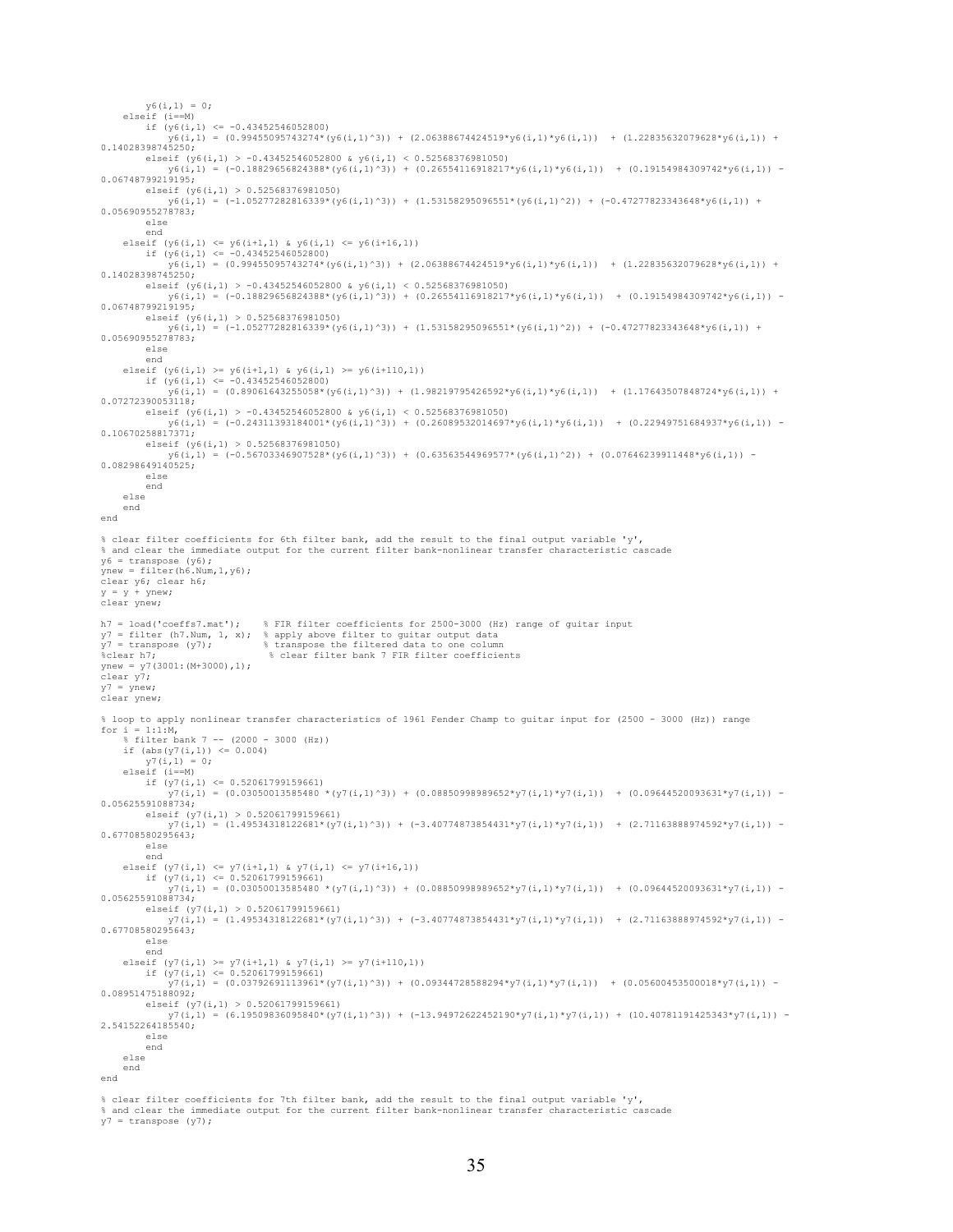```
ynew = filter(h7.Num, 1, y7);
clear y7; clear h7; 
y = y + ynew;
clear ynew; 
h8 = load('coeffs8.mat'); % FIR filter coefficients for 3000-4500 (Hz) range of guitar input 
y8 = filter (h8.Num, 1, x); % apply above filter to guitar output data 
y8 = transpose (y8); % transpose the filtered data to one column 
%clear h8; % clear filter bank 8 FIR filter coefficients 
ynew = y8(3001:(M+3000),1);clear y8; 
y8 = ynew;clear ynew; 
% loop to apply nonlinear transfer characteristics of 1961 Fender Champ to guitar input for (3000 - 4500 (Hz)) range 
for i = 1:1:M,
% filter bank 8 -- (3000 - 4500 (Hz)) 
    if (\text{abs}(y8(i,1)) \le 0.004)<br>y8(i,1) = 0:
          y8(i,1) elseif (i==M) 
         \frac{1}{y8}(i,1) = (-0.02147657478764*(y8(i,1)^3)) + (-0.03289716983565*y8(i,1)*y8(i,1)) + (0.41065582745363*y8(i,1)) +
0.04327826151318; 
 elseif (y8(i,1) <= y8(i+1,1) & y8(i,1) <= y8(i+16,1)) 
 y8(i,1) = (-0.02147657478764*(y8(i,1)^3)) + (-0.03289716983565*y8(i,1)*y8(i,1)) + (0.41065582745363*y8(i,1)) + 
0.04327826151318;<br>| elseif (y8(i,1) >= y8(i+1,1) & y8(i,1) >= y8(i+110,1))<br>| y8(i,1) = (0.00486328528208*(y8(i,1)^3)) + (0.08884217340101*y8(i,1)*y8(i,1)) + (0.38127135497634*y8(i,1)) -<br>0.08786332217043;
      else 
     end 
end 
% clear filter coefficients for 8th filter bank, add the result to the final output variable 'y', 
% and clear the immediate output for the current filter bank-nonlinear transfer characteristic cascade 
y8 = transpose (y8); 
ynew = filter(h8.Num,1,y8); 
clear y8; clear h8;<br>y = y + ynew;
clear ynew; 
h1 = load('coeffs1.mat'); % FIR filter coefficients for 1200-1500 (Hz) range of guitar input
y1 = filter (h1.Num, 1, x); % apply above filter to guitar output data 
y1 = transpose (y1); % transpose the filtered data to one column 
%clear h1; % clear filter bank 1 FIR filter coefficients 
ynew = y1(3001:(M+3000),1);clear y1; 
y1 = ynew;clear ynew; 
% loop to apply nonlinear transfer characteristics of 1961 Fender Champ to guitar input for (1200 - 1500 (Hz)) range 
for i = 1:1:M, 
% filter bank 1 -- (1200 - 1500 (Hz)) 
    if (abs(y1(i,1)) \leq 0.004)y1(i,1) = 0; elseif (i==M) 
         if (y1(i,1) < 0.17101812752890)(0.53754840671098^*y1(i,1) = (0.28169043915516^*(y1(i,1)^5)) + (1.12220302816665^*(y1(i,1)^4)) + (1.17194247185579^*(y1(i,1)^3)) + (0.53754840671098^*y1(i,1)^3))<br>
elseif (y1(i,1) >= 0.17101812752890)<br>
elseif (y1(i,1) >= 0.17101812752890)
y1(i,1) = (-9.73317889343557*(y1(i,1)^5)) + (26.83625394673680*(y1(i,1)^4)) + (-30.19885117938932*(y1(i,1)^3)) + (16.18597216298094*y1(i,1)*y1(i,1)) + (-3.33667917310204*y1(i,1)) + 0.26031478573559; else 
           end 
     elseif (y1(i,1) <= y1(i+1,1) & y1(i,1) <= y1(i+16,1))
 if (y1(i,1) < 0.17101812752890) 
 y1(i,1) = (0.28169043915516*(y1(i,1)^5)) + (1.12220302816665*(y1(i,1)^4)) + (1.17194247185579*(y1(i,1)^3)) + 
(0.53754840671098*y1(i,1)*y1(i,1)) + (0.18109555950788*y1(i,1)) - 0.01999617906884;<br>elseif (y1(i,1) >= 0.17101812752890)
y1(i,1) = (-9.73317889343557*(y1(i,1)^5)) + (26.83625394673680*(y1(i,1)^4)) + (-30.19885117938932*(y1(i,1)^3)) + (16.18597216298094*y1(i,1)*y1(i,1)) + (-3.33667917310204*y1(i,1)) + 0.26031478573559; else 
           end 
     elseif (y1(i,1) \ge y1(i+1,1) & y1(i,1) \ge y1(i+110,1) if (y1(i,1) < 0.17101812752890) 
 y1(i,1) = (1.28589118197780*(y1(i,1)^5)) + (1.41375171594779*(y1(i,1)^4)) + (-0.75777122854619*(y1(i,1)^3)) + (-
0.16082773353923*y1(i,1)*y1(i,1)) + (0.61589657776279*y1(i,1)) - 0.10175085682072;<br>elseif (y1(i,1) >= 0.17101812752890)
 y1(i,1) = (1.71528798879591*(y1(i,1)^5)) + (-4.65770844862509*(y1(i,1)^4)) + (4.84706005908354*(y1(i,1)^3)) + (-
2.97149607714633*y1(i,1)*y1(i,1)) + (1.20302756105976*y1(i,1)) - 0.14302102205390; 
           else 
           end 
     else 
     end 
end 
% clear filter coefficients for 1st filter bank, add the result to the final output variable 'y', 
% and clear the immediate output for the current filter bank-nonlinear transfer characteristic cascade 
y1 = transpose (y1); 
vnew = filter(h1.Wum, 1, v1);clear y1; clear h1;
v = v + vnew;
clear ynew; 
% post-filter output with 60-7100 (Hz) bandpass filter 
ynew = y; 
m = [0 0 1 1 0 0]; 
f = [0 \ 0.00544 \ 0.00567 \ 0.159 \ 0.161 \ 0.5];
```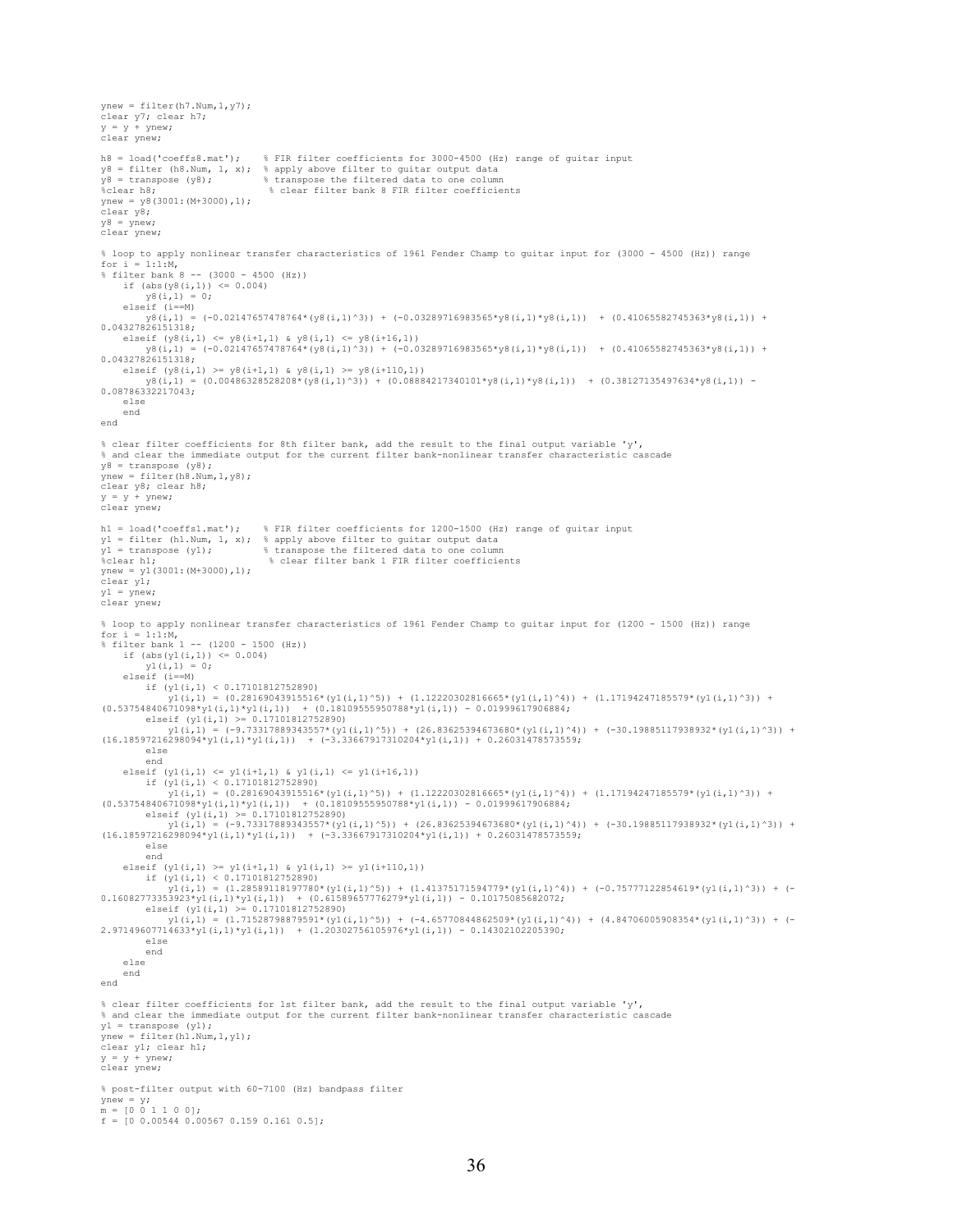h = fir2(2000,2\*f,m); y = filter(h,1,ynew); clear ynew; % compute FFT of filtered data from guitar and equivalent analog frequency terms % from DFT dependent variable 'k' N = 2^21; % number of frequency points yf = fft (y, N);<br>  $\frac{1}{2}$  = 2/(size (y, 2))\*abs (yf); & calculate magnitude frequency response, |Y(f)|, of simulated Fender Champ output<br>
clear yf;<br>
x = 1:1:N; & array of frequency sample integer points<br>
x = 1:1:N; & con % plot simulated 1961 Fender Champ output

figure (1), plot(y),<br>title ('DSP model of 1961 Fender Champ at Volume 6')<br>xlabel ('n'), ylabel ('y(n)'), % plot magnitude response of simulated Fender Champ output vs. frequency

figure (2), plot (F, yfmag),<br>title ('Magnitude Response from DSP Model of 1961 Fender Champ (Volume 6)'),<br>xlabel ('F'), ylabel ('|Y(f)|'), axis([0 10000 0 0.008])

% the resulting sound should be comparable to the distortion characteristics of a 1961 Fender Champ sound (y,Fs)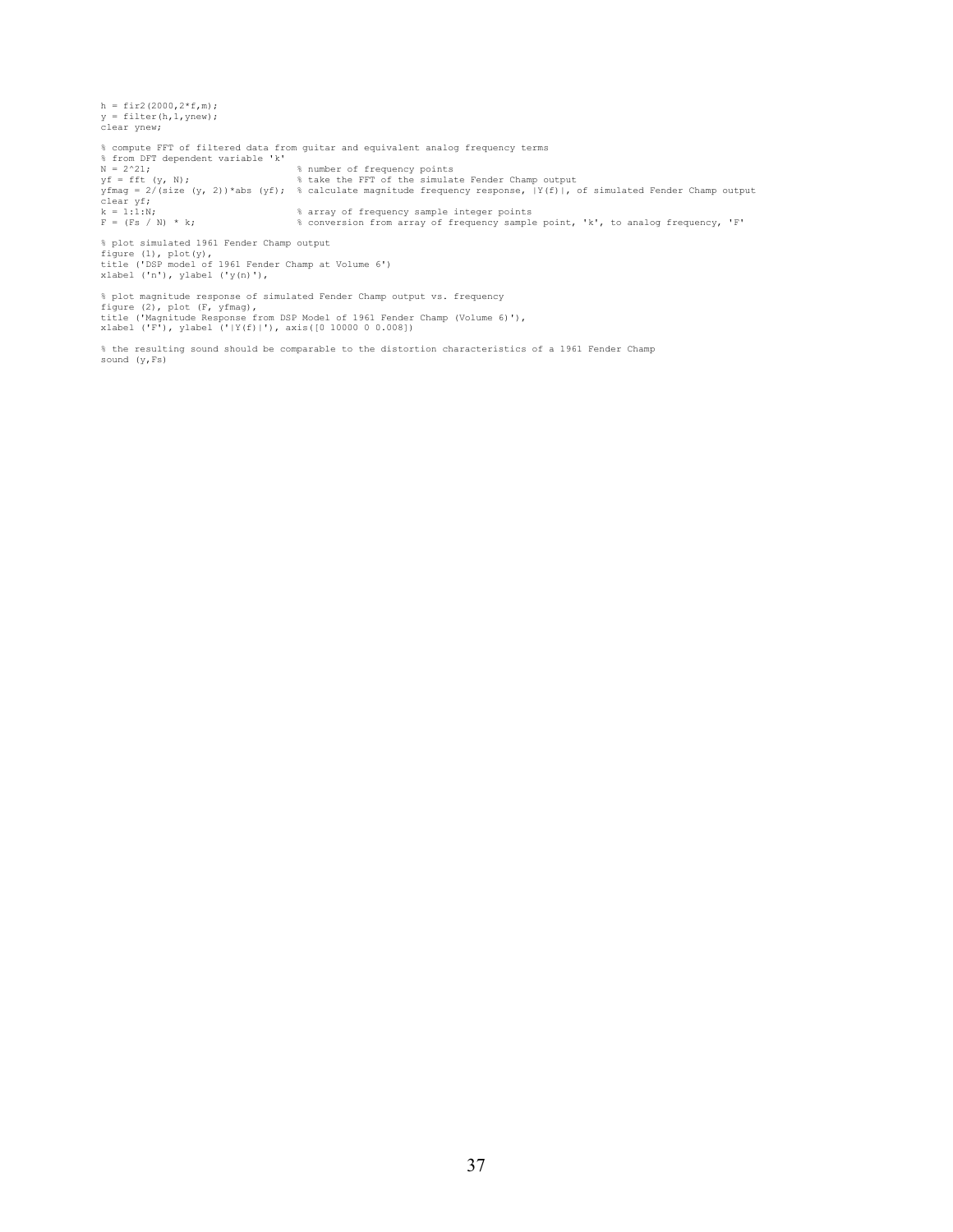#### Table.m – sorts X-Y relationship between sinusoidal inputs and Champ outputs

% MATLAB code to generate the input-output transfer characteristic look-up % table of the 1961 Fender Champ for both the decreasing and increasing % portions of the sinusoidal input and corresponding output clear all; % load 16-bit 44.1 (kHz) Fender Champ output samples in time domain  $[m]$  = wavread ('james12.wav'); % sinusoidal input to 1961 Fender Champ<br>  $A = 1$ ;<br>  $F = 523.25$ ;<br>
% input frequency A = 1;<br>  $F = 523.25$ ;<br>  $\frac{1}{2}$  & input frequency Fs = 44100; % sampling frequency n = 1:1:(size(m,1)); % number of samples in the output x = A\*cos (2\*pi\*n\*F/Fs); % sinusoidal input to the amplifier n = Fs / F; % number of samples per period in the input and output n = round(round (n) / 2); % round the above computation and divide by 2 (samples in negative to positive swing) % allocate look-up table table = zeros( $((n+1)*2)$ , 2); % fill in 1st column of table with sinusoidal look-up values table(1:(n+1),1) = transpose(x((n):(2\*n))); % increasing portion of the sinusoid table((n+2):((n+1)\*2),1) = flipud(transpose(x((2\*n):(3\*n)))); % decreasing portion of the sinusoid % find look-up values for 1961 Fender Champ output  $x = x(n:(2*n))$ ; % limit input value range \* limit input value range to negative and positive peaks of the wave % initialize negative and positive peak indexes from amplifier output M = size (m, 1); % recalculate number of samples from amplifier output indexlower = 0; % set index of negative output peak to 0 indexhigher = 0; % set index of positive output peak to 0 % loop to find negative and positive peaks of amplifier output i = 1; % initialize loop count to 1 while (i <= M & indexlower == 0 & indexhigher == 0), % while loop count is less than output size and no range % has been found for output negative to positive peaks »<br>if (m(i,2) < 0 & m(i+1,2) >= 0 & (i-(n/2)) > 0 & m(i+4,2) > 0.4) % if the current output is less than zero, later sample % output values are greater than or equal to 0, and there are \$<br>Willy\*output period' values for the negative output portion (i + (n/2));<br>store location of rising portion of output to positive peak \$  $indexlower = round(i - (n/2))$ ; <br>  $% score location of rising portion following negative peak$  else end<br> $i = i + 1;$ % increment loop count end % increment 'indexlower' index if 'indexlower' to 'indexhigher' will result in % the output array ('y1') being one element larger than the sinusoidal input ('x')<br>if ((indexhigher - indexlower) == size (x,2))<br>indexlower = indexlower + 1; else end % transfer half the period of the output of the amplifier to 'y1' y1 = m (indexlower:indexhigher, 2); % the amplifier output containing the negative and positive peaks y1 = transpose (y1); % transpose 'y1' so it has the same dimensions as the input 'x % determine transfer characteristic on decreasing wave portion before negative and after positive peaks indexlower = round (indexhigher + n); % set 'indexlower' to higher sample value than 'indexhigher' for % transfer characteristic determination of the output's decreasing side % (other half of one period of the output) if ((indexlower - indexhigher) == size  $(x, 2)$ ) & decrement 'indexlower' index if 'indexlower' to 'indexhigher' will result in<br>indexlower = indexlower - 1; <br>the output array ('yl') being one element larger than the sinuso else end i = indexlower; % set 'i' index to 'indexlower' (higher index for special case) j = 1; % set 'j' index variable to 1 while (i <= indexlower & i >= indexhigher), <br>  $y(j) = m(i, 2)$ ; <br>  $j = j + 1$ ; <br>  $i = j + 1$ ; <br>  $k = j + 1$ ; <br>  $k = j + 1$ ; <br>  $k = j + 1$ ; <br>  $k = j + 1$ ; <br>  $k = j + 1$ ; <br>  $k = j + 1$ ; <br>  $k = j + 1$ ; <br>  $k = j + 1$ ; <br>  $k = j + 1$ ; <br>  $k = j + 1$ ; <br>  $k = j + 1$ ; <br>  $k =$  y(j) = m(i,2); % and assign the appropriate values of the amplifier output j = j + 1; % increment 'y' assignment index i = i - 1; % decrement 'm' assignment index end % fill in second column of table with 1961 Fender Champ output look-up values<br>table(1:(n+1),2) = transpose(y1); % increasing portion of the sinusoid<br>table((n+2):((n+1)\*2),2) = transpose(y); % decreasing portion of the s % temporary variables to swap values when sorting the look-up table array in ascending order<br>temp1 = zeros(1,1); % swapping variable for sinusoid values<br>temp2 = zeros(1,1); % swapping variable for Champ output values % loop to sort look-up table in ascending order for  $i=1$ : ( $(n*2)+1$ ), for  $k=2$ : ( $(n+1)*2$ ), if  $(table(k,1) > table(i,1))$  % sinusoid sort temp1 = table(i,1);<br>table(i,1) = table(k,1);<br>table(k,1) = temp1; % amplifier output sort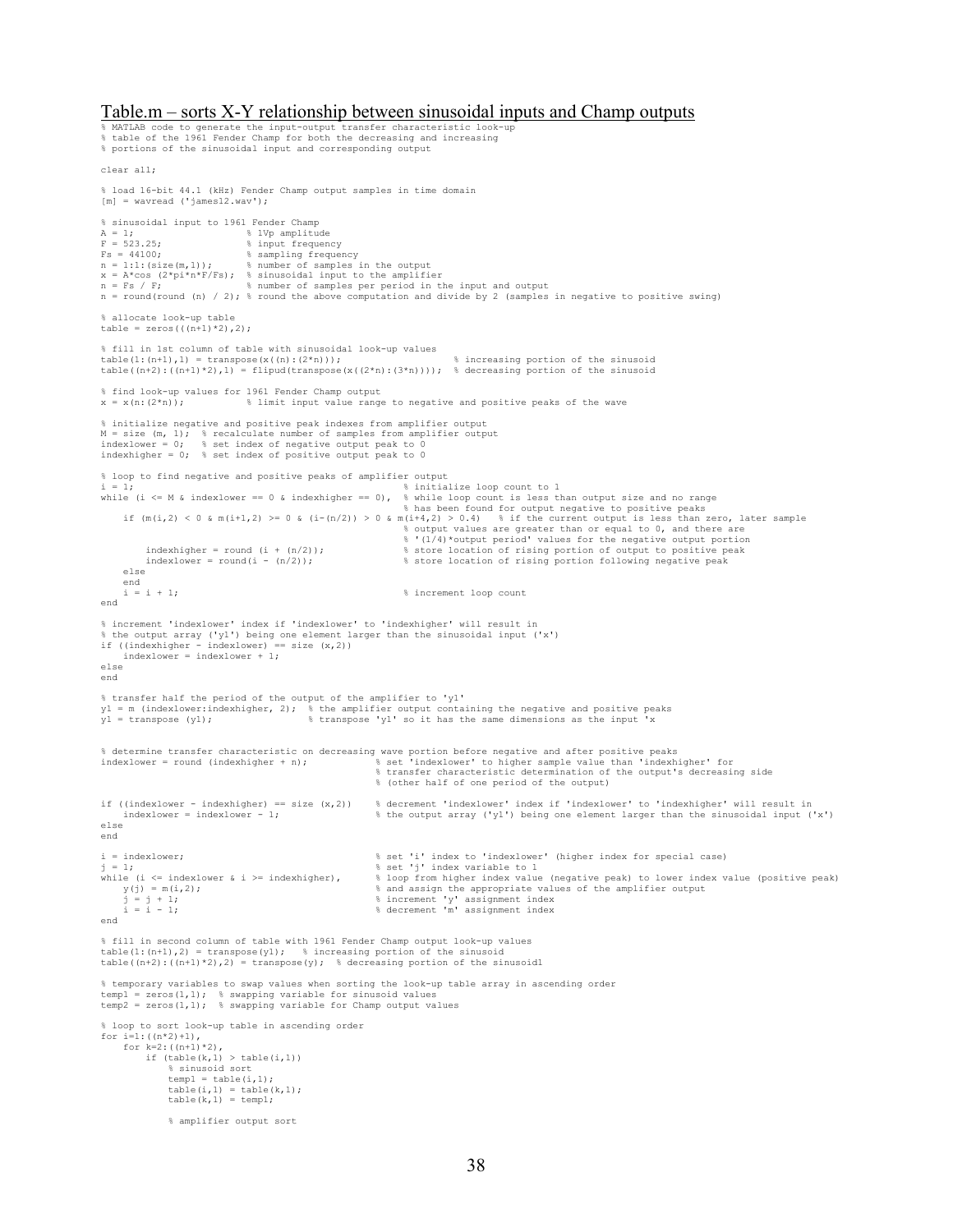```
temp2 = table(i,2);<br>
table(i,2) = table(k,2);<br>
table(k,2) = temp2;
 else 
 end 
 end 
end
```
% clear some variables<br>clear temp1; clear temp2; clear x; clear y1; clear y;

% plot input-output transfer characteristic<br>figure (1), plot(table(:,1),table(:,2)), title ('1961 Fender Champ (Volume 12) Input-Output Transfer Characteristic for 1Vp 523.25<br>(Hz) Sinusoidal Input'),<br>xlabel ('input x(n)'),